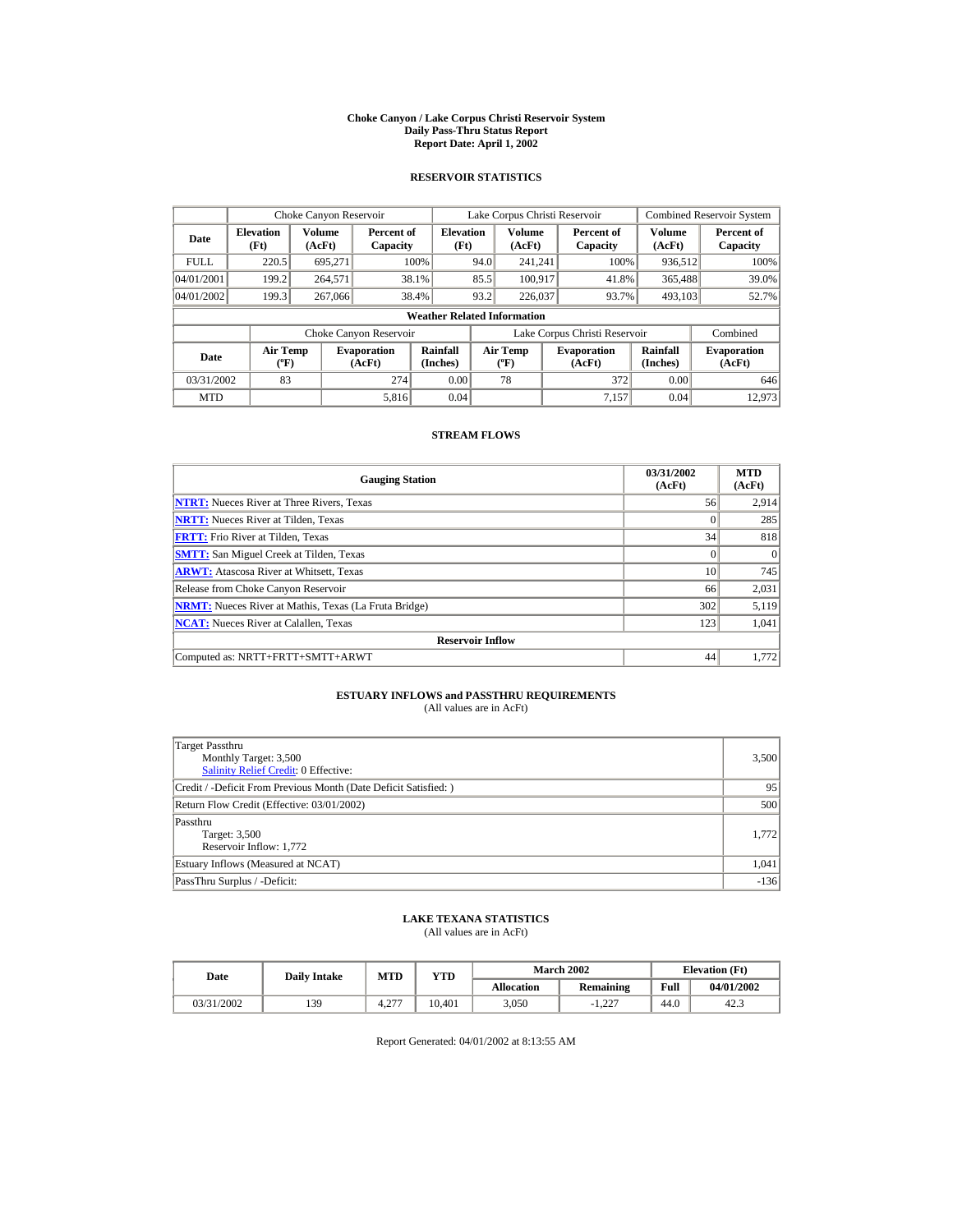#### **Choke Canyon / Lake Corpus Christi Reservoir System Daily Pass-Thru Status Report Report Date: April 2, 2002**

### **RESERVOIR STATISTICS**

|             | Choke Canyon Reservoir                      |                  |                              |                          |      | Lake Corpus Christi Reservoir             |  |                               |                      | <b>Combined Reservoir System</b> |  |  |
|-------------|---------------------------------------------|------------------|------------------------------|--------------------------|------|-------------------------------------------|--|-------------------------------|----------------------|----------------------------------|--|--|
| Date        | <b>Elevation</b><br>(Ft)                    | Volume<br>(AcFt) | Percent of<br>Capacity       | <b>Elevation</b><br>(Ft) |      | Volume<br>(AcFt)                          |  | Percent of<br>Capacity        | Volume<br>(AcFt)     | Percent of<br>Capacity           |  |  |
| <b>FULL</b> | 220.5                                       | 695.271          |                              | 100%                     | 94.0 | 241.241                                   |  | 100%                          | 936,512              | 100%                             |  |  |
| 04/02/2001  | 199.2                                       | 264,717          |                              | 38.1%                    | 85.4 | 100.392                                   |  | 41.6%                         | 365,109              | 39.0%                            |  |  |
| 04/02/2002  | 199.3                                       | 266,772          |                              | 38.4%                    | 93.2 | 225,287                                   |  | 93.4%                         | 492,059              | 52.5%                            |  |  |
|             | <b>Weather Related Information</b>          |                  |                              |                          |      |                                           |  |                               |                      |                                  |  |  |
|             |                                             |                  | Choke Canyon Reservoir       |                          |      |                                           |  | Lake Corpus Christi Reservoir |                      | Combined                         |  |  |
| Date        | <b>Air Temp</b><br>$({}^{\circ}\mathrm{F})$ |                  | <b>Evaporation</b><br>(AcFt) | Rainfall<br>(Inches)     |      | <b>Air Temp</b><br>$({}^{\circ}\text{F})$ |  | <b>Evaporation</b><br>(AcFt)  | Rainfall<br>(Inches) | <b>Evaporation</b><br>(AcFt)     |  |  |
| 04/01/2002  | 84                                          |                  | 214                          | 0.00                     |      | 82                                        |  | 229                           | 0.00                 | 443                              |  |  |
| <b>MTD</b>  |                                             |                  | 214                          | 0.00                     |      |                                           |  | 229                           | 0.00                 | 443                              |  |  |

### **STREAM FLOWS**

| <b>Gauging Station</b>                                       | 04/01/2002<br>(AcFt) | <b>MTD</b><br>(AcFt) |
|--------------------------------------------------------------|----------------------|----------------------|
| <b>NTRT:</b> Nueces River at Three Rivers, Texas             | 54                   | 54                   |
| <b>NRTT:</b> Nueces River at Tilden, Texas                   | $\Omega$             | $\Omega$             |
| <b>FRTT:</b> Frio River at Tilden, Texas                     | 30                   | 30                   |
| <b>SMTT:</b> San Miguel Creek at Tilden, Texas               | $\Omega$             | $\Omega$             |
| <b>ARWT:</b> Atascosa River at Whitsett, Texas               | 9                    | 9                    |
| Release from Choke Canyon Reservoir                          | 66                   | 66                   |
| <b>NRMT:</b> Nueces River at Mathis, Texas (La Fruta Bridge) | 197                  | 197                  |
| <b>NCAT:</b> Nueces River at Calallen, Texas                 | 66                   | 66                   |
| <b>Reservoir Inflow</b>                                      |                      |                      |
| Computed as: NRTT+FRTT+SMTT+ARWT                             | 39                   | 39                   |

# **ESTUARY INFLOWS and PASSTHRU REQUIREMENTS**<br>(All values are in AcFt)

| Target Passthru<br>Monthly Target: 3,500<br><b>Salinity Relief Credit: 0 Effective:</b> | 3,500     |
|-----------------------------------------------------------------------------------------|-----------|
| Credit / -Deficit From Previous Month (Date Deficit Satisfied:)                         | $-136$    |
| Return Flow Credit (Effective: )                                                        | $\vert$ 0 |
| Passthru<br>Target: 3,500<br>Reservoir Inflow: 39                                       | 39        |
| Estuary Inflows (Measured at NCAT)                                                      | 66        |
| PassThru Surplus / -Deficit:                                                            | $-110$    |

## **LAKE TEXANA STATISTICS**

(All values are in AcFt)

| Date       | <b>Daily Intake</b> | MTD | <b>VTD</b> |                   | <b>April 2002</b> |      | <b>Elevation</b> (Ft) |
|------------|---------------------|-----|------------|-------------------|-------------------|------|-----------------------|
|            |                     |     |            | <b>Allocation</b> | Remaining         | Full | 04/02/2002            |
| 04/01/2002 | 138                 | 138 | 10.540     | 3.050             | 2.912             | 44.0 | 42.3                  |

Report Generated: 04/02/2002 at 7:53:55 AM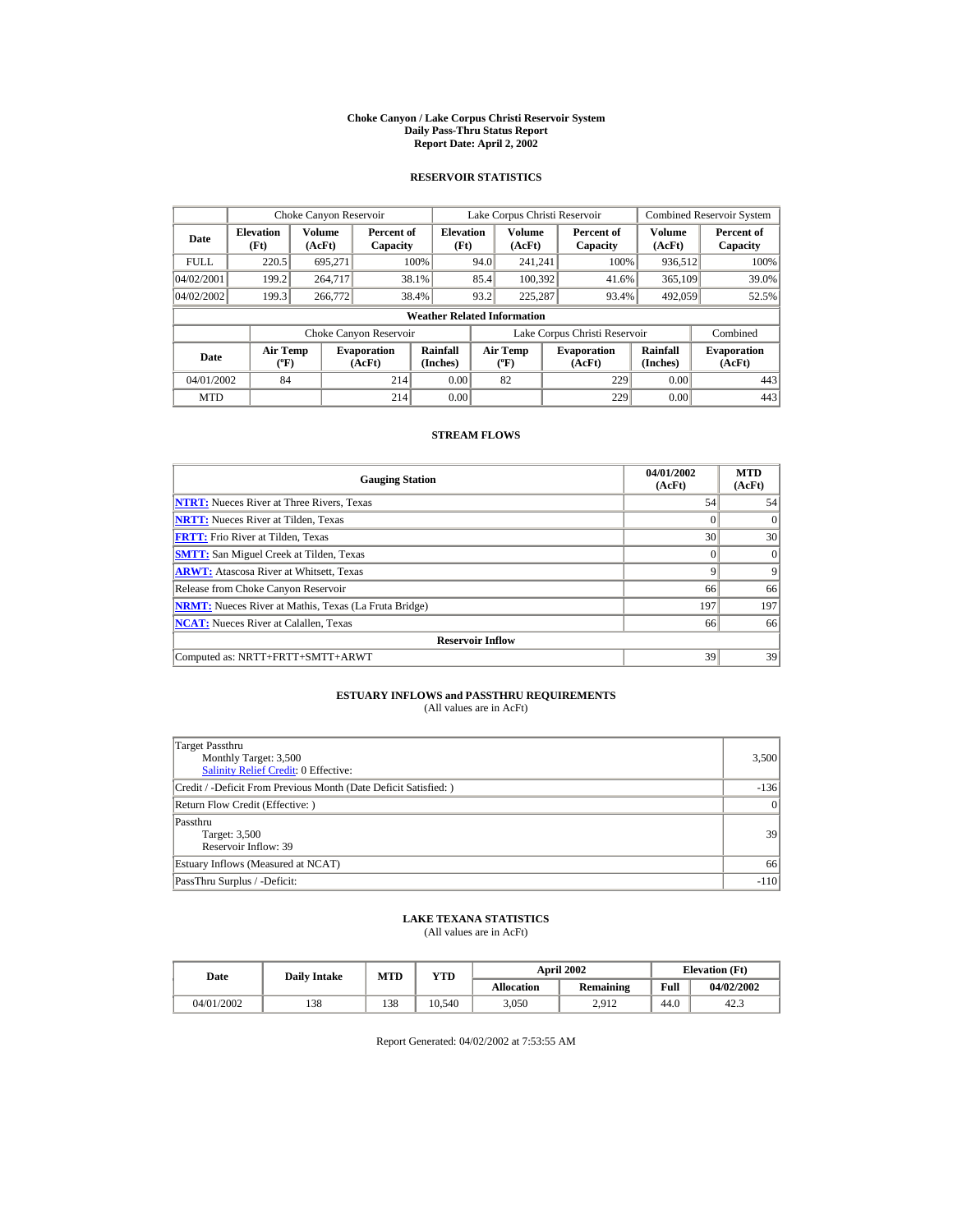#### **Choke Canyon / Lake Corpus Christi Reservoir System Daily Pass-Thru Status Report Report Date: April 3, 2002**

### **RESERVOIR STATISTICS**

|             | Choke Canyon Reservoir                      |                  |                              |                          | Lake Corpus Christi Reservoir |                                  |  |                               |                      | <b>Combined Reservoir System</b> |  |  |
|-------------|---------------------------------------------|------------------|------------------------------|--------------------------|-------------------------------|----------------------------------|--|-------------------------------|----------------------|----------------------------------|--|--|
| Date        | <b>Elevation</b><br>(Ft)                    | Volume<br>(AcFt) | Percent of<br>Capacity       | <b>Elevation</b><br>(Ft) |                               | Volume<br>(AcFt)                 |  | Percent of<br>Capacity        | Volume<br>(AcFt)     | Percent of<br>Capacity           |  |  |
| <b>FULL</b> | 220.5                                       | 695.271          |                              | 100%                     | 94.0                          | 241.241                          |  | 100%                          | 936,512              | 100%                             |  |  |
| 04/03/2001  | 199.1                                       | 264,278          |                              | 38.0%                    | 85.4                          | 100.392                          |  | 41.6%                         | 364,670              | 38.9%                            |  |  |
| 04/03/2002  | 199.3                                       | 266,625          |                              | 38.3%                    | 93.2                          | 225,475                          |  | 93.5%                         | 492,100              | 52.5%                            |  |  |
|             | <b>Weather Related Information</b>          |                  |                              |                          |                               |                                  |  |                               |                      |                                  |  |  |
|             |                                             |                  | Choke Canyon Reservoir       |                          |                               |                                  |  | Lake Corpus Christi Reservoir |                      | Combined                         |  |  |
| Date        | <b>Air Temp</b><br>$({}^{\circ}\mathrm{F})$ |                  | <b>Evaporation</b><br>(AcFt) | Rainfall<br>(Inches)     |                               | <b>Air Temp</b><br>$(^{\circ}F)$ |  | <b>Evaporation</b><br>(AcFt)  | Rainfall<br>(Inches) | <b>Evaporation</b><br>(AcFt)     |  |  |
| 04/02/2002  | 89                                          |                  | 257                          | 0.00                     |                               | 86                               |  | 218                           | 0.01                 | 475                              |  |  |
| <b>MTD</b>  |                                             |                  | 471                          | 0.00                     |                               |                                  |  | 447                           | 0.01                 | 918                              |  |  |

### **STREAM FLOWS**

| <b>Gauging Station</b>                                       | 04/02/2002<br>(AcFt) | <b>MTD</b><br>(AcFt) |
|--------------------------------------------------------------|----------------------|----------------------|
| <b>NTRT:</b> Nueces River at Three Rivers, Texas             | 54                   | 107                  |
| <b>NRTT:</b> Nueces River at Tilden, Texas                   |                      |                      |
| <b>FRTT:</b> Frio River at Tilden, Texas                     | 28                   | 58                   |
| <b>SMTT:</b> San Miguel Creek at Tilden, Texas               |                      | $\Omega$             |
| <b>ARWT:</b> Atascosa River at Whitsett, Texas               | 10                   | 19                   |
| Release from Choke Canyon Reservoir                          | 66                   | 131                  |
| <b>NRMT:</b> Nueces River at Mathis, Texas (La Fruta Bridge) | 244                  | 441                  |
| <b>NCAT:</b> Nueces River at Calallen, Texas                 | 15                   | 81                   |
| <b>Reservoir Inflow</b>                                      |                      |                      |
| Computed as: NRTT+FRTT+SMTT+ARWT                             | 37                   | 76                   |

# **ESTUARY INFLOWS and PASSTHRU REQUIREMENTS**<br>(All values are in AcFt)

| Target Passthru<br>Monthly Target: 3,500<br><b>Salinity Relief Credit: 0 Effective:</b> | 3,500     |
|-----------------------------------------------------------------------------------------|-----------|
| Credit / -Deficit From Previous Month (Date Deficit Satisfied:)                         | $-136$    |
| Return Flow Credit (Effective: )                                                        | $\vert$ 0 |
| Passthru<br>Target: 3,500<br>Reservoir Inflow: 76                                       | 76        |
| Estuary Inflows (Measured at NCAT)                                                      | 81        |
| PassThru Surplus / -Deficit:                                                            | $-132$    |

## **LAKE TEXANA STATISTICS**

(All values are in AcFt)

| Date       | <b>Daily Intake</b> | <b>MTD</b> | YTD    |                   | <b>April 2002</b> | <b>Elevation</b> (Ft) |            |
|------------|---------------------|------------|--------|-------------------|-------------------|-----------------------|------------|
|            |                     |            |        | <b>Allocation</b> | Remaining         | Full                  | 04/03/2002 |
| 04/02/2002 | 138                 | 276        | 10.678 | 3.050             | 2.774<br>، ،      | 44.0                  | 42.2       |

Report Generated: 04/03/2002 at 8:24:38 AM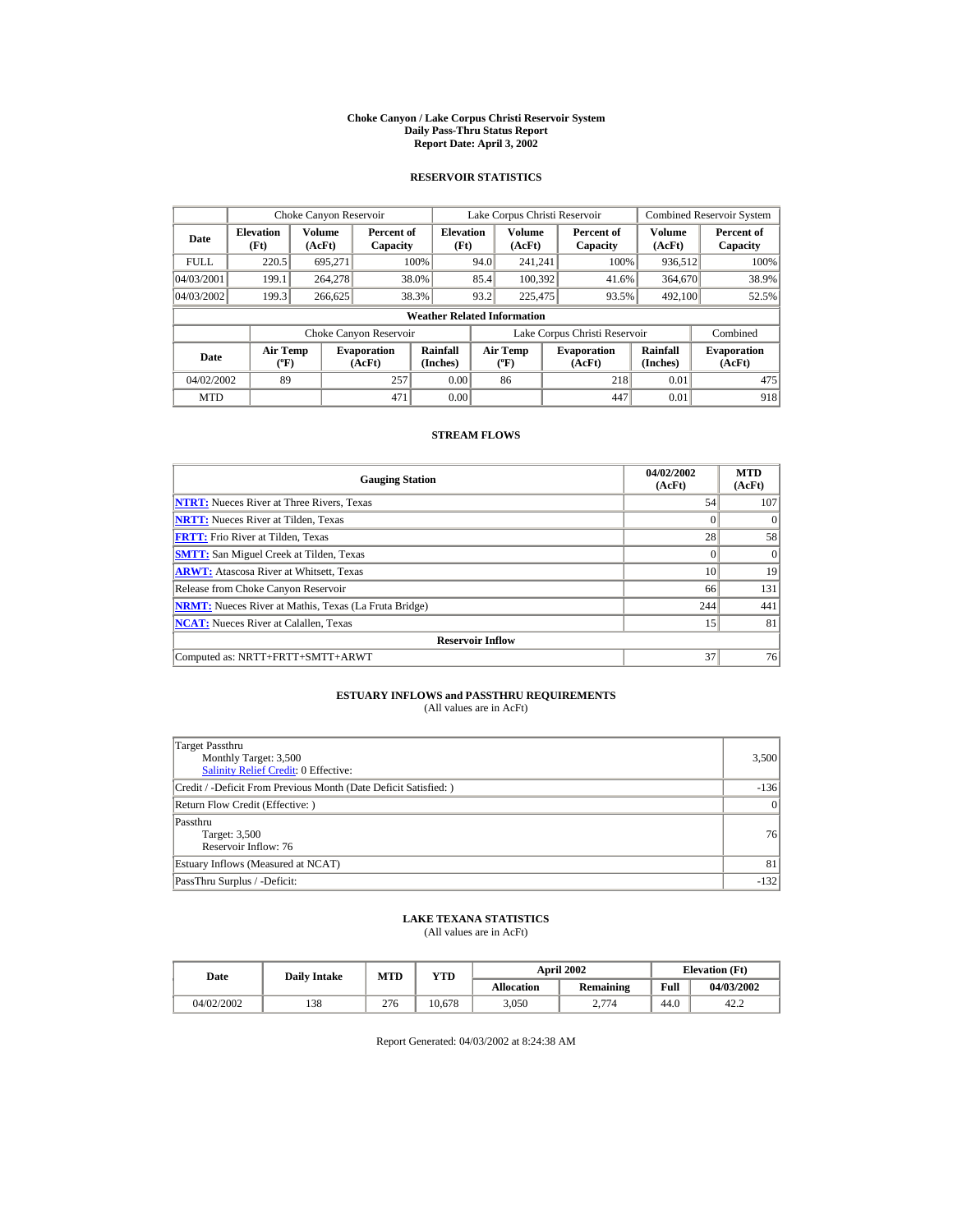#### **Choke Canyon / Lake Corpus Christi Reservoir System Daily Pass-Thru Status Report Report Date: April 4, 2002**

### **RESERVOIR STATISTICS**

|                                  | Choke Canyon Reservoir                      |                  |                              |                                    |                               | Lake Corpus Christi Reservoir    |  |                              |                      | <b>Combined Reservoir System</b> |
|----------------------------------|---------------------------------------------|------------------|------------------------------|------------------------------------|-------------------------------|----------------------------------|--|------------------------------|----------------------|----------------------------------|
| <b>Elevation</b><br>Date<br>(Ft) |                                             | Volume<br>(AcFt) | Percent of<br>Capacity       | <b>Elevation</b><br>(Ft)           |                               | Volume<br>(AcFt)                 |  | Percent of<br>Capacity       | Volume<br>(AcFt)     | Percent of<br>Capacity           |
| <b>FULL</b>                      | 220.5                                       | 695.271          |                              | 100%                               | 94.0                          | 241.241                          |  | 100%                         | 936,512              | 100%                             |
| 04/04/2001                       | 199.2                                       | 264,425          |                              | 38.0%                              | 85.4                          | 100.392                          |  | 41.6%                        | 364,817              | 39.0%                            |
| 04/04/2002                       | 199.3                                       | 266,478          |                              | 38.3%                              | 93.1                          | 224,913                          |  | 93.2%                        | 491.391              | 52.5%                            |
|                                  |                                             |                  |                              | <b>Weather Related Information</b> |                               |                                  |  |                              |                      |                                  |
|                                  |                                             |                  | Choke Canyon Reservoir       |                                    | Lake Corpus Christi Reservoir |                                  |  |                              | Combined             |                                  |
| Date                             | <b>Air Temp</b><br>$({}^{\circ}\mathrm{F})$ |                  | <b>Evaporation</b><br>(AcFt) | Rainfall<br>(Inches)               |                               | <b>Air Temp</b><br>$(^{\circ}F)$ |  | <b>Evaporation</b><br>(AcFt) | Rainfall<br>(Inches) | <b>Evaporation</b><br>(AcFt)     |
| 04/03/2002                       | 72                                          |                  | 240                          | 0.00                               |                               | 74                               |  | 284                          | 0.00                 | 524                              |
| <b>MTD</b>                       |                                             |                  | 711                          | 0.00                               |                               |                                  |  | 731                          | 0.01                 | 1.442                            |

### **STREAM FLOWS**

| <b>Gauging Station</b>                                       | 04/03/2002<br>(AcFt) | <b>MTD</b><br>(AcFt) |
|--------------------------------------------------------------|----------------------|----------------------|
| <b>NTRT:</b> Nueces River at Three Rivers, Texas             | 52                   | 159                  |
| <b>NRTT:</b> Nueces River at Tilden, Texas                   |                      | $\Omega$             |
| <b>FRTT:</b> Frio River at Tilden, Texas                     | 28                   | 85                   |
| <b>SMTT:</b> San Miguel Creek at Tilden, Texas               |                      | $\Omega$             |
| <b>ARWT:</b> Atascosa River at Whitsett, Texas               | 8                    | 27                   |
| Release from Choke Canyon Reservoir                          | 66                   | 197                  |
| <b>NRMT:</b> Nueces River at Mathis, Texas (La Fruta Bridge) | 260                  | 701                  |
| <b>NCAT:</b> Nueces River at Calallen, Texas                 | 46                   | 126                  |
| <b>Reservoir Inflow</b>                                      |                      |                      |
| Computed as: NRTT+FRTT+SMTT+ARWT                             | 36                   | 112                  |

# **ESTUARY INFLOWS and PASSTHRU REQUIREMENTS**<br>(All values are in AcFt)

| Target Passthru<br>Monthly Target: 3,500<br><b>Salinity Relief Credit: 0 Effective:</b> | 3,500     |
|-----------------------------------------------------------------------------------------|-----------|
| Credit / -Deficit From Previous Month (Date Deficit Satisfied:)                         | $-136$    |
| Return Flow Credit (Effective: )                                                        | $\vert$ 0 |
| Passthru<br>Target: 3,500<br>Reservoir Inflow: 112                                      | 112       |
| Estuary Inflows (Measured at NCAT)                                                      | 126       |
| PassThru Surplus / -Deficit:                                                            | $-122$    |

## **LAKE TEXANA STATISTICS**

(All values are in AcFt)

| Date       | <b>Daily Intake</b> | MTD | <b>VTD</b> |                   | <b>April 2002</b> |      | <b>Elevation</b> (Ft) |
|------------|---------------------|-----|------------|-------------------|-------------------|------|-----------------------|
|            |                     |     |            | <b>Allocation</b> | Remaining         | Full | 04/04/2002            |
| 04/03/2002 | 138                 | 415 | 10.816     | 3.050             | 2.635             | 44.0 | 42.2                  |

Report Generated: 04/04/2002 at 2:09:31 PM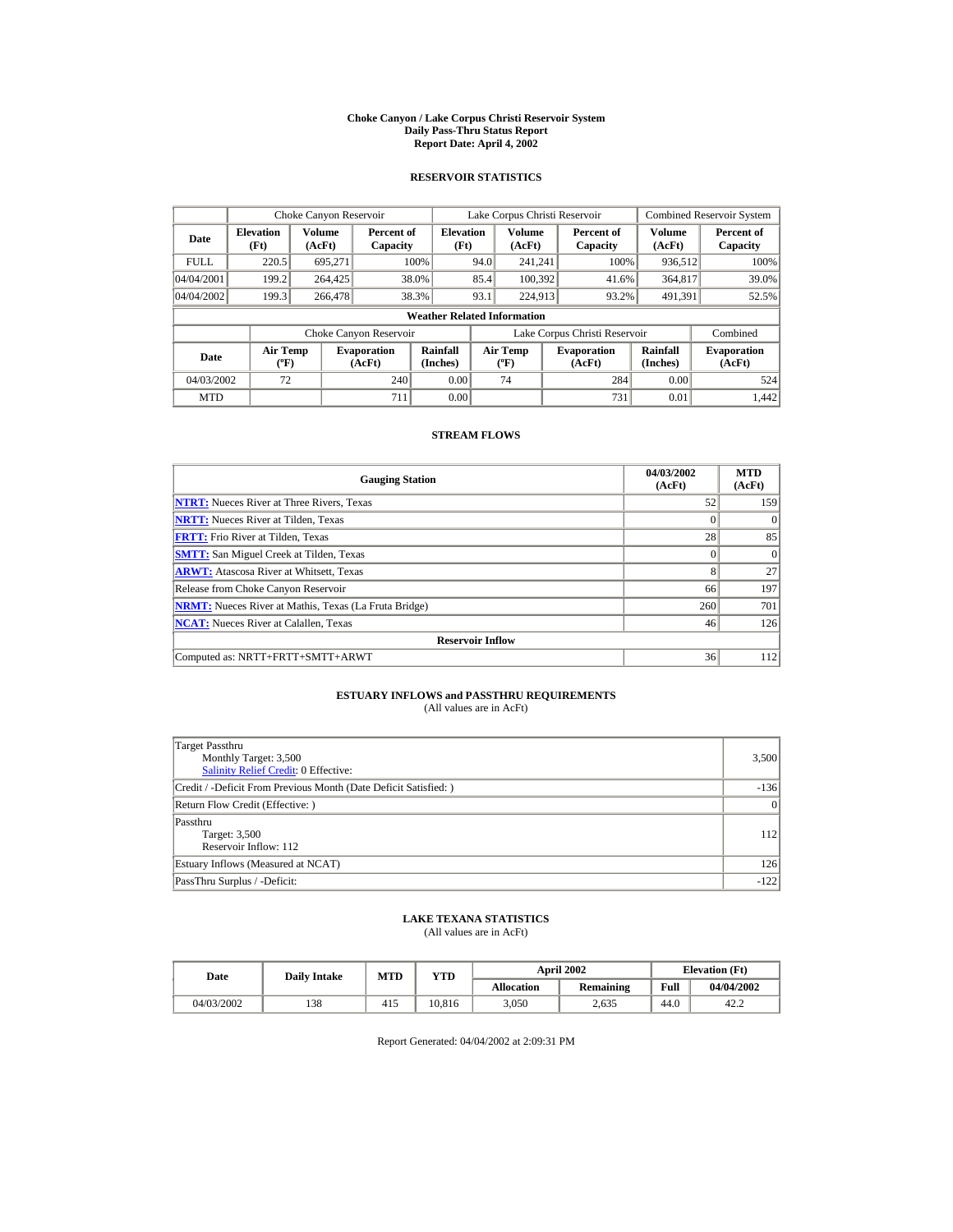#### **Choke Canyon / Lake Corpus Christi Reservoir System Daily Pass-Thru Status Report Report Date: April 5, 2002**

### **RESERVOIR STATISTICS**

|                                                     | Choke Canyon Reservoir |                              |                        |                                    |                                  | Lake Corpus Christi Reservoir |                              |                        |                              | <b>Combined Reservoir System</b> |
|-----------------------------------------------------|------------------------|------------------------------|------------------------|------------------------------------|----------------------------------|-------------------------------|------------------------------|------------------------|------------------------------|----------------------------------|
| <b>Elevation</b><br>Date<br>(Ft)                    |                        | Volume<br>(AcFt)             | Percent of<br>Capacity | <b>Elevation</b><br>(Ft)           |                                  | Volume<br>(AcFt)              |                              | Percent of<br>Capacity | Volume<br>(AcFt)             | Percent of<br>Capacity           |
| <b>FULL</b>                                         | 220.5                  | 695.271                      |                        | 100%                               | 94.0                             | 241.241                       |                              | 100%                   | 936,512                      | 100%                             |
| 04/05/2001                                          | 199.2                  | 264,425                      | 38.0%                  |                                    | 85.4                             | 100.261                       |                              | 41.6%                  | 364,686                      | 38.9%                            |
| 04/05/2002                                          | 199.3                  | 266.184                      | 38.3%                  |                                    | 93.1                             | 224,164                       |                              | 92.9%                  | 490.348                      | 52.4%                            |
|                                                     |                        |                              |                        | <b>Weather Related Information</b> |                                  |                               |                              |                        |                              |                                  |
|                                                     |                        |                              | Choke Canyon Reservoir |                                    | Lake Corpus Christi Reservoir    |                               |                              |                        | Combined                     |                                  |
| <b>Air Temp</b><br>Date<br>$({}^{\circ}\mathrm{F})$ |                        | <b>Evaporation</b><br>(AcFt) | Rainfall<br>(Inches)   |                                    | <b>Air Temp</b><br>$(^{\circ}F)$ |                               | <b>Evaporation</b><br>(AcFt) | Rainfall<br>(Inches)   | <b>Evaporation</b><br>(AcFt) |                                  |
| 04/04/2002                                          | 64                     |                              | 111                    | 0.00                               |                                  | 66                            |                              | 131                    | 0.00                         | 242                              |
| <b>MTD</b>                                          |                        |                              | 822                    | 0.00                               |                                  |                               |                              | 862                    | 0.01                         | 1.684                            |

### **STREAM FLOWS**

| <b>Gauging Station</b>                                       | 04/04/2002<br>(AcFt) | <b>MTD</b><br>(AcFt) |
|--------------------------------------------------------------|----------------------|----------------------|
| <b>NTRT:</b> Nueces River at Three Rivers, Texas             | 52                   | 210                  |
| <b>NRTT:</b> Nueces River at Tilden, Texas                   | $\Omega$             | $\Omega$             |
| <b>FRTT:</b> Frio River at Tilden, Texas                     | 28                   | 113                  |
| <b>SMTT:</b> San Miguel Creek at Tilden, Texas               | $\Omega$             | $\Omega$             |
| <b>ARWT:</b> Atascosa River at Whitsett, Texas               | 9                    | 35                   |
| Release from Choke Canyon Reservoir                          | 66                   | 262                  |
| <b>NRMT:</b> Nueces River at Mathis, Texas (La Fruta Bridge) | 199                  | 899                  |
| <b>NCAT:</b> Nueces River at Calallen, Texas                 | 71                   | 198                  |
| <b>Reservoir Inflow</b>                                      |                      |                      |
| Computed as: NRTT+FRTT+SMTT+ARWT                             | 36                   | 149                  |

# **ESTUARY INFLOWS and PASSTHRU REQUIREMENTS**<br>(All values are in AcFt)

| Target Passthru<br>Monthly Target: 3,500<br><b>Salinity Relief Credit: 0 Effective:</b> | 3,500  |
|-----------------------------------------------------------------------------------------|--------|
| Credit / -Deficit From Previous Month (Date Deficit Satisfied: 04/04/2002)              | $-136$ |
| Return Flow Credit (Effective: )                                                        | 500    |
| Passthru<br>Target: 3,500<br>Reservoir Inflow: 149                                      | 149    |
| Estuary Inflows (Measured at NCAT)                                                      | 198    |
| PassThru Surplus / -Deficit:                                                            | 0      |

## **LAKE TEXANA STATISTICS**

(All values are in AcFt)

| Date       | <b>Daily Intake</b> | MTD | YTD    | <b>April 2002</b> |                  |      | <b>Elevation</b> (Ft) |
|------------|---------------------|-----|--------|-------------------|------------------|------|-----------------------|
|            |                     |     |        | <b>Allocation</b> | <b>Remaining</b> | Full | 04/05/2002            |
| 04/04/2002 | 138                 | 553 | 10.954 | 3.050             | 2.497            | 44.0 | 42.2                  |

Report Generated: 04/05/2002 at 3:21:36 PM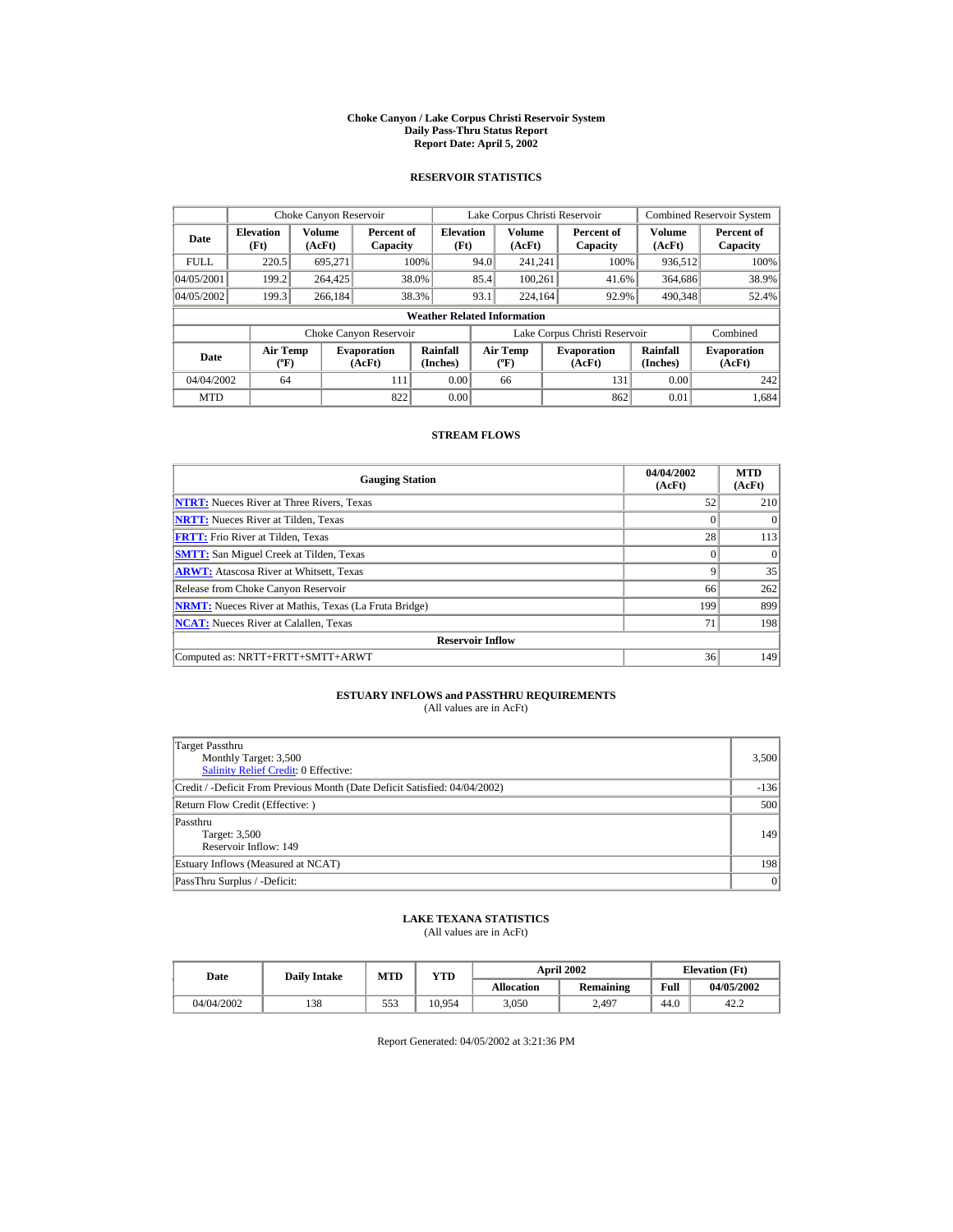#### **Choke Canyon / Lake Corpus Christi Reservoir System Daily Pass-Thru Status Report Report Date: April 6, 2002**

### **RESERVOIR STATISTICS**

|                                            | Choke Canyon Reservoir                      |         |                              |                                    |      | Lake Corpus Christi Reservoir    |                               |                      | <b>Combined Reservoir System</b> |
|--------------------------------------------|---------------------------------------------|---------|------------------------------|------------------------------------|------|----------------------------------|-------------------------------|----------------------|----------------------------------|
| <b>Elevation</b><br>Date<br>(Ft)<br>(AcFt) |                                             | Volume  | Percent of<br>Capacity       | <b>Elevation</b><br>(Ft)           |      | Volume<br>(AcFt)                 | Percent of<br>Capacity        | Volume<br>(AcFt)     | Percent of<br>Capacity           |
| <b>FULL</b>                                | 220.5                                       | 695.271 |                              | 100%                               | 94.0 | 241.241                          | 100%                          | 936,512              | 100%                             |
| 04/06/2001                                 | 199.1                                       | 264,278 |                              | 38.0%                              | 85.4 | 99,608                           | 41.3%                         | 363,886              | 38.9%                            |
| 04/06/2002                                 | 199.3                                       | 265,890 |                              | 38.2%                              | 93.1 | 223,230                          | 92.5%                         | 489.120              | 52.2%                            |
|                                            |                                             |         |                              | <b>Weather Related Information</b> |      |                                  |                               |                      |                                  |
|                                            |                                             |         | Choke Canyon Reservoir       |                                    |      |                                  | Lake Corpus Christi Reservoir |                      | Combined                         |
| Date                                       | <b>Air Temp</b><br>$({}^{\circ}\mathrm{F})$ |         | <b>Evaporation</b><br>(AcFt) | Rainfall<br>(Inches)               |      | <b>Air Temp</b><br>$(^{\circ}F)$ | <b>Evaporation</b><br>(AcFt)  | Rainfall<br>(Inches) | <b>Evaporation</b><br>(AcFt)     |
| 04/05/2002                                 | 73                                          |         | 171                          | 0.00                               |      | 69                               | 120                           | 0.03                 | 291                              |
| <b>MTD</b>                                 |                                             |         | 993                          | 0.00                               |      |                                  | 982                           | 0.04                 | 1.975                            |

### **STREAM FLOWS**

| <b>Gauging Station</b>                                       | 04/05/2002<br>(AcFt) | <b>MTD</b><br>(AcFt) |
|--------------------------------------------------------------|----------------------|----------------------|
| <b>NTRT:</b> Nueces River at Three Rivers, Texas             | 52                   | 262                  |
| <b>NRTT:</b> Nueces River at Tilden, Texas                   | $\Omega$             | $\Omega$             |
| <b>FRTT:</b> Frio River at Tilden, Texas                     | 28                   | 141                  |
| <b>SMTT:</b> San Miguel Creek at Tilden, Texas               | $\Omega$             | $\Omega$             |
| <b>ARWT:</b> Atascosa River at Whitsett, Texas               | 8                    | 43                   |
| Release from Choke Canyon Reservoir                          | 66                   | 328                  |
| <b>NRMT:</b> Nueces River at Mathis, Texas (La Fruta Bridge) | 149                  | 1,048                |
| <b>NCAT:</b> Nueces River at Calallen, Texas                 | 48                   | 245                  |
| <b>Reservoir Inflow</b>                                      |                      |                      |
| Computed as: NRTT+FRTT+SMTT+ARWT                             | 36                   | 184                  |

# **ESTUARY INFLOWS and PASSTHRU REQUIREMENTS**<br>(All values are in AcFt)

| Target Passthru<br>Monthly Target: 3,500<br><b>Salinity Relief Credit: 0 Effective:</b> | 3,500  |
|-----------------------------------------------------------------------------------------|--------|
| Credit / -Deficit From Previous Month (Date Deficit Satisfied: 04/04/2002)              | $-136$ |
| Return Flow Credit (Effective: )                                                        | 500    |
| Passthru<br>Target: 3,500<br>Reservoir Inflow: 184                                      | 184    |
| Estuary Inflows (Measured at NCAT)                                                      | 245    |
| PassThru Surplus / -Deficit:                                                            | 0      |

## **LAKE TEXANA STATISTICS**

(All values are in AcFt)

| Date       | <b>Daily Intake</b> | MTD | YTD   | <b>April 2002</b> |                  |      | <b>Elevation</b> (Ft) |
|------------|---------------------|-----|-------|-------------------|------------------|------|-----------------------|
|            |                     |     |       | <b>Allocation</b> | <b>Remaining</b> | Full | 04/06/2002            |
| 04/05/2002 | $\sim$              | 690 | 1.092 | 3.050             | 2.360            | 44.0 | 42.1                  |

Report Generated: 04/06/2002 at 8:34:34 AM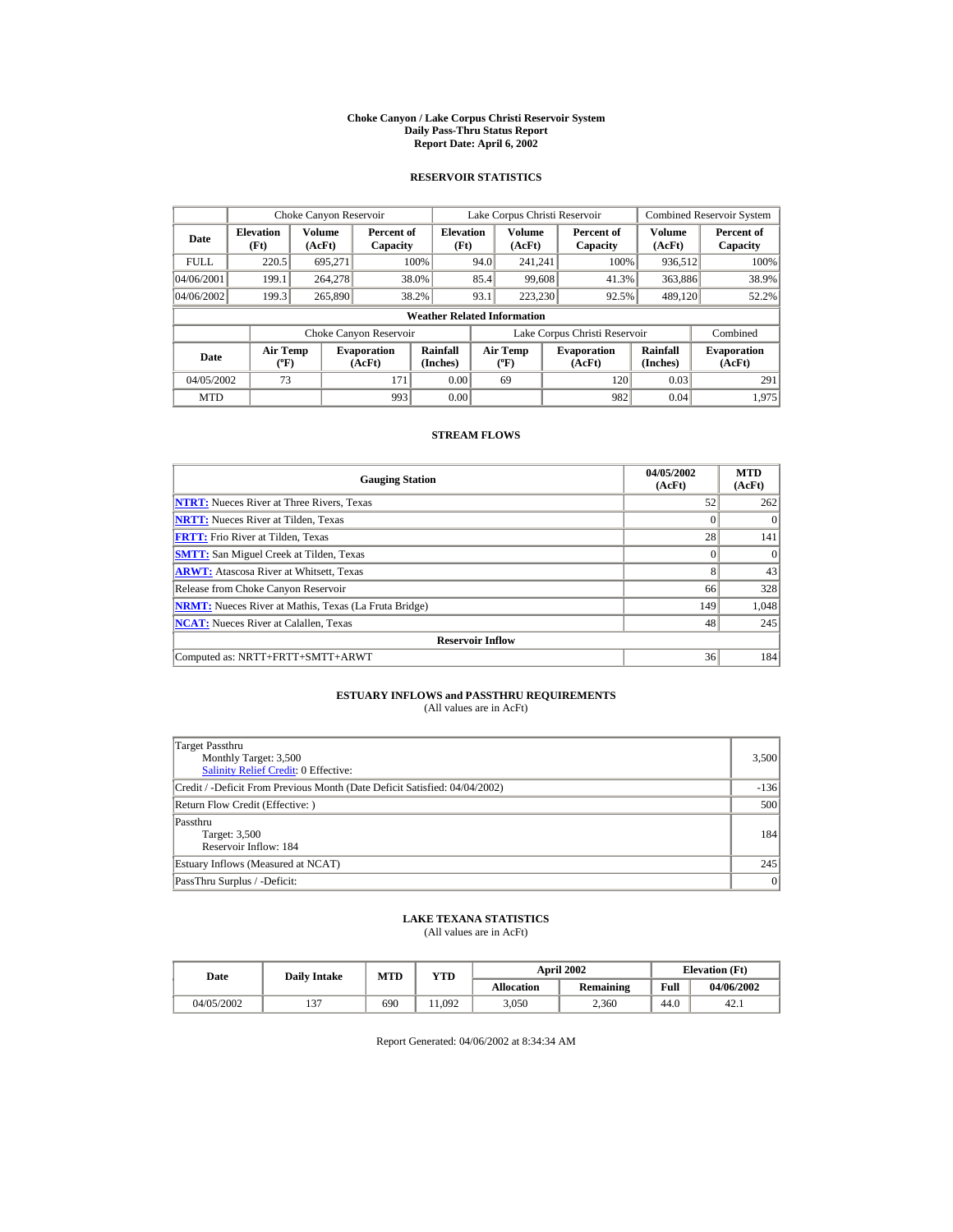#### **Choke Canyon / Lake Corpus Christi Reservoir System Daily Pass-Thru Status Report Report Date: April 7, 2002**

### **RESERVOIR STATISTICS**

|             | Choke Canyon Reservoir                      |                  |                              |                                    |      | Lake Corpus Christi Reservoir           |                               |                      | <b>Combined Reservoir System</b> |
|-------------|---------------------------------------------|------------------|------------------------------|------------------------------------|------|-----------------------------------------|-------------------------------|----------------------|----------------------------------|
| Date        | <b>Elevation</b><br>(Ft)                    | Volume<br>(AcFt) | Percent of<br>Capacity       | <b>Elevation</b><br>(Ft)           |      | <b>Volume</b><br>(AcFt)                 | Percent of<br>Capacity        | Volume<br>(AcFt)     | Percent of<br>Capacity           |
| <b>FULL</b> | 220.5                                       | 695.271          |                              | 100%                               | 94.0 | 241.241                                 | 100%                          | 936,512              | 100%                             |
| 04/07/2001  | 199.2                                       | 264,425          |                              | 38.0%                              | 85.4 | 100.130                                 | 41.5%                         | 364,555              | 38.9%                            |
| 04/07/2002  | 199.3                                       | 265,890          |                              | 38.2%                              | 93.0 | 222,857                                 | 92.4%                         | 488,747              | 52.2%                            |
|             |                                             |                  |                              | <b>Weather Related Information</b> |      |                                         |                               |                      |                                  |
|             |                                             |                  | Choke Canyon Reservoir       |                                    |      |                                         | Lake Corpus Christi Reservoir |                      | Combined                         |
| Date        | <b>Air Temp</b><br>$({}^{\circ}\mathrm{F})$ |                  | <b>Evaporation</b><br>(AcFt) | Rainfall<br>(Inches)               |      | <b>Air Temp</b><br>$(^{\circ}\text{F})$ | <b>Evaporation</b><br>(AcFt)  | Rainfall<br>(Inches) | <b>Evaporation</b><br>(AcFt)     |
| 04/06/2002  | 69                                          |                  | 111                          | 0.15                               |      | 72                                      | 76                            | 0.24                 | 187                              |
| <b>MTD</b>  |                                             |                  | 1.104                        | 0.15                               |      |                                         | 1.058                         | 0.28                 | 2.162                            |

### **STREAM FLOWS**

| <b>Gauging Station</b>                                       | 04/06/2002<br>(AcFt) | <b>MTD</b><br>(AcFt) |
|--------------------------------------------------------------|----------------------|----------------------|
| <b>NTRT:</b> Nueces River at Three Rivers, Texas             | 52                   | 314                  |
| <b>NRTT:</b> Nueces River at Tilden, Texas                   | $\Omega$             | $\Omega$             |
| <b>FRTT:</b> Frio River at Tilden, Texas                     | 28                   | 169                  |
| <b>SMTT:</b> San Miguel Creek at Tilden, Texas               | $\Omega$             | $\Omega$             |
| <b>ARWT:</b> Atascosa River at Whitsett, Texas               | a                    | 50                   |
| Release from Choke Canyon Reservoir                          | 66                   | 393                  |
| <b>NRMT:</b> Nueces River at Mathis, Texas (La Fruta Bridge) | 149                  | 1,197                |
| <b>NCAT:</b> Nueces River at Calallen, Texas                 | 15                   | 260                  |
| <b>Reservoir Inflow</b>                                      |                      |                      |
| Computed as: NRTT+FRTT+SMTT+ARWT                             | 35                   | 219                  |

# **ESTUARY INFLOWS and PASSTHRU REQUIREMENTS**<br>(All values are in AcFt)

| Target Passthru<br>Monthly Target: 3,500<br><b>Salinity Relief Credit: 0 Effective:</b> | 3,500  |
|-----------------------------------------------------------------------------------------|--------|
| Credit / -Deficit From Previous Month (Date Deficit Satisfied: 04/04/2002)              | $-136$ |
| Return Flow Credit (Effective: )                                                        | 500    |
| Passthru<br>Target: 3,500<br>Reservoir Inflow: 219                                      | 219    |
| Estuary Inflows (Measured at NCAT)                                                      | 260    |
| PassThru Surplus / -Deficit:                                                            | 0      |

## **LAKE TEXANA STATISTICS**

(All values are in AcFt)

| Date       | <b>Daily Intake</b> | <b>MTD</b> | YTD   |                   | <b>April 2002</b> |      | <b>Elevation</b> (Ft) |
|------------|---------------------|------------|-------|-------------------|-------------------|------|-----------------------|
|            |                     |            |       | <b>Allocation</b> | <b>Remaining</b>  | Full | 04/07/2002            |
| 04/06/2002 | $\sim$              | 827        | 1.229 | 3.050             | າ າາາ<br>د ے۔۔    | 44.0 | 42.1                  |

Report Generated: 04/07/2002 at 9:42:52 AM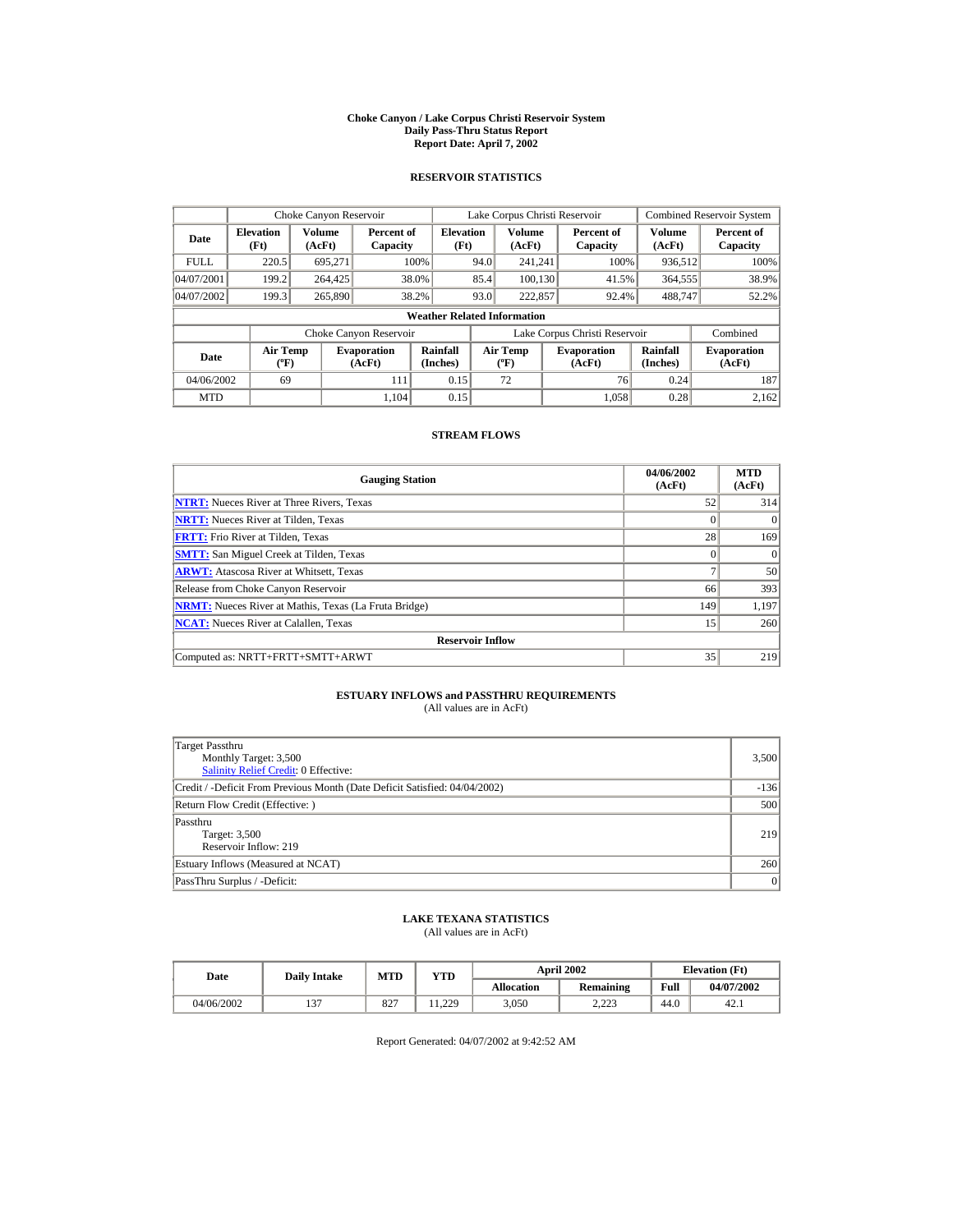#### **Choke Canyon / Lake Corpus Christi Reservoir System Daily Pass-Thru Status Report Report Date: April 8, 2002**

### **RESERVOIR STATISTICS**

|             | Choke Canyon Reservoir                      |                  |                              |                                    |      | Lake Corpus Christi Reservoir    |                               |                      | <b>Combined Reservoir System</b> |
|-------------|---------------------------------------------|------------------|------------------------------|------------------------------------|------|----------------------------------|-------------------------------|----------------------|----------------------------------|
| Date        | <b>Elevation</b><br>(Ft)                    | Volume<br>(AcFt) | Percent of<br>Capacity       | <b>Elevation</b><br>(Ft)           |      | Volume<br>(AcFt)                 | Percent of<br>Capacity        | Volume<br>(AcFt)     | Percent of<br>Capacity           |
| <b>FULL</b> | 220.5                                       | 695.271          |                              | 100%                               | 94.0 | 241.241                          | 100%                          | 936,512              | 100%                             |
| 04/08/2001  | 199.1                                       | 264,132          |                              | 38.0%                              | 85.4 | 99.348                           | 41.2%                         | 363,480              | 38.8%                            |
| 04/08/2002  | 199.3                                       | 266.184          |                              | 38.3%                              | 93.0 | 222,857                          | 92.4%                         | 489,041              | 52.2%                            |
|             |                                             |                  |                              | <b>Weather Related Information</b> |      |                                  |                               |                      |                                  |
|             |                                             |                  | Choke Canyon Reservoir       |                                    |      |                                  | Lake Corpus Christi Reservoir |                      | Combined                         |
| Date        | <b>Air Temp</b><br>$({}^{\circ}\mathrm{F})$ |                  | <b>Evaporation</b><br>(AcFt) | Rainfall<br>(Inches)               |      | <b>Air Temp</b><br>$(^{\circ}F)$ | <b>Evaporation</b><br>(AcFt)  | Rainfall<br>(Inches) | <b>Evaporation</b><br>(AcFt)     |
| 04/07/2002  | 83                                          |                  | 163                          | 0.06                               |      | 81                               | 196                           | 0.05                 | 359                              |
| <b>MTD</b>  |                                             |                  | 1.267                        | 0.21                               |      |                                  | 1.254                         | 0.33                 | 2,521                            |

### **STREAM FLOWS**

| <b>Gauging Station</b>                                       | 04/07/2002<br>(AcFt) | <b>MTD</b><br>(AcFt) |
|--------------------------------------------------------------|----------------------|----------------------|
| <b>NTRT:</b> Nueces River at Three Rivers, Texas             | 52                   | 365                  |
| <b>NRTT:</b> Nueces River at Tilden, Texas                   | $\Omega$             | $\Omega$             |
| <b>FRTT:</b> Frio River at Tilden, Texas                     | 30                   | 199                  |
| <b>SMTT:</b> San Miguel Creek at Tilden, Texas               | $\Omega$             | $\Omega$             |
| <b>ARWT:</b> Atascosa River at Whitsett, Texas               | 6                    | 56                   |
| Release from Choke Canyon Reservoir                          | 66                   | 459                  |
| <b>NRMT:</b> Nueces River at Mathis, Texas (La Fruta Bridge) | 149                  | 1,346                |
| <b>NCAT:</b> Nueces River at Calallen, Texas                 | $\overline{2}$       | 263                  |
| <b>Reservoir Inflow</b>                                      |                      |                      |
| Computed as: NRTT+FRTT+SMTT+ARWT                             | 36                   | 255                  |

# **ESTUARY INFLOWS and PASSTHRU REQUIREMENTS**<br>(All values are in AcFt)

| Target Passthru<br>Monthly Target: 3,500<br><b>Salinity Relief Credit: 0 Effective:</b> | 3,500  |
|-----------------------------------------------------------------------------------------|--------|
| Credit / -Deficit From Previous Month (Date Deficit Satisfied: 04/04/2002)              | $-136$ |
| Return Flow Credit (Effective: )                                                        | 500    |
| Passthru<br>Target: 3,500<br>Reservoir Inflow: 255                                      | 255    |
| Estuary Inflows (Measured at NCAT)                                                      | 263    |
| PassThru Surplus / -Deficit:                                                            | 0      |

## **LAKE TEXANA STATISTICS**

(All values are in AcFt)

| Date       | <b>Daily Intake</b> | MTD | YTD    |                   | <b>April 2002</b> |      | <b>Elevation</b> (Ft) |
|------------|---------------------|-----|--------|-------------------|-------------------|------|-----------------------|
|            |                     |     |        | <b>Allocation</b> | <b>Remaining</b>  | Full | 04/08/2002            |
| 04/07/2002 | $\sim$              | 965 | .1.366 | 3.050             | 2.085             | 44.0 | 42.1                  |

Report Generated: 04/08/2002 at 8:48:30 AM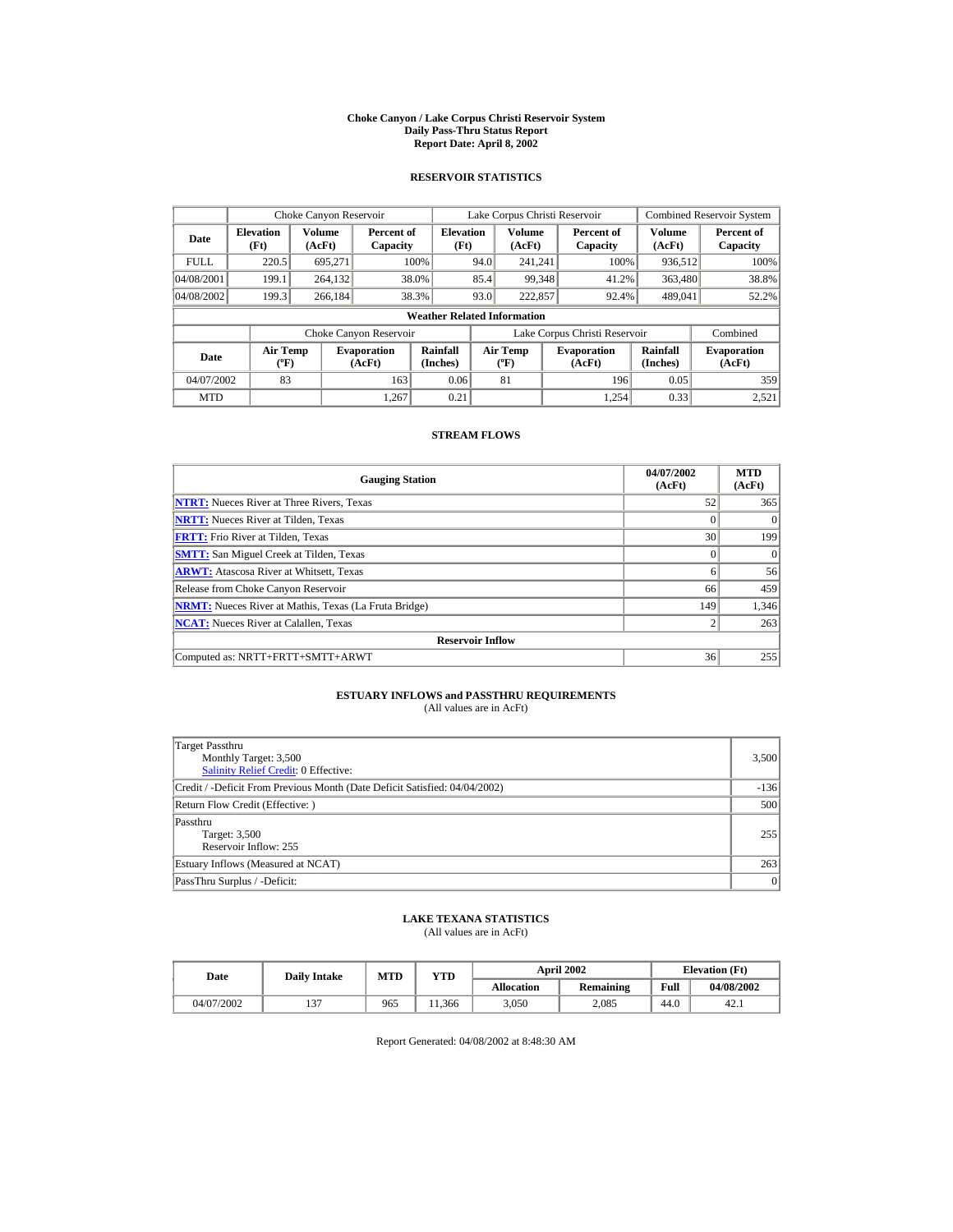#### **Choke Canyon / Lake Corpus Christi Reservoir System Daily Pass-Thru Status Report Report Date: April 9, 2002**

### **RESERVOIR STATISTICS**

| Choke Canyon Reservoir |                                             |                  |                              |                                    |      | Lake Corpus Christi Reservoir    |                               |                      | Combined Reservoir System    |
|------------------------|---------------------------------------------|------------------|------------------------------|------------------------------------|------|----------------------------------|-------------------------------|----------------------|------------------------------|
| Date                   | <b>Elevation</b><br>(Ft)                    | Volume<br>(AcFt) | Percent of<br>Capacity       | <b>Elevation</b><br>(Ft)           |      | Volume<br>(AcFt)                 | Percent of<br>Capacity        | Volume<br>(AcFt)     | Percent of<br>Capacity       |
| <b>FULL</b>            | 220.5                                       | 695.271          |                              | 100%                               | 94.0 | 241.241                          | 100%                          | 936,512              | 100%                         |
| 04/09/2001             | 199.1                                       | 264,278          |                              | 38.0%                              | 85.4 | 99.218                           | 41.1%                         | 363,496              | 38.8%                        |
| 04/09/2002             | 199.2                                       | 265,743          |                              | 38.2%                              | 93.1 | 223,417                          | 92.6%                         | 489,160              | 52.2%                        |
|                        |                                             |                  |                              | <b>Weather Related Information</b> |      |                                  |                               |                      |                              |
|                        |                                             |                  | Choke Canyon Reservoir       |                                    |      |                                  | Lake Corpus Christi Reservoir |                      | Combined                     |
| Date                   | <b>Air Temp</b><br>$({}^{\circ}\mathrm{F})$ |                  | <b>Evaporation</b><br>(AcFt) | Rainfall<br>(Inches)               |      | <b>Air Temp</b><br>$(^{\circ}F)$ | <b>Evaporation</b><br>(AcFt)  | Rainfall<br>(Inches) | <b>Evaporation</b><br>(AcFt) |
| 04/08/2002             | 93                                          |                  | 282                          | 0.00                               |      | 92                               | 305                           | 0.00                 | 587                          |
| <b>MTD</b>             |                                             |                  | 1.549                        | 0.21                               |      |                                  | 1,559                         | 0.33                 | 3.108                        |

### **STREAM FLOWS**

| <b>Gauging Station</b>                                       | 04/08/2002<br>(AcFt) | <b>MTD</b><br>(AcFt) |
|--------------------------------------------------------------|----------------------|----------------------|
| <b>NTRT:</b> Nueces River at Three Rivers, Texas             | 52                   | 417                  |
| <b>NRTT:</b> Nueces River at Tilden, Texas                   |                      |                      |
| <b>FRTT:</b> Frio River at Tilden, Texas                     | 32                   | 230                  |
| <b>SMTT:</b> San Miguel Creek at Tilden, Texas               |                      | $\Omega$             |
| <b>ARWT:</b> Atascosa River at Whitsett, Texas               |                      | 63                   |
| Release from Choke Canyon Reservoir                          | 66                   | 524                  |
| <b>NRMT:</b> Nueces River at Mathis, Texas (La Fruta Bridge) | 137                  | 1,483                |
| <b>NCAT:</b> Nueces River at Calallen, Texas                 | 40                   | 302                  |
| <b>Reservoir Inflow</b>                                      |                      |                      |
| Computed as: NRTT+FRTT+SMTT+ARWT                             | 38                   | 294                  |

# **ESTUARY INFLOWS and PASSTHRU REQUIREMENTS**<br>(All values are in AcFt)

| Target Passthru<br>Monthly Target: 3,500<br><b>Salinity Relief Credit: 0 Effective:</b> | 3,500  |
|-----------------------------------------------------------------------------------------|--------|
| Credit / -Deficit From Previous Month (Date Deficit Satisfied: 04/04/2002)              | $-136$ |
| Return Flow Credit (Effective: 04/04/2002)                                              | 500    |
| Passthru<br>Target: 3,500<br>Reservoir Inflow: 294                                      | 294    |
| Estuary Inflows (Measured at NCAT)                                                      | 302    |
| PassThru Surplus / -Deficit:                                                            | 0      |

## **LAKE TEXANA STATISTICS**

(All values are in AcFt)

| Date       | <b>Daily Intake</b> | MTD  | YTD   | <b>April 2002</b> |                  |      | <b>Elevation</b> (Ft) |
|------------|---------------------|------|-------|-------------------|------------------|------|-----------------------|
|            |                     |      |       | <b>Allocation</b> | <b>Remaining</b> | Full | 04/09/2002            |
| 04/08/2002 | 138                 | .102 | 1.504 | 3.050             | .948             | 44.0 | 42.1                  |

Report Generated: 04/09/2002 at 8:29:22 AM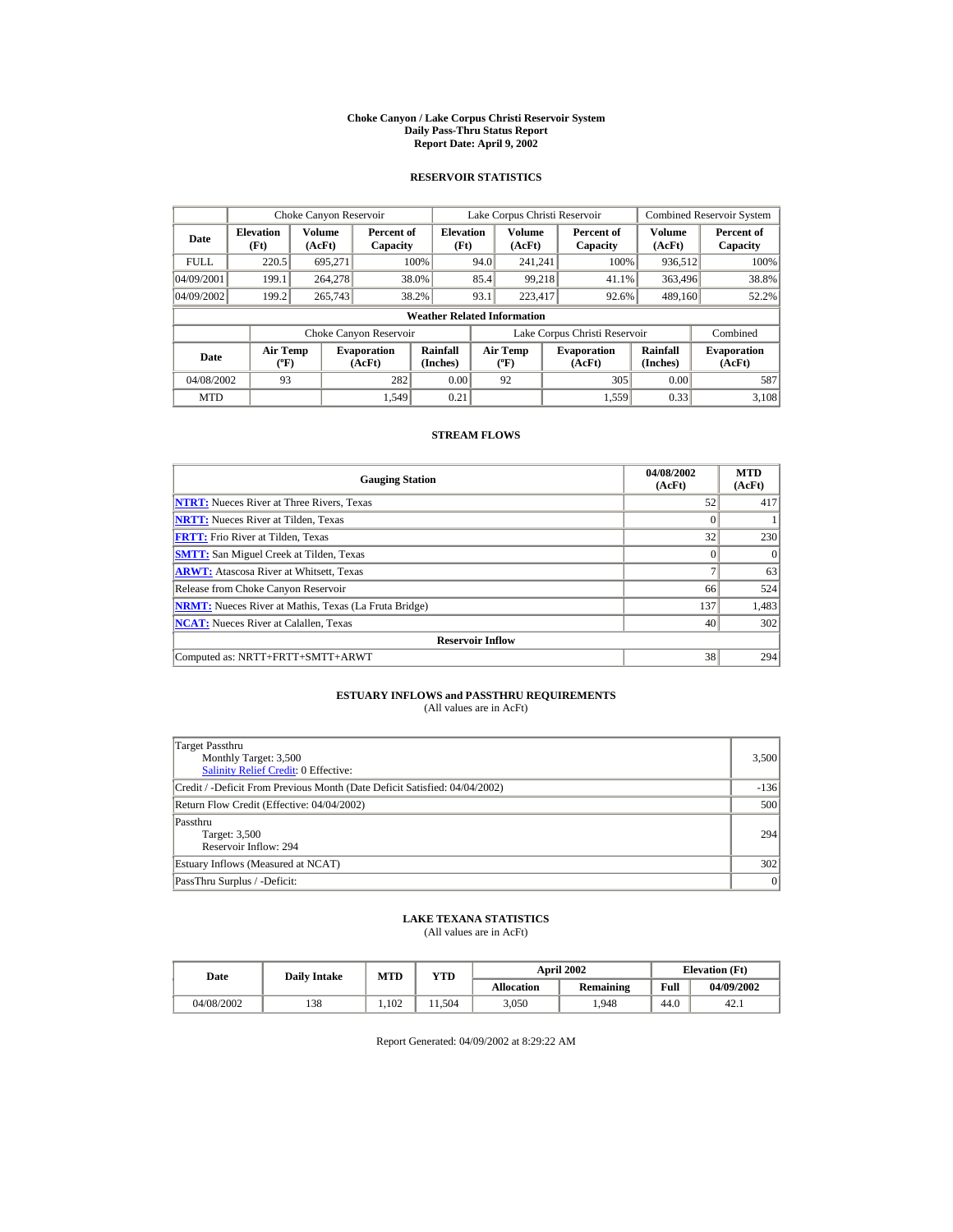#### **Choke Canyon / Lake Corpus Christi Reservoir System Daily Pass-Thru Status Report Report Date: April 10, 2002**

### **RESERVOIR STATISTICS**

|                                  | Choke Canyon Reservoir                      |                        |                              |                                                    | Lake Corpus Christi Reservoir |                                          |  |                              |                      | <b>Combined Reservoir System</b> |
|----------------------------------|---------------------------------------------|------------------------|------------------------------|----------------------------------------------------|-------------------------------|------------------------------------------|--|------------------------------|----------------------|----------------------------------|
| <b>Elevation</b><br>Date<br>(Ft) |                                             | Volume<br>(AcFt)       |                              | <b>Elevation</b><br>Percent of<br>(Ft)<br>Capacity |                               | <b>Volume</b><br>(AcFt)                  |  | Percent of<br>Capacity       | Volume<br>(AcFt)     | Percent of<br>Capacity           |
| <b>FULL</b>                      | 220.5                                       | 695.271                |                              | 100%                                               | 94.0                          | 241.241                                  |  | 100%                         | 936,512              | 100%                             |
| 04/10/2001                       | 199.1                                       | 263,694                |                              | 37.9%                                              | 85.3                          | 98,570                                   |  | 40.9%                        | 362,264              | 38.7%                            |
| 04/10/2002                       | 199.2                                       | 265,450                |                              | 38.2%                                              | 93.1                          | 223,604                                  |  | 92.7%                        | 489,054              | 52.2%                            |
|                                  |                                             |                        |                              | <b>Weather Related Information</b>                 |                               |                                          |  |                              |                      |                                  |
|                                  |                                             | Choke Canyon Reservoir |                              |                                                    |                               | Lake Corpus Christi Reservoir            |  | Combined                     |                      |                                  |
| Date                             | <b>Air Temp</b><br>$({}^{\circ}\mathrm{F})$ |                        | <b>Evaporation</b><br>(AcFt) | Rainfall<br>(Inches)                               |                               | <b>Air Temp</b><br>$({}^{\circ}{\rm F})$ |  | <b>Evaporation</b><br>(AcFt) | Rainfall<br>(Inches) | <b>Evaporation</b><br>(AcFt)     |
| 04/09/2002                       | 83                                          |                        | 265                          | 0.00                                               |                               | 83                                       |  | 294                          | 0.00                 | 559                              |
| <b>MTD</b>                       |                                             |                        | 1.814                        | 0.21                                               |                               |                                          |  | 1.853                        | 0.33                 | 3.667                            |

### **STREAM FLOWS**

| <b>Gauging Station</b>                                       | 04/09/2002<br>(AcFt) | <b>MTD</b><br>(AcFt) |
|--------------------------------------------------------------|----------------------|----------------------|
| <b>NTRT:</b> Nueces River at Three Rivers, Texas             | 48                   | 464                  |
| <b>NRTT:</b> Nueces River at Tilden, Texas                   | $\Omega$             |                      |
| <b>FRTT:</b> Frio River at Tilden. Texas                     | 24                   | 254                  |
| <b>SMTT:</b> San Miguel Creek at Tilden, Texas               | 212                  | 212                  |
| <b>ARWT:</b> Atascosa River at Whitsett, Texas               | 431                  | 493                  |
| Release from Choke Canyon Reservoir                          | 66                   | 590                  |
| <b>NRMT:</b> Nueces River at Mathis, Texas (La Fruta Bridge) | 97                   | 1,580                |
| <b>NCAT:</b> Nueces River at Calallen, Texas                 | 13                   | 315                  |
| <b>Reservoir Inflow</b>                                      |                      |                      |
| Computed as: NRTT+FRTT+SMTT+ARWT                             | 667                  | 961                  |

# **ESTUARY INFLOWS and PASSTHRU REQUIREMENTS**<br>(All values are in AcFt)

| Target Passthru<br>Monthly Target: 3,500<br><b>Salinity Relief Credit: 0 Effective:</b> | 3,500  |
|-----------------------------------------------------------------------------------------|--------|
| Credit / -Deficit From Previous Month (Date Deficit Satisfied: 04/04/2002)              | $-136$ |
| Return Flow Credit (Effective: 04/04/2002)                                              | 500    |
| Passthru<br>Target: 3,500<br>Reservoir Inflow: 961                                      | 961    |
| Estuary Inflows (Measured at NCAT)                                                      | 315    |
| PassThru Surplus / -Deficit:                                                            | $-281$ |

## **LAKE TEXANA STATISTICS**

(All values are in AcFt)

| Date       |                 | <b>April 2002</b><br><b>MTD</b><br>YTD<br><b>Daily Intake</b> |       |                   | <b>Elevation</b> (Ft) |      |            |
|------------|-----------------|---------------------------------------------------------------|-------|-------------------|-----------------------|------|------------|
|            |                 |                                                               |       | <b>Allocation</b> | Remaining             | Full | 04/10/2002 |
| 04/09/2002 | $\sim$<br>1 J 1 | 1.234                                                         | 1.635 | 3.050             | .816                  | 44.0 | 43.7       |

Report Generated: 04/10/2002 at 8:06:40 AM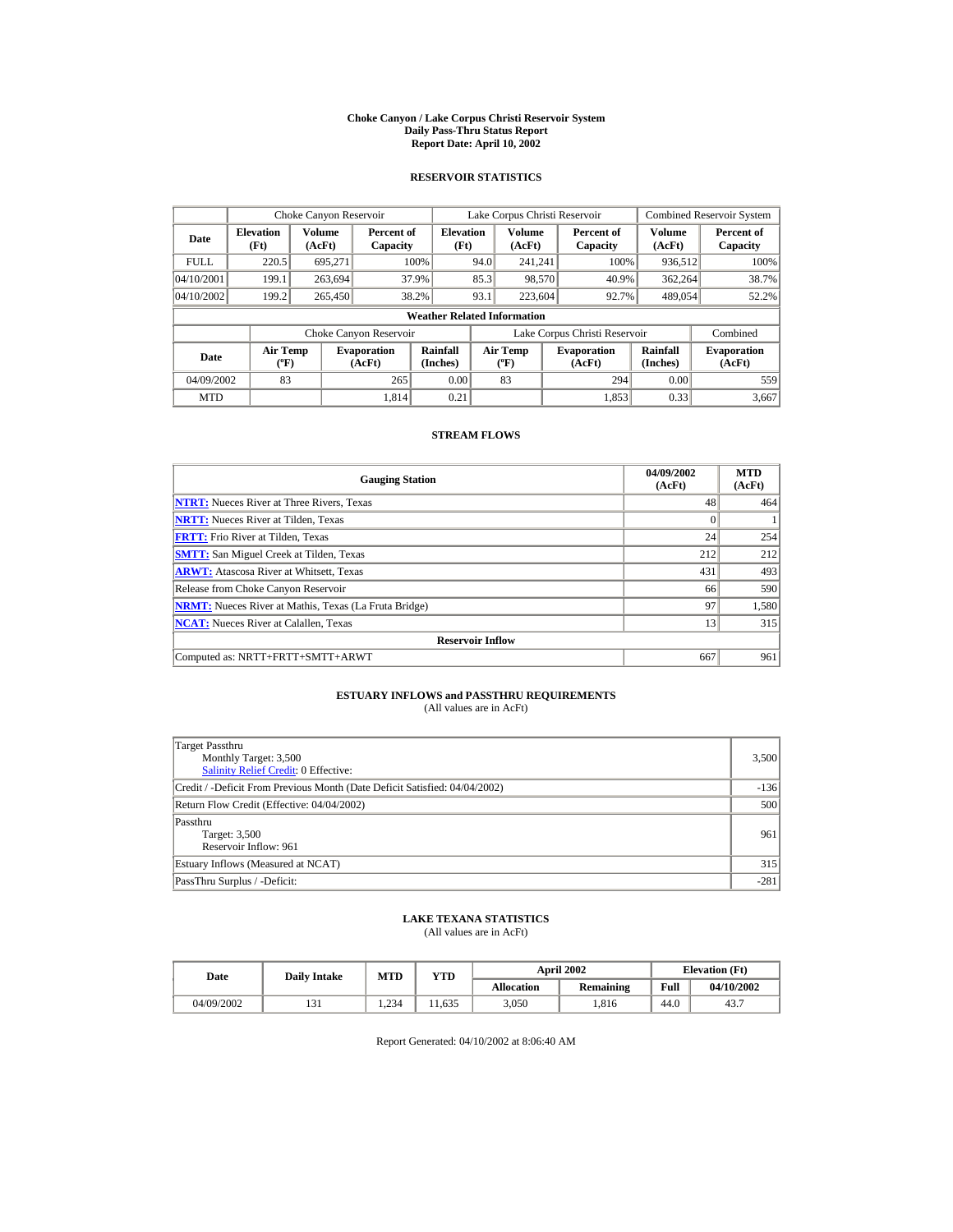#### **Choke Canyon / Lake Corpus Christi Reservoir System Daily Pass-Thru Status Report Report Date: April 11, 2002**

### **RESERVOIR STATISTICS**

|                                  | Choke Canyon Reservoir                      |                         |                              |                                    |      | Lake Corpus Christi Reservoir                    |                               |                         | <b>Combined Reservoir System</b> |
|----------------------------------|---------------------------------------------|-------------------------|------------------------------|------------------------------------|------|--------------------------------------------------|-------------------------------|-------------------------|----------------------------------|
| <b>Elevation</b><br>Date<br>(Ft) |                                             | <b>Volume</b><br>(AcFt) | Percent of<br>Capacity       | <b>Elevation</b><br>(Ft)           |      | <b>Volume</b><br>(AcFt)                          | Percent of<br>Capacity        | <b>Volume</b><br>(AcFt) | Percent of<br>Capacity           |
| <b>FULL</b>                      | 220.5                                       | 695.271                 |                              | 100%                               | 94.0 | 241.241                                          | 100%                          | 936,512                 | 100%                             |
| 04/11/2001                       | 199.1                                       | 263,986                 |                              | 38.0%                              | 85.2 | 97.669                                           | 40.5%                         | 361,655                 | 38.6%                            |
| 04/11/2002                       | 199.3                                       | 266,478                 |                              | 38.3%                              | 93.1 | 223,604                                          | 92.7%                         | 490,082                 | 52.3%                            |
|                                  |                                             |                         |                              | <b>Weather Related Information</b> |      |                                                  |                               |                         |                                  |
|                                  |                                             |                         | Choke Canyon Reservoir       |                                    |      |                                                  | Lake Corpus Christi Reservoir |                         | Combined                         |
| Date                             | <b>Air Temp</b><br>$({}^{\circ}\mathrm{F})$ |                         | <b>Evaporation</b><br>(AcFt) | Rainfall<br>(Inches)               |      | <b>Air Temp</b><br>$({}^{\mathrm{o}}\mathrm{F})$ | <b>Evaporation</b><br>(AcFt)  | Rainfall<br>(Inches)    | <b>Evaporation</b><br>(AcFt)     |
| 04/10/2002                       | 83                                          |                         | 206                          | 0.00                               |      | 82                                               | 218                           | 0.00                    | 424                              |
| <b>MTD</b>                       |                                             |                         | 2.020                        | 0.21                               |      |                                                  | 2.071                         | 0.33                    | 4,091                            |

### **STREAM FLOWS**

| <b>Gauging Station</b>                                       | 04/10/2002<br>(AcFt) | <b>MTD</b><br>(AcFt) |
|--------------------------------------------------------------|----------------------|----------------------|
| <b>NTRT:</b> Nueces River at Three Rivers, Texas             | 1.036                | 1,501                |
| <b>NRTT:</b> Nueces River at Tilden, Texas                   |                      |                      |
| <b>FRTT:</b> Frio River at Tilden, Texas                     | 22                   | 276                  |
| <b>SMTT:</b> San Miguel Creek at Tilden, Texas               | 1,096                | 1,308                |
| <b>ARWT:</b> Atascosa River at Whitsett, Texas               | 1,511                | 2,004                |
| Release from Choke Canyon Reservoir                          | 66                   | 655                  |
| <b>NRMT:</b> Nueces River at Mathis, Texas (La Fruta Bridge) | 107                  | 1,687                |
| <b>NCAT:</b> Nueces River at Calallen, Texas                 |                      | 315                  |
| <b>Reservoir Inflow</b>                                      |                      |                      |
| Computed as: (NTRT+FRTT+SMTT)-Release From Choke Canyon      | 2.088                | 3,049                |

# **ESTUARY INFLOWS and PASSTHRU REQUIREMENTS**<br>(All values are in AcFt)

| Target Passthru<br>Monthly Target: 3,500<br><b>Salinity Relief Credit: 0 Effective:</b> | 3,500    |
|-----------------------------------------------------------------------------------------|----------|
| Credit / -Deficit From Previous Month (Date Deficit Satisfied:)                         | $-136$   |
| Return Flow Credit (Effective: 04/04/2002)                                              | 500      |
| Passthru<br>Target: 3,500<br>Reservoir Inflow: 3.049                                    | 3,049    |
| Estuary Inflows (Measured at NCAT)                                                      | 315      |
| PassThru Surplus / -Deficit:                                                            | $-2,370$ |

## **LAKE TEXANA STATISTICS**

(All values are in AcFt)

| Date       | <b>Daily Intake</b> | MTD          | <b>VTD</b> |                   | <b>April 2002</b> |      | <b>Elevation</b> (Ft) |
|------------|---------------------|--------------|------------|-------------------|-------------------|------|-----------------------|
|            |                     |              |            | <b>Allocation</b> | Remaining         | Full | 04/11/2002            |
| 04/10/2002 | 138                 | 372<br>1.714 | 772        | 3,050             | 678               | 44.0 | 44.0                  |

Report Generated: 04/11/2002 at 4:33:37 PM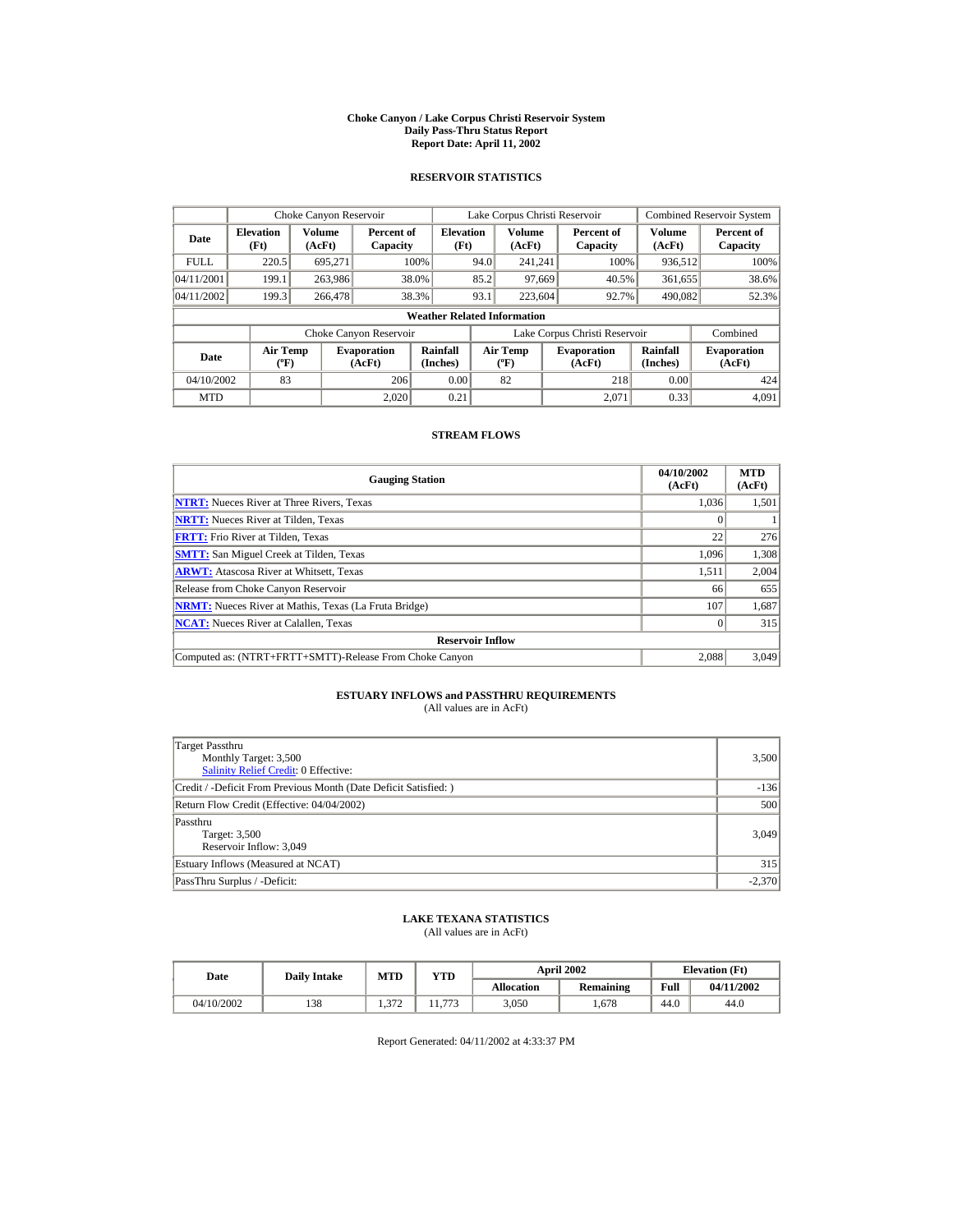#### **Choke Canyon / Lake Corpus Christi Reservoir System Daily Pass-Thru Status Report Report Date: April 12, 2002**

### **RESERVOIR STATISTICS**

|                                            | Choke Canyon Reservoir               |         |                              |                                    |      | Lake Corpus Christi Reservoir                    |                               |                         | <b>Combined Reservoir System</b> |
|--------------------------------------------|--------------------------------------|---------|------------------------------|------------------------------------|------|--------------------------------------------------|-------------------------------|-------------------------|----------------------------------|
| <b>Elevation</b><br>Date<br>(Ft)<br>(AcFt) |                                      | Volume  | Percent of<br>Capacity       | <b>Elevation</b><br>(Ft)           |      | <b>Volume</b><br>(AcFt)                          | Percent of<br>Capacity        | <b>Volume</b><br>(AcFt) | Percent of<br>Capacity           |
| <b>FULL</b>                                | 220.5                                | 695.271 |                              | 100%                               | 94.0 | 241.241                                          | 100%                          | 936.512                 | 100%                             |
| 04/12/2001                                 | 199.1                                | 263,548 |                              | 37.9%                              | 85.4 | 99.218                                           | 41.1%                         | 362,766                 | 38.7%                            |
| 04/12/2002                                 | 199.3                                | 266,625 |                              | 38.3%                              | 93.1 | 224.351                                          | 93.0%                         | 490,976                 | 52.4%                            |
|                                            |                                      |         |                              | <b>Weather Related Information</b> |      |                                                  |                               |                         |                                  |
|                                            |                                      |         | Choke Canyon Reservoir       |                                    |      |                                                  | Lake Corpus Christi Reservoir |                         | Combined                         |
| Date                                       | Air Temp<br>$({}^{\circ}\mathrm{F})$ |         | <b>Evaporation</b><br>(AcFt) | Rainfall<br>(Inches)               |      | <b>Air Temp</b><br>$({}^{\mathrm{o}}\mathrm{F})$ | <b>Evaporation</b><br>(AcFt)  | Rainfall<br>(Inches)    | <b>Evaporation</b><br>(AcFt)     |
| 87<br>257<br>04/11/2002                    |                                      | 0.00    |                              | 87                                 | 370  | 0.00                                             | 627                           |                         |                                  |
| <b>MTD</b>                                 |                                      |         | 2.277                        | 0.21                               |      |                                                  | 2.441                         | 0.33                    | 4.718                            |

### **STREAM FLOWS**

| <b>Gauging Station</b>                                       | 04/11/2002<br>(AcFt) | <b>MTD</b><br>(AcFt) |
|--------------------------------------------------------------|----------------------|----------------------|
| <b>NTRT:</b> Nueces River at Three Rivers, Texas             | 1,580                | 3,081                |
| <b>NRTT:</b> Nueces River at Tilden, Texas                   |                      |                      |
| <b>FRTT:</b> Frio River at Tilden, Texas                     | 22                   | 298                  |
| <b>SMTT:</b> San Miguel Creek at Tilden, Texas               | 351                  | 1,659                |
| <b>ARWT:</b> Atascosa River at Whitsett, Texas               | 619                  | 2,623                |
| Release from Choke Canyon Reservoir                          | 66                   | 721                  |
| <b>NRMT:</b> Nueces River at Mathis, Texas (La Fruta Bridge) | 115                  | 1,802                |
| <b>NCAT:</b> Nueces River at Calallen, Texas                 |                      | 315                  |
| <b>Reservoir Inflow</b>                                      |                      |                      |
| Computed as: (NTRT+FRTT+SMTT)-Release From Choke Canyon      | 1.888                | 4.937                |

# **ESTUARY INFLOWS and PASSTHRU REQUIREMENTS**<br>(All values are in AcFt)

| Target Passthru<br>Monthly Target: 3,500<br>Salinity Relief Credit: 0 Effective: | 3,500    |
|----------------------------------------------------------------------------------|----------|
| Credit / -Deficit From Previous Month (Date Deficit Satisfied: )                 | $-136$   |
| Return Flow Credit (Effective: 04/04/2002)                                       | 500      |
| Passthru<br>Target: 3,500<br>Reservoir Inflow: 4,937                             | 3,500    |
| Estuary Inflows (Measured at NCAT)                                               | 315      |
| PassThru Surplus / -Deficit:                                                     | $-2,821$ |

## **LAKE TEXANA STATISTICS**

(All values are in AcFt)

| Date       | <b>Daily Intake</b> |       | <b>April 2002</b><br>MTD |                   | $_{\rm VTD}$ |      | <b>Elevation</b> (Ft) |
|------------|---------------------|-------|--------------------------|-------------------|--------------|------|-----------------------|
|            |                     |       |                          | <b>Allocation</b> | Remaining    | Full | 04/12/2002            |
| 04/11/2002 | 138                 | 1.510 | 1.912                    | 3.050             | .540         | 44.0 | 44.0                  |

Report Generated: 04/12/2002 at 6:18:31 PM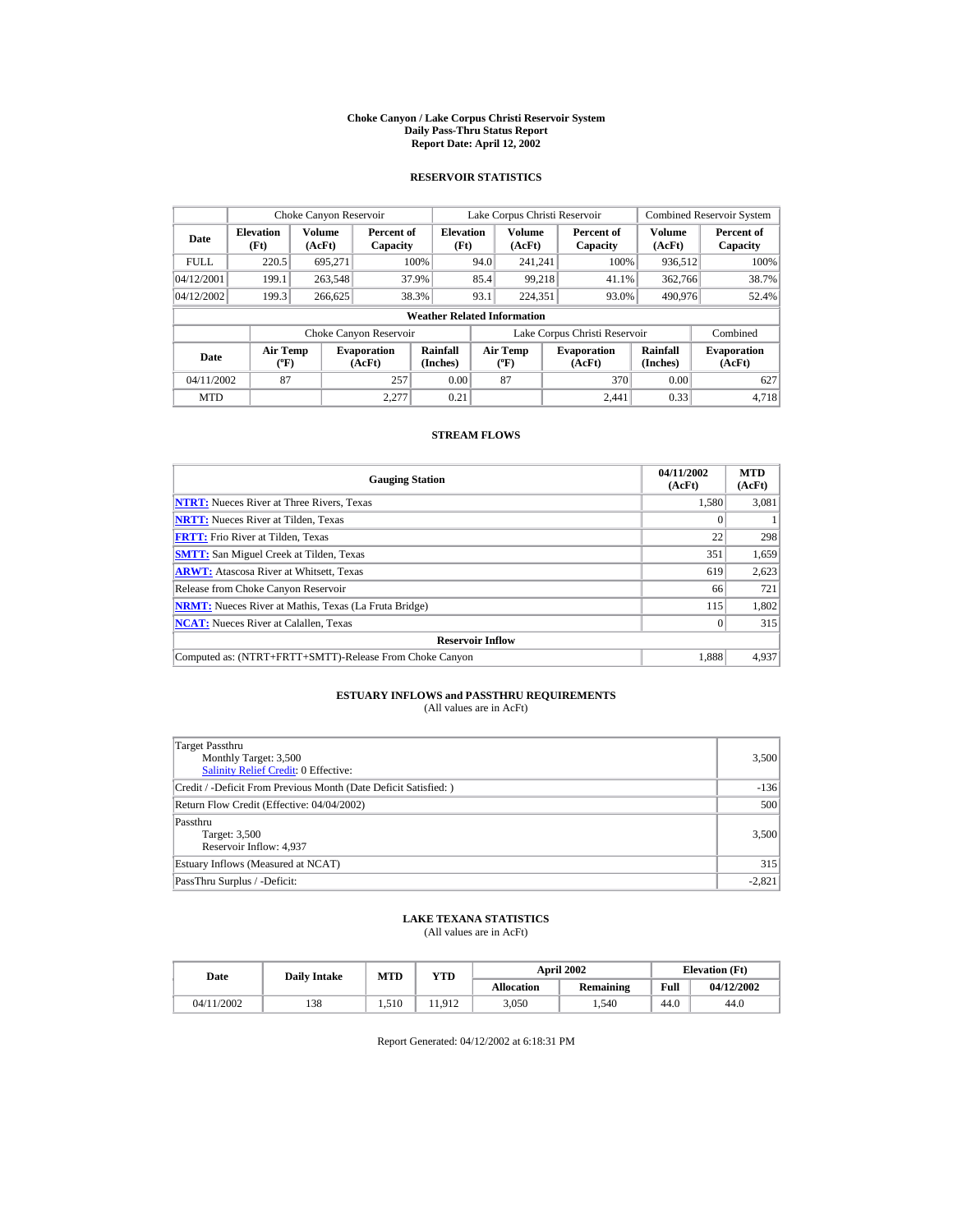#### **Choke Canyon / Lake Corpus Christi Reservoir System Daily Pass-Thru Status Report Report Date: April 13, 2002**

### **RESERVOIR STATISTICS**

|             | Choke Canyon Reservoir                      |                  |                              |                          | Lake Corpus Christi Reservoir |                                         |  |                               |                      | <b>Combined Reservoir System</b> |  |  |
|-------------|---------------------------------------------|------------------|------------------------------|--------------------------|-------------------------------|-----------------------------------------|--|-------------------------------|----------------------|----------------------------------|--|--|
| Date        | <b>Elevation</b><br>(Ft)                    | Volume<br>(AcFt) | Percent of<br>Capacity       | <b>Elevation</b><br>(Ft) |                               | <b>Volume</b><br>(AcFt)                 |  | Percent of<br>Capacity        | Volume<br>(AcFt)     | Percent of<br>Capacity           |  |  |
| <b>FULL</b> | 220.5                                       | 695.271          |                              | 100%                     | 94.0                          | 241.241                                 |  | 100%                          | 936,512              | 100%                             |  |  |
| 04/13/2001  | 199.1                                       | 263,256          |                              | 37.9%                    | 85.3                          | 98,829                                  |  | 41.0%                         | 362,085              | 38.7%                            |  |  |
| 04/13/2002  | 199.3                                       | 266,772          |                              | 38.4%                    | 93.1                          | 224,726                                 |  | 93.2%                         | 491,498              | 52.5%                            |  |  |
|             | <b>Weather Related Information</b>          |                  |                              |                          |                               |                                         |  |                               |                      |                                  |  |  |
|             |                                             |                  | Choke Canyon Reservoir       |                          |                               |                                         |  | Lake Corpus Christi Reservoir |                      | Combined                         |  |  |
| Date        | <b>Air Temp</b><br>$({}^{\circ}\mathrm{F})$ |                  | <b>Evaporation</b><br>(AcFt) | Rainfall<br>(Inches)     |                               | <b>Air Temp</b><br>$(^{\circ}\text{F})$ |  | <b>Evaporation</b><br>(AcFt)  | Rainfall<br>(Inches) | <b>Evaporation</b><br>(AcFt)     |  |  |
| 04/12/2002  | 90                                          |                  | 274                          | 0.00                     |                               | 89                                      |  | 360                           | 0.00                 | 634                              |  |  |
| <b>MTD</b>  |                                             |                  | 2.551                        | 0.21                     |                               |                                         |  | 2.801                         | 0.33                 | 5.352                            |  |  |

### **STREAM FLOWS**

| <b>Gauging Station</b>                                       | 04/12/2002<br>(AcFt) | <b>MTD</b><br>(AcFt) |
|--------------------------------------------------------------|----------------------|----------------------|
| <b>NTRT:</b> Nueces River at Three Rivers, Texas             | 419                  | 3,500                |
| <b>NRTT:</b> Nueces River at Tilden. Texas                   |                      |                      |
| <b>FRTT:</b> Frio River at Tilden, Texas                     | 260                  | 558                  |
| <b>SMTT:</b> San Miguel Creek at Tilden, Texas               | 125                  | 1,785                |
| <b>ARWT:</b> Atascosa River at Whitsett, Texas               | 97                   | 2,721                |
| Release from Choke Canyon Reservoir                          | 66                   | 786                  |
| <b>NRMT:</b> Nueces River at Mathis, Texas (La Fruta Bridge) | 115                  | 1.918                |
| <b>NCAT:</b> Nueces River at Calallen, Texas                 |                      | 315                  |
| <b>Reservoir Inflow</b>                                      |                      |                      |
| Computed as: (NTRT+FRTT+SMTT)-Release From Choke Canyon      | 738                  | 5,675                |

# **ESTUARY INFLOWS and PASSTHRU REQUIREMENTS**<br>(All values are in AcFt)

| Target Passthru<br>Monthly Target: 3,500<br><b>Salinity Relief Credit: 0 Effective:</b> | 3,500    |
|-----------------------------------------------------------------------------------------|----------|
| Credit / -Deficit From Previous Month (Date Deficit Satisfied:)                         | $-136$   |
| Return Flow Credit (Effective: 04/04/2002)                                              | 500      |
| Passthru<br>Target: 3,500<br>Reservoir Inflow: 5,675                                    | 3,500    |
| Estuary Inflows (Measured at NCAT)                                                      | 315      |
| PassThru Surplus / -Deficit:                                                            | $-2,821$ |

## **LAKE TEXANA STATISTICS**

(All values are in AcFt)

| Date       | <b>Daily Intake</b> | <b>MTD</b> | YTD    |                   | <b>April 2002</b> | <b>Elevation</b> (Ft) |            |
|------------|---------------------|------------|--------|-------------------|-------------------|-----------------------|------------|
|            |                     |            |        | <b>Allocation</b> | Remaining         | Full                  | 04/13/2002 |
| 04/12/2002 | 138                 | . 648      | 12.050 | 3.050             | .402              | 44.0                  | 44.1       |

Report Generated: 04/13/2002 at 9:04:27 AM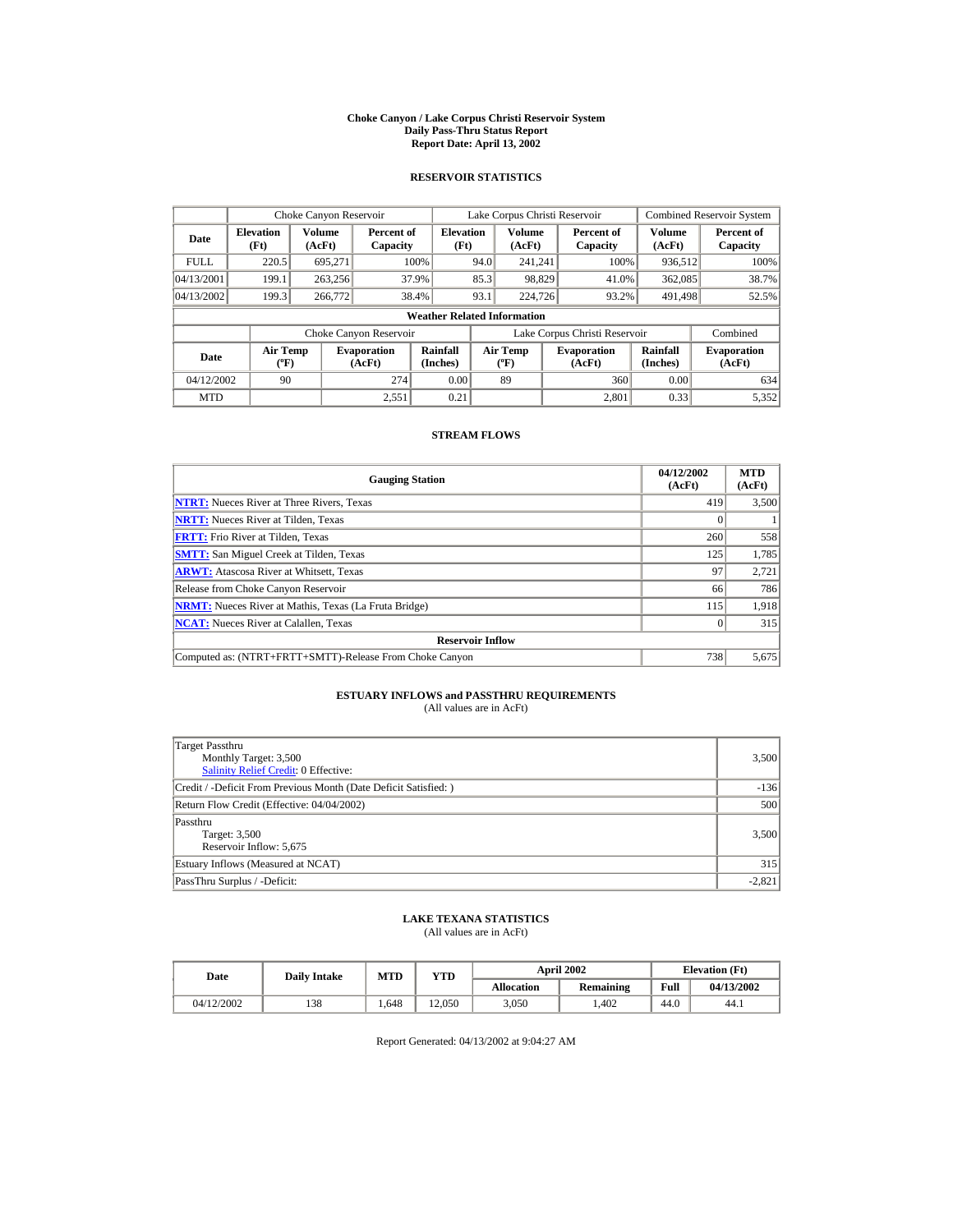#### **Choke Canyon / Lake Corpus Christi Reservoir System Daily Pass-Thru Status Report Report Date: April 14, 2002**

### **RESERVOIR STATISTICS**

|             | Choke Canyon Reservoir                      |                         |                              |                          | Lake Corpus Christi Reservoir |                                          |  |                               |                      | <b>Combined Reservoir System</b> |  |  |
|-------------|---------------------------------------------|-------------------------|------------------------------|--------------------------|-------------------------------|------------------------------------------|--|-------------------------------|----------------------|----------------------------------|--|--|
| Date        | <b>Elevation</b><br>(Ft)                    | <b>Volume</b><br>(AcFt) | Percent of<br>Capacity       | <b>Elevation</b><br>(Ft) |                               | <b>Volume</b><br>(AcFt)                  |  | Percent of<br>Capacity        | Volume<br>(AcFt)     | Percent of<br>Capacity           |  |  |
| <b>FULL</b> | 220.5                                       | 695.271                 |                              | 100%                     | 94.0                          | 241.241                                  |  | 100%                          | 936,512              | 100%                             |  |  |
| 04/14/2001  | 199.1                                       | 263,256                 |                              | 37.9%                    | 85.3                          | 98,183                                   |  | 40.7%                         | 361,439              | 38.6%                            |  |  |
| 04/14/2002  | 199.3                                       | 267,066                 |                              | 38.4%                    | 93.1                          | 224,913                                  |  | 93.2%                         | 491,979              | 52.5%                            |  |  |
|             | <b>Weather Related Information</b>          |                         |                              |                          |                               |                                          |  |                               |                      |                                  |  |  |
|             |                                             |                         | Choke Canyon Reservoir       |                          |                               |                                          |  | Lake Corpus Christi Reservoir |                      | Combined                         |  |  |
| Date        | <b>Air Temp</b><br>$({}^{\circ}\mathrm{F})$ |                         | <b>Evaporation</b><br>(AcFt) | Rainfall<br>(Inches)     |                               | <b>Air Temp</b><br>$({}^{\circ}{\rm F})$ |  | <b>Evaporation</b><br>(AcFt)  | Rainfall<br>(Inches) | <b>Evaporation</b><br>(AcFt)     |  |  |
| 04/13/2002  | 90                                          |                         | 292                          | 0.00                     |                               | 87                                       |  | 338                           | 0.00                 | 630                              |  |  |
| <b>MTD</b>  |                                             |                         | 2.843                        | 0.21                     |                               |                                          |  | 3.139                         | 0.33                 | 5.982                            |  |  |

### **STREAM FLOWS**

| <b>Gauging Station</b>                                       | 04/13/2002<br>(AcFt) | <b>MTD</b><br>(AcFt) |
|--------------------------------------------------------------|----------------------|----------------------|
| <b>NTRT:</b> Nueces River at Three Rivers, Texas             | 155                  | 3,654                |
| <b>NRTT:</b> Nueces River at Tilden, Texas                   |                      |                      |
| <b>FRTT:</b> Frio River at Tilden, Texas                     | 439                  | 996                  |
| <b>SMTT:</b> San Miguel Creek at Tilden, Texas               | 62                   | 1,846                |
| <b>ARWT:</b> Atascosa River at Whitsett, Texas               | 54                   | 2,774                |
| Release from Choke Canyon Reservoir                          | 66                   | 852                  |
| <b>NRMT:</b> Nueces River at Mathis, Texas (La Fruta Bridge) | 246                  | 2,164                |
| <b>NCAT:</b> Nueces River at Calallen, Texas                 |                      | 315                  |
| <b>Reservoir Inflow</b>                                      |                      |                      |
| Computed as: (NTRT+FRTT+SMTT)-Release From Choke Canyon      | 590                  | 6,265                |

# **ESTUARY INFLOWS and PASSTHRU REQUIREMENTS**<br>(All values are in AcFt)

| Target Passthru<br>Monthly Target: 3,500<br><b>Salinity Relief Credit: 0 Effective:</b> | 3,500    |
|-----------------------------------------------------------------------------------------|----------|
| Credit / -Deficit From Previous Month (Date Deficit Satisfied:)                         | $-136$   |
| Return Flow Credit (Effective: 04/04/2002)                                              | 500      |
| Passthru<br>Target: 3,500<br>Reservoir Inflow: 6,265                                    | 3,500    |
| Estuary Inflows (Measured at NCAT)                                                      | 315      |
| PassThru Surplus / -Deficit:                                                            | $-2,821$ |

## **LAKE TEXANA STATISTICS**

(All values are in AcFt)

| Date       | <b>Daily Intake</b> | <b>MTD</b><br>YTD |        |                   | <b>April 2002</b> | <b>Elevation</b> (Ft) |            |
|------------|---------------------|-------------------|--------|-------------------|-------------------|-----------------------|------------|
|            |                     |                   |        | <b>Allocation</b> | Remaining         | Full                  | 04/14/2002 |
| 04/13/2002 | 138                 | 1.786             | 12.188 | 3.050             | 1.264             | 44.0                  | 44.1       |

Report Generated: 04/14/2002 at 8:46:23 AM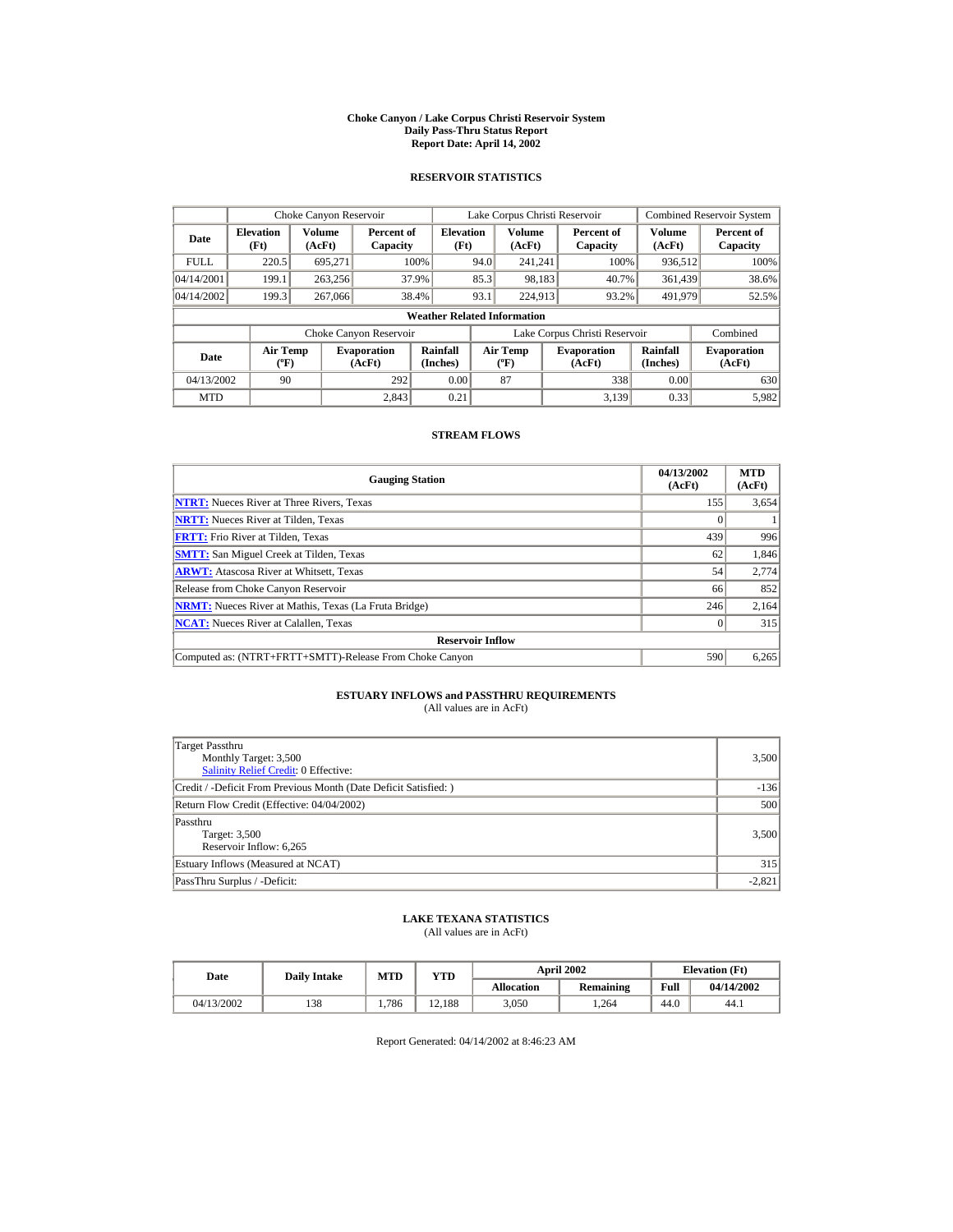#### **Choke Canyon / Lake Corpus Christi Reservoir System Daily Pass-Thru Status Report Report Date: April 15, 2002**

### **RESERVOIR STATISTICS**

|             | Choke Canyon Reservoir                |                  |                              |                          | Lake Corpus Christi Reservoir |                                   |  |                               |                         | <b>Combined Reservoir System</b> |  |  |
|-------------|---------------------------------------|------------------|------------------------------|--------------------------|-------------------------------|-----------------------------------|--|-------------------------------|-------------------------|----------------------------------|--|--|
| Date        | <b>Elevation</b><br>(Ft)              | Volume<br>(AcFt) | Percent of<br>Capacity       | <b>Elevation</b><br>(Ft) |                               | <b>Volume</b><br>(AcFt)           |  | Percent of<br>Capacity        | <b>Volume</b><br>(AcFt) | Percent of<br>Capacity           |  |  |
| <b>FULL</b> | 220.5                                 | 695,271          |                              | 100%                     | 94.0                          | 241.241                           |  | 100%                          | 936,512                 | 100%                             |  |  |
| 04/15/2001  | 199.1                                 | 262,965          |                              | 37.8%                    | 85.3                          | 98,312                            |  | 40.8%                         | 361,277                 | 38.6%                            |  |  |
| 04/15/2002  | 199.3                                 | 266.919          |                              | 38.4%                    | 93.0                          | 223,044                           |  | 92.5%                         | 489,963                 | 52.3%                            |  |  |
|             | <b>Weather Related Information</b>    |                  |                              |                          |                               |                                   |  |                               |                         |                                  |  |  |
|             |                                       |                  | Choke Canyon Reservoir       |                          |                               |                                   |  | Lake Corpus Christi Reservoir |                         | Combined                         |  |  |
| Date        | <b>Air Temp</b><br>$({}^o\mathrm{F})$ |                  | <b>Evaporation</b><br>(AcFt) | Rainfall<br>(Inches)     |                               | Air Temp<br>$({}^{\circ}{\rm F})$ |  | <b>Evaporation</b><br>(AcFt)  | Rainfall<br>(Inches)    | <b>Evaporation</b><br>(AcFt)     |  |  |
| 04/14/2002  | 88                                    |                  | 214                          | 0.00                     |                               | 88                                |  | 293                           | 0.00                    | 507                              |  |  |
| <b>MTD</b>  |                                       |                  | 3,057                        | 0.21                     |                               |                                   |  | 3.432                         | 0.33                    | 6.489                            |  |  |

### **STREAM FLOWS**

| <b>Gauging Station</b>                                       | 04/14/2002<br>(AcFt) | <b>MTD</b><br>(AcFt) |
|--------------------------------------------------------------|----------------------|----------------------|
| <b>NTRT:</b> Nueces River at Three Rivers, Texas             | 113                  | 3,768                |
| <b>NRTT:</b> Nueces River at Tilden, Texas                   |                      |                      |
| <b>FRTT:</b> Frio River at Tilden, Texas                     | 143                  | 1,139                |
| <b>SMTT:</b> San Miguel Creek at Tilden, Texas               | 34                   | 1,880                |
| <b>ARWT:</b> Atascosa River at Whitsett, Texas               | 40                   | 2,814                |
| Release from Choke Canyon Reservoir                          | 66                   | 917                  |
| <b>NRMT:</b> Nueces River at Mathis, Texas (La Fruta Bridge) | 320                  | 2,483                |
| <b>NCAT:</b> Nueces River at Calallen, Texas                 |                      | 315                  |
| <b>Reservoir Inflow</b>                                      |                      |                      |
| Computed as: (NTRT+FRTT+SMTT)-Release From Choke Canyon      | 224                  | 6,489                |

# **ESTUARY INFLOWS and PASSTHRU REQUIREMENTS**<br>(All values are in AcFt)

| Target Passthru<br>Monthly Target: 3,500<br><b>Salinity Relief Credit: 0 Effective:</b> | 3,500    |
|-----------------------------------------------------------------------------------------|----------|
| Credit / -Deficit From Previous Month (Date Deficit Satisfied:)                         | $-136$   |
| Return Flow Credit (Effective: 04/04/2002)                                              | 500      |
| Passthru<br>Target: 3,500<br>Reservoir Inflow: 6,489                                    | 3,500    |
| Estuary Inflows (Measured at NCAT)                                                      | 315      |
| PassThru Surplus / -Deficit:                                                            | $-2,821$ |

## **LAKE TEXANA STATISTICS**

(All values are in AcFt)

| Date       | <b>Daily Intake</b> | MTD  | $_{\rm VTD}$ |            | <b>April 2002</b> | <b>Elevation</b> (Ft) |            |
|------------|---------------------|------|--------------|------------|-------------------|-----------------------|------------|
|            |                     |      |              | Allocation | Remaining         | Full                  | 04/15/2002 |
| 04/14/2002 | 138                 | .924 | 12.325       | 3.050      | .126              | 44.0                  | 44.1       |

Report Generated: 04/15/2002 at 8:07:37 AM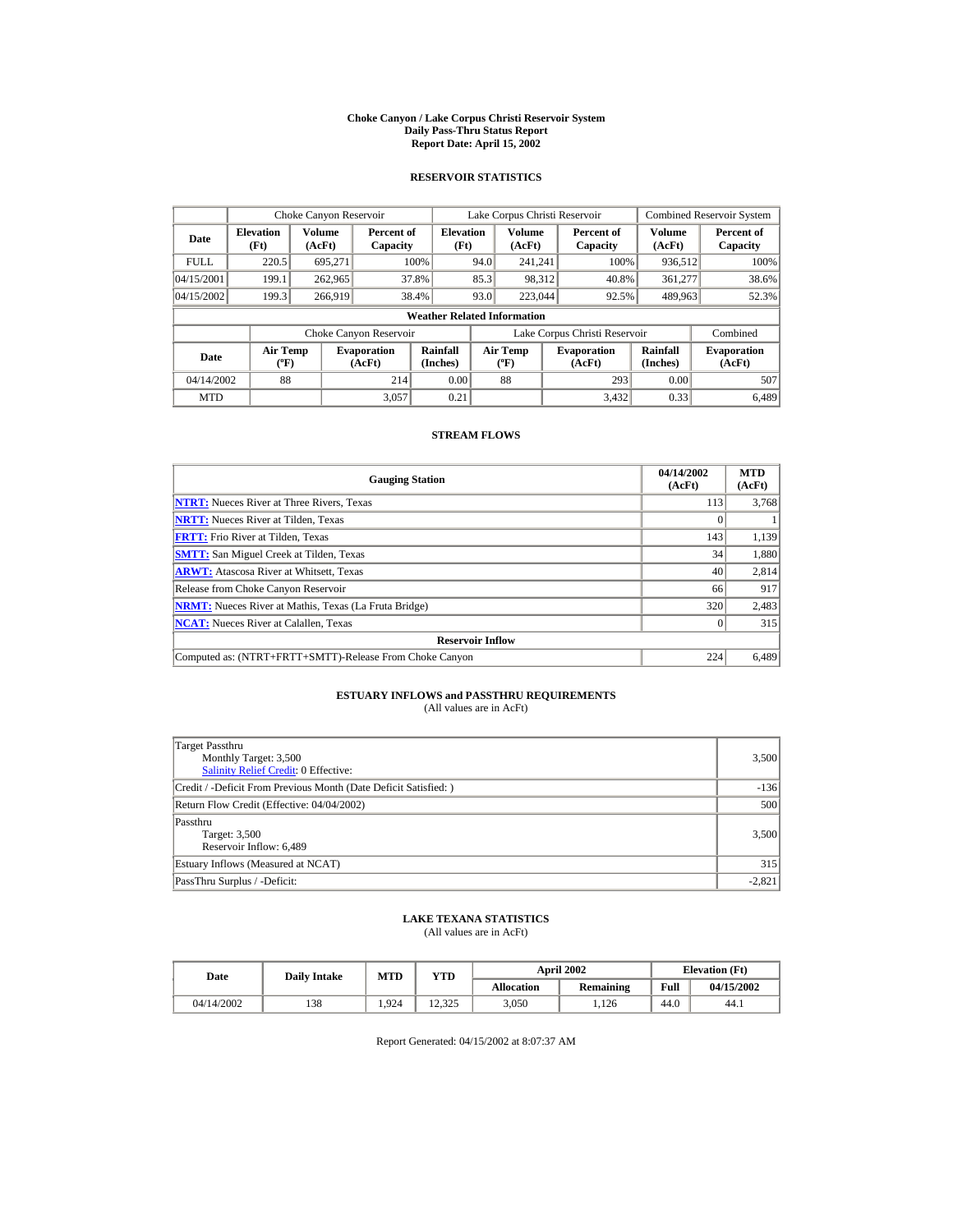#### **Choke Canyon / Lake Corpus Christi Reservoir System Daily Pass-Thru Status Report Report Date: April 16, 2002**

### **RESERVOIR STATISTICS**

|             | Choke Canyon Reservoir                      |                         |                              |                          | Lake Corpus Christi Reservoir |                                         |  |                               |                      | <b>Combined Reservoir System</b> |  |  |
|-------------|---------------------------------------------|-------------------------|------------------------------|--------------------------|-------------------------------|-----------------------------------------|--|-------------------------------|----------------------|----------------------------------|--|--|
| Date        | <b>Elevation</b><br>(Ft)                    | <b>Volume</b><br>(AcFt) | Percent of<br>Capacity       | <b>Elevation</b><br>(Ft) |                               | Volume<br>(AcFt)                        |  | Percent of<br>Capacity        | Volume<br>(AcFt)     | Percent of<br>Capacity           |  |  |
| <b>FULL</b> | 220.5                                       | 695.271                 |                              | 100%                     | 94.0                          | 241.241                                 |  | 100%                          | 936,512              | 100%                             |  |  |
| 04/16/2001  | 199.0                                       | 262,673                 |                              | 37.8%                    | 85.3                          | 98,183                                  |  | 40.7%                         | 360,856              | 38.5%                            |  |  |
| 04/16/2002  | 199.3                                       | 266,919                 |                              | 38.4%                    | 93.1                          | 223,604                                 |  | 92.7%                         | 490,523              | 52.4%                            |  |  |
|             | <b>Weather Related Information</b>          |                         |                              |                          |                               |                                         |  |                               |                      |                                  |  |  |
|             |                                             |                         | Choke Canyon Reservoir       |                          |                               |                                         |  | Lake Corpus Christi Reservoir |                      | Combined                         |  |  |
| Date        | <b>Air Temp</b><br>$({}^{\circ}\mathrm{F})$ |                         | <b>Evaporation</b><br>(AcFt) | Rainfall<br>(Inches)     |                               | <b>Air Temp</b><br>$(^{\circ}\text{F})$ |  | <b>Evaporation</b><br>(AcFt)  | Rainfall<br>(Inches) | <b>Evaporation</b><br>(AcFt)     |  |  |
| 04/15/2002  | 92                                          |                         | 223                          | 0.00                     |                               | 91                                      |  | 359                           | 0.00                 | 582                              |  |  |
| <b>MTD</b>  |                                             |                         | 3.280                        | 0.21                     |                               |                                         |  | 3.791                         | 0.33                 | 7.071                            |  |  |

### **STREAM FLOWS**

| <b>Gauging Station</b>                                       | 04/15/2002<br>(AcFt) | <b>MTD</b><br>(AcFt) |
|--------------------------------------------------------------|----------------------|----------------------|
| <b>NTRT:</b> Nueces River at Three Rivers, Texas             | 91                   | 3,859                |
| <b>NRTT:</b> Nueces River at Tilden. Texas                   |                      |                      |
| <b>FRTT:</b> Frio River at Tilden, Texas                     | 75                   | 1,215                |
| <b>SMTT:</b> San Miguel Creek at Tilden, Texas               | 19                   | 1,899                |
| <b>ARWT:</b> Atascosa River at Whitsett, Texas               | 32                   | 2,846                |
| Release from Choke Canyon Reservoir                          | 66                   | 983                  |
| <b>NRMT:</b> Nueces River at Mathis, Texas (La Fruta Bridge) | 322                  | 2,805                |
| <b>NCAT:</b> Nueces River at Calallen, Texas                 |                      | 315                  |
| <b>Reservoir Inflow</b>                                      |                      |                      |
| Computed as: (NTRT+FRTT+SMTT)-Release From Choke Canyon      | 120                  | 6,609                |

# **ESTUARY INFLOWS and PASSTHRU REQUIREMENTS**<br>(All values are in AcFt)

| Target Passthru<br>Monthly Target: 3,500<br><b>Salinity Relief Credit: 0 Effective:</b> | 3,500    |
|-----------------------------------------------------------------------------------------|----------|
| Credit / -Deficit From Previous Month (Date Deficit Satisfied: 04/04/2002)              | $-136$   |
| Return Flow Credit (Effective: 04/04/2002)                                              | 500      |
| Passthru<br>Target: 3,500<br>Reservoir Inflow: 6,609                                    | 3,500    |
| Estuary Inflows (Measured at NCAT)                                                      | 315      |
| PassThru Surplus / -Deficit:                                                            | $-2,821$ |

## **LAKE TEXANA STATISTICS**

(All values are in AcFt)

| Date       | <b>Daily Intake</b> | <b>MTD</b> | YTD    |                   | <b>April 2002</b> | <b>Elevation</b> (Ft) |            |
|------------|---------------------|------------|--------|-------------------|-------------------|-----------------------|------------|
|            |                     |            |        | <b>Allocation</b> | Remaining         | Full                  | 04/16/2002 |
| 04/15/2002 | 138                 | 2.062      | 12.464 | 3.050             | 988               | 44.0                  | 44.1       |

Report Generated: 04/16/2002 at 8:05:02 AM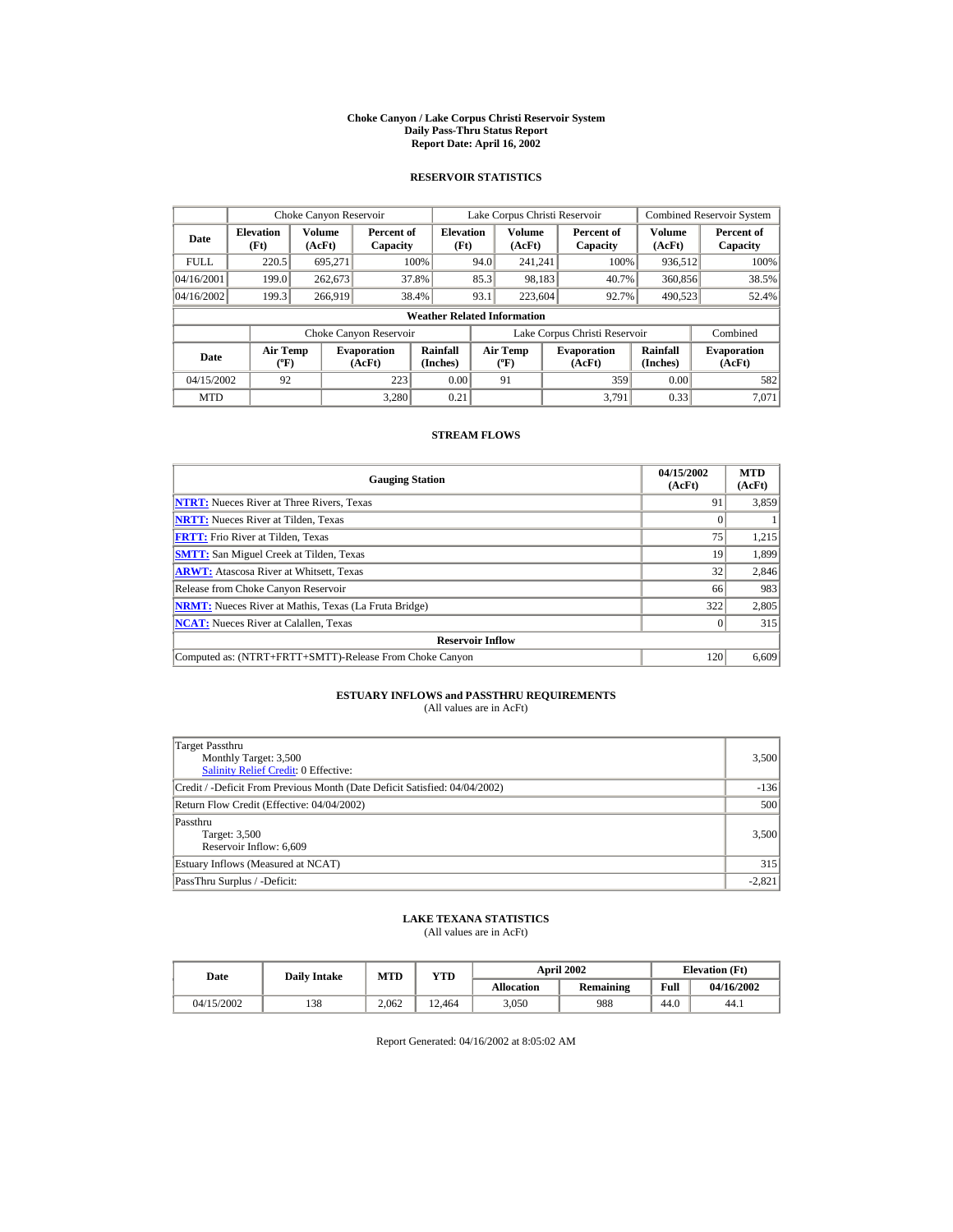#### **Choke Canyon / Lake Corpus Christi Reservoir System Daily Pass-Thru Status Report Report Date: April 17, 2002**

### **RESERVOIR STATISTICS**

|             | Choke Canyon Reservoir                      |                  |                              |                          | Lake Corpus Christi Reservoir |                                                  |  |                               |                         | <b>Combined Reservoir System</b> |  |  |
|-------------|---------------------------------------------|------------------|------------------------------|--------------------------|-------------------------------|--------------------------------------------------|--|-------------------------------|-------------------------|----------------------------------|--|--|
| Date        | <b>Elevation</b><br>(Ft)                    | Volume<br>(AcFt) | Percent of<br>Capacity       | <b>Elevation</b><br>(Ft) |                               | <b>Volume</b><br>(AcFt)                          |  | Percent of<br>Capacity        | <b>Volume</b><br>(AcFt) | Percent of<br>Capacity           |  |  |
| <b>FULL</b> | 220.5                                       | 695.271          |                              | 100%                     | 94.0                          | 241.241                                          |  | 100%                          | 936,512                 | 100%                             |  |  |
| 04/17/2001  | 199.0                                       | 262,382          |                              | 37.7%                    | 85.3                          | 98,183                                           |  | 40.7%                         | 360,565                 | 38.5%                            |  |  |
| 04/17/2002  | 199.3                                       | 266,625          |                              | 38.3%                    | 93.0                          | 222.298                                          |  | 92.1%                         | 488,923                 | 52.2%                            |  |  |
|             | <b>Weather Related Information</b>          |                  |                              |                          |                               |                                                  |  |                               |                         |                                  |  |  |
|             |                                             |                  | Choke Canyon Reservoir       |                          |                               |                                                  |  | Lake Corpus Christi Reservoir |                         | Combined                         |  |  |
| Date        | <b>Air Temp</b><br>$({}^{\circ}\mathrm{F})$ |                  | <b>Evaporation</b><br>(AcFt) | Rainfall<br>(Inches)     |                               | <b>Air Temp</b><br>$({}^{\mathrm{o}}\mathrm{F})$ |  | <b>Evaporation</b><br>(AcFt)  | Rainfall<br>(Inches)    | <b>Evaporation</b><br>(AcFt)     |  |  |
| 04/16/2002  | 92                                          |                  | 274                          | 0.00                     |                               | 90                                               |  | 358                           | 0.00                    | 632                              |  |  |
| <b>MTD</b>  |                                             |                  | 3.554                        | 0.21                     |                               |                                                  |  | 4.149                         | 0.33                    | 7.703                            |  |  |

### **STREAM FLOWS**

| <b>Gauging Station</b>                                       | 04/16/2002<br>(AcFt) | <b>MTD</b><br>(AcFt) |
|--------------------------------------------------------------|----------------------|----------------------|
| <b>NTRT:</b> Nueces River at Three Rivers, Texas             | 105                  | 3,964                |
| <b>NRTT:</b> Nueces River at Tilden, Texas                   |                      |                      |
| <b>FRTT:</b> Frio River at Tilden, Texas                     | 58                   | 1.272                |
| <b>SMTT:</b> San Miguel Creek at Tilden, Texas               | 10                   | 1,909                |
| <b>ARWT:</b> Atascosa River at Whitsett, Texas               | 26                   | 2,871                |
| Release from Choke Canyon Reservoir                          | 66                   | 1,048                |
| <b>NRMT:</b> Nueces River at Mathis, Texas (La Fruta Bridge) | 322                  | 3,126                |
| <b>NCAT:</b> Nueces River at Calallen, Texas                 |                      | 315                  |
| <b>Reservoir Inflow</b>                                      |                      |                      |
| Computed as: (NTRT+FRTT+SMTT)-Release From Choke Canyon      | 107                  | 6,716                |

# **ESTUARY INFLOWS and PASSTHRU REQUIREMENTS**<br>(All values are in AcFt)

| Target Passthru<br>Monthly Target: 3,500<br>Salinity Relief Credit: 0 Effective: | 3,500    |
|----------------------------------------------------------------------------------|----------|
| Credit / -Deficit From Previous Month (Date Deficit Satisfied: 04/04/2002)       | $-136$   |
| Return Flow Credit (Effective: 04/04/2002)                                       | 500      |
| Passthru<br>Target: 3,500<br>Reservoir Inflow: 6,716                             | 3,500    |
| Estuary Inflows (Measured at NCAT)                                               | 315      |
| PassThru Surplus / -Deficit:                                                     | $-2,821$ |

## **LAKE TEXANA STATISTICS**

(All values are in AcFt)

| Date       | <b>Daily Intake</b> | <b>MTD</b> | YTD    |                   | <b>April 2002</b> | <b>Elevation</b> (Ft) |            |
|------------|---------------------|------------|--------|-------------------|-------------------|-----------------------|------------|
|            |                     |            |        | <b>Allocation</b> | Remaining         | Full                  | 04/17/2002 |
| 04/16/2002 | 96                  | 2.158      | 12.559 | 3.050             | 892               | 44.0                  | 44.1       |

Report Generated: 04/17/2002 at 8:24:40 AM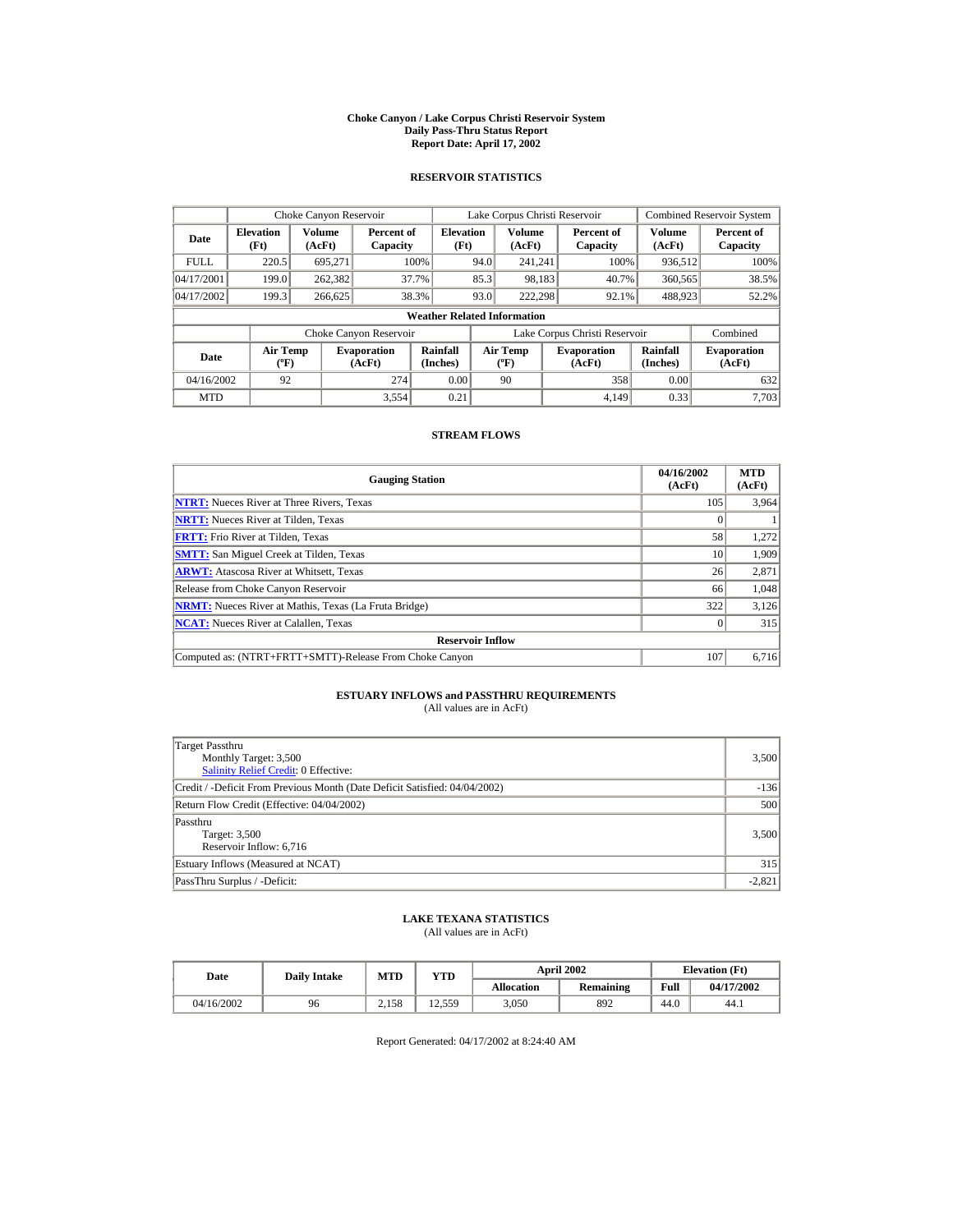#### **Choke Canyon / Lake Corpus Christi Reservoir System Daily Pass-Thru Status Report Report Date: April 18, 2002**

### **RESERVOIR STATISTICS**

|             | Choke Canyon Reservoir                      |                  |                              |                          | Lake Corpus Christi Reservoir |                                           |  |                               |                      | <b>Combined Reservoir System</b> |  |  |
|-------------|---------------------------------------------|------------------|------------------------------|--------------------------|-------------------------------|-------------------------------------------|--|-------------------------------|----------------------|----------------------------------|--|--|
| Date        | <b>Elevation</b><br>(Ft)                    | Volume<br>(AcFt) | Percent of<br>Capacity       | <b>Elevation</b><br>(Ft) |                               | Volume<br>(AcFt)                          |  | Percent of<br>Capacity        | Volume<br>(AcFt)     | Percent of<br>Capacity           |  |  |
| <b>FULL</b> | 220.5                                       | 695.271          |                              | 100%                     | 94.0                          | 241.241                                   |  | 100%                          | 936,512              | 100%                             |  |  |
| 04/18/2001  | 199.0                                       | 262,091          |                              | 37.7%                    | 85.2                          | 97,412                                    |  | 40.4%                         | 359,503              | 38.4%                            |  |  |
| 04/18/2002  | 199.3                                       | 266,478          |                              | 38.3%                    | 93.0                          | 222,484                                   |  | 92.2%                         | 488,962              | 52.2%                            |  |  |
|             | <b>Weather Related Information</b>          |                  |                              |                          |                               |                                           |  |                               |                      |                                  |  |  |
|             |                                             |                  | Choke Canyon Reservoir       |                          |                               |                                           |  | Lake Corpus Christi Reservoir |                      | Combined                         |  |  |
| Date        | <b>Air Temp</b><br>$({}^{\circ}\mathrm{F})$ |                  | <b>Evaporation</b><br>(AcFt) | Rainfall<br>(Inches)     |                               | <b>Air Temp</b><br>$({}^{\circ}\text{F})$ |  | <b>Evaporation</b><br>(AcFt)  | Rainfall<br>(Inches) | <b>Evaporation</b><br>(AcFt)     |  |  |
| 04/17/2002  | 89                                          |                  | 317                          | 0.00                     |                               | 88                                        |  | 391                           | 0.00                 | 708                              |  |  |
| <b>MTD</b>  |                                             |                  | 3.871                        | 0.21                     |                               |                                           |  | 4.540                         | 0.33                 | 8.411                            |  |  |

### **STREAM FLOWS**

| <b>Gauging Station</b>                                       | 04/17/2002<br>(AcFt) | <b>MTD</b><br>(AcFt) |
|--------------------------------------------------------------|----------------------|----------------------|
| <b>NTRT:</b> Nueces River at Three Rivers, Texas             | 788                  | 4,752                |
| <b>NRTT:</b> Nueces River at Tilden, Texas                   |                      |                      |
| <b>FRTT:</b> Frio River at Tilden, Texas                     | 42                   | 1,314                |
| <b>SMTT:</b> San Miguel Creek at Tilden, Texas               |                      | 1,914                |
| <b>ARWT:</b> Atascosa River at Whitsett, Texas               | 822                  | 3,693                |
| Release from Choke Canyon Reservoir                          | 66                   | 1,114                |
| <b>NRMT:</b> Nueces River at Mathis, Texas (La Fruta Bridge) | 322                  | 3,448                |
| <b>NCAT:</b> Nueces River at Calallen, Texas                 |                      | 319                  |
| <b>Reservoir Inflow</b>                                      |                      |                      |
| Computed as: (NTRT+FRTT+SMTT)-Release From Choke Canyon      | 769                  | 7,486                |

# **ESTUARY INFLOWS and PASSTHRU REQUIREMENTS**<br>(All values are in AcFt)

| Target Passthru<br>Monthly Target: 3,500<br>Salinity Relief Credit: 0 Effective: | 3,500    |
|----------------------------------------------------------------------------------|----------|
| Credit / -Deficit From Previous Month (Date Deficit Satisfied: 04/04/2002)       | $-136$   |
| Return Flow Credit (Effective: 04/04/2002)                                       | 500      |
| Passthru<br>Target: 3,500<br>Reservoir Inflow: 7,486                             | 3,500    |
| Estuary Inflows (Measured at NCAT)                                               | 319      |
| PassThru Surplus / -Deficit:                                                     | $-2.817$ |

### **LAKE TEXANA STATISTICS**

(All values are in AcFt)

| Date       | <b>Daily Intake</b> | <b>MTD</b>           | YTD    |                   | <b>April 2002</b> | <b>Elevation</b> (Ft) |            |
|------------|---------------------|----------------------|--------|-------------------|-------------------|-----------------------|------------|
|            |                     |                      |        | <b>Allocation</b> | Remaining         | Full                  | 04/18/2002 |
| 04/17/2002 | 69                  | דרר ר<br><u>L.LL</u> | 12.628 | 3.050             | 823               | 44.0                  | 44.1       |

Report Generated: 04/18/2002 at 8:24:51 AM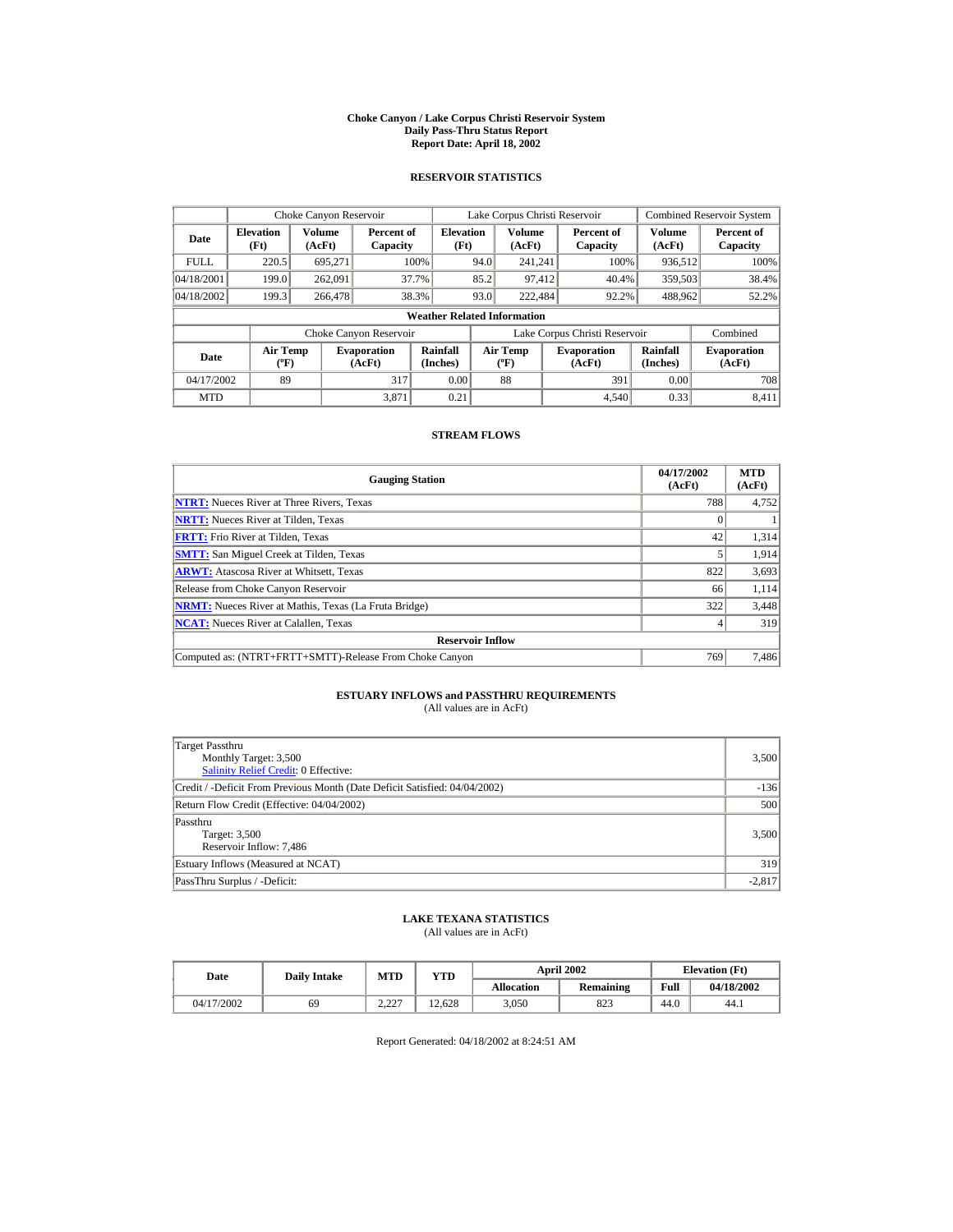#### **Choke Canyon / Lake Corpus Christi Reservoir System Daily Pass-Thru Status Report Report Date: April 19, 2002**

### **RESERVOIR STATISTICS**

|             | Choke Canyon Reservoir                      |                         |                              |                          | Lake Corpus Christi Reservoir |                                                  |  |                               |                         | <b>Combined Reservoir System</b> |  |  |
|-------------|---------------------------------------------|-------------------------|------------------------------|--------------------------|-------------------------------|--------------------------------------------------|--|-------------------------------|-------------------------|----------------------------------|--|--|
| Date        | <b>Elevation</b><br>(Ft)                    | <b>Volume</b><br>(AcFt) | Percent of<br>Capacity       | <b>Elevation</b><br>(Ft) |                               | <b>Volume</b><br>(AcFt)                          |  | Percent of<br>Capacity        | <b>Volume</b><br>(AcFt) | Percent of<br>Capacity           |  |  |
| <b>FULL</b> | 220.5                                       | 695.271                 |                              | 100%                     | 94.0                          | 241.241                                          |  | 100%                          | 936,512                 | 100%                             |  |  |
| 04/19/2001  | 199.0                                       | 261,946                 |                              | 37.7%                    | 85.2                          | 97,029                                           |  | 40.2%                         | 358,975                 | 38.3%                            |  |  |
| 04/19/2002  | 199.3                                       | 266.331                 |                              | 38.3%                    | 93.1                          | 223,604                                          |  | 92.7%                         | 489.935                 | 52.3%                            |  |  |
|             | <b>Weather Related Information</b>          |                         |                              |                          |                               |                                                  |  |                               |                         |                                  |  |  |
|             |                                             |                         | Choke Canyon Reservoir       |                          |                               |                                                  |  | Lake Corpus Christi Reservoir |                         | Combined                         |  |  |
| Date        | <b>Air Temp</b><br>$({}^{\circ}\mathrm{F})$ |                         | <b>Evaporation</b><br>(AcFt) | Rainfall<br>(Inches)     |                               | <b>Air Temp</b><br>$({}^{\mathrm{o}}\mathrm{F})$ |  | <b>Evaporation</b><br>(AcFt)  | Rainfall<br>(Inches)    | <b>Evaporation</b><br>(AcFt)     |  |  |
| 04/18/2002  | 90                                          |                         | 317                          | 0.00                     |                               | 87                                               |  | 381                           | 0.00                    | 698                              |  |  |
| <b>MTD</b>  |                                             |                         | 4,188                        | 0.21                     |                               |                                                  |  | 4.921                         | 0.33                    | 9.109                            |  |  |

### **STREAM FLOWS**

| <b>Gauging Station</b>                                       | 04/18/2002<br>(AcFt) | <b>MTD</b><br>(AcFt) |
|--------------------------------------------------------------|----------------------|----------------------|
| <b>NTRT:</b> Nueces River at Three Rivers, Texas             | 1.973                | 6,725                |
| <b>NRTT:</b> Nueces River at Tilden, Texas                   |                      |                      |
| <b>FRTT:</b> Frio River at Tilden, Texas                     | 34                   | 1,348                |
| <b>SMTT:</b> San Miguel Creek at Tilden, Texas               |                      | 1,915                |
| <b>ARWT:</b> Atascosa River at Whitsett, Texas               | 1.006                | 4,700                |
| Release from Choke Canyon Reservoir                          | 66                   | 1,179                |
| <b>NRMT:</b> Nueces River at Mathis, Texas (La Fruta Bridge) | 290                  | 3,738                |
| <b>NCAT:</b> Nueces River at Calallen, Texas                 |                      | 319                  |
| <b>Reservoir Inflow</b>                                      |                      |                      |
| Computed as: (NTRT+FRTT+SMTT)-Release From Choke Canyon      | 1.943                | 9,429                |

# **ESTUARY INFLOWS and PASSTHRU REQUIREMENTS**<br>(All values are in AcFt)

| Target Passthru<br>Monthly Target: 3,500<br>Salinity Relief Credit: 0 Effective: | 3,500    |
|----------------------------------------------------------------------------------|----------|
| Credit / -Deficit From Previous Month (Date Deficit Satisfied: 04/04/2002)       | $-136$   |
| Return Flow Credit (Effective: 04/04/2002)                                       | 500      |
| Passthru<br>Target: 3,500<br>Reservoir Inflow: 9,429                             | 3,500    |
| Estuary Inflows (Measured at NCAT)                                               | 319      |
| PassThru Surplus / -Deficit:                                                     | $-2,817$ |

## **LAKE TEXANA STATISTICS**

(All values are in AcFt)

| Date       | <b>Daily Intake</b> | <b>MTD</b> | YTD    |                   | <b>April 2002</b> | <b>Elevation</b> (Ft) |            |
|------------|---------------------|------------|--------|-------------------|-------------------|-----------------------|------------|
|            |                     |            |        | <b>Allocation</b> | Remaining         | Full                  | 04/19/2002 |
| 04/18/2002 | 69                  | 2.296      | 12,698 | 3.050             | 754               | 44.0                  | 44.1       |

Report Generated: 04/19/2002 at 11:22:30 AM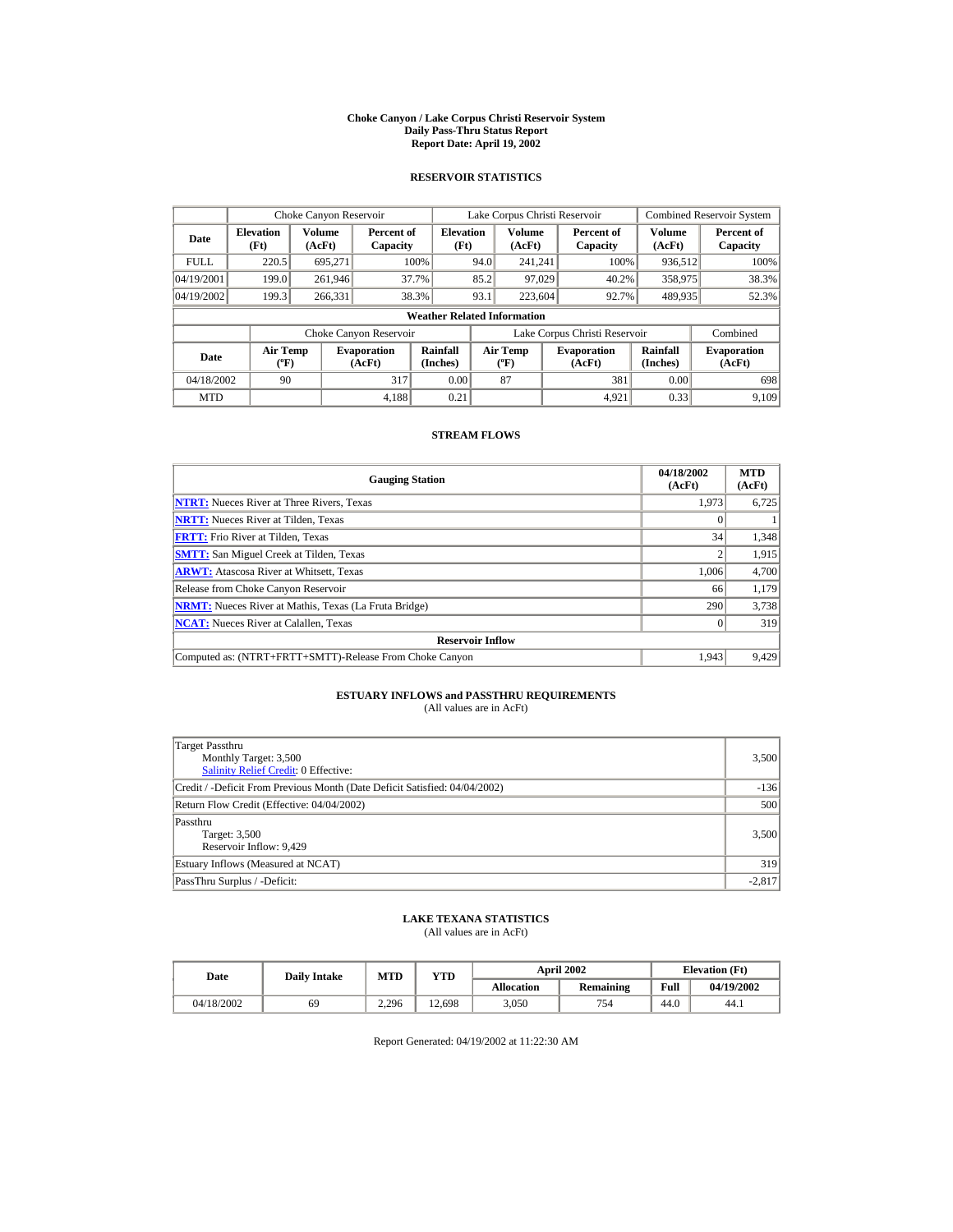#### **Choke Canyon / Lake Corpus Christi Reservoir System Daily Pass-Thru Status Report Report Date: April 20, 2002**

### **RESERVOIR STATISTICS**

|             | Choke Canyon Reservoir                      |                  |                              |                          | Lake Corpus Christi Reservoir |                                             |  |                               |                      | <b>Combined Reservoir System</b> |  |  |
|-------------|---------------------------------------------|------------------|------------------------------|--------------------------|-------------------------------|---------------------------------------------|--|-------------------------------|----------------------|----------------------------------|--|--|
| Date        | <b>Elevation</b><br>(Ft)                    | Volume<br>(AcFt) | Percent of<br>Capacity       | <b>Elevation</b><br>(Ft) |                               | Volume<br>(AcFt)                            |  | Percent of<br>Capacity        | Volume<br>(AcFt)     | Percent of<br>Capacity           |  |  |
| <b>FULL</b> | 220.5                                       | 695.271          |                              | 100%                     | 94.0                          | 241.241                                     |  | 100%                          | 936,512              | 100%                             |  |  |
| 04/20/2001  | 199.0                                       | 261,801          |                              | 37.7%                    | 85.1                          | 96,392                                      |  | 40.0%                         | 358,193              | 38.2%                            |  |  |
| 04/20/2002  | 199.3                                       | 266,037          |                              | 38.3%                    | 93.1                          | 223,417                                     |  | 92.6%                         | 489.454              | 52.3%                            |  |  |
|             | <b>Weather Related Information</b>          |                  |                              |                          |                               |                                             |  |                               |                      |                                  |  |  |
|             |                                             |                  | Choke Canyon Reservoir       |                          |                               |                                             |  | Lake Corpus Christi Reservoir |                      | Combined                         |  |  |
| Date        | <b>Air Temp</b><br>$({}^{\circ}\mathrm{F})$ |                  | <b>Evaporation</b><br>(AcFt) | Rainfall<br>(Inches)     |                               | <b>Air Temp</b><br>$({}^{\circ}\mathbf{F})$ |  | <b>Evaporation</b><br>(AcFt)  | Rainfall<br>(Inches) | <b>Evaporation</b><br>(AcFt)     |  |  |
| 04/19/2002  | 87                                          |                  | 222                          | 0.00                     |                               | 86                                          |  | 294                           | 0.00                 | 516                              |  |  |
| <b>MTD</b>  |                                             |                  | 4.410                        | 0.21                     |                               |                                             |  | 5.215                         | 0.33                 | 9,625                            |  |  |

### **STREAM FLOWS**

| <b>Gauging Station</b>                                       | 04/19/2002<br>(AcFt) | <b>MTD</b><br>(AcFt) |
|--------------------------------------------------------------|----------------------|----------------------|
| <b>NTRT:</b> Nueces River at Three Rivers. Texas             | 750                  | 7,476                |
| <b>NRTT:</b> Nueces River at Tilden, Texas                   |                      |                      |
| <b>FRTT:</b> Frio River at Tilden, Texas                     | 28                   | 1,376                |
| <b>SMTT:</b> San Miguel Creek at Tilden, Texas               |                      | 1,916                |
| <b>ARWT:</b> Atascosa River at Whitsett, Texas               | 139                  | 4,839                |
| Release from Choke Canyon Reservoir                          | 66                   | 1,245                |
| <b>NRMT:</b> Nueces River at Mathis, Texas (La Fruta Bridge) | 260                  | 3,998                |
| <b>NCAT:</b> Nueces River at Calallen, Texas                 | 30                   | 349                  |
| <b>Reservoir Inflow</b>                                      |                      |                      |
| Computed as: (NTRT+FRTT+SMTT)-Release From Choke Canyon      | 713                  | 10,141               |

# **ESTUARY INFLOWS and PASSTHRU REQUIREMENTS**<br>(All values are in AcFt)

| Target Passthru<br>Monthly Target: 3,500<br><b>Salinity Relief Credit: 0 Effective:</b> | 3,500    |
|-----------------------------------------------------------------------------------------|----------|
| Credit / -Deficit From Previous Month (Date Deficit Satisfied: 04/04/2002)              | $-136$   |
| Return Flow Credit (Effective: 04/04/2002)                                              | 500      |
| Passthru<br>Target: 3,500<br>Reservoir Inflow: 10,141                                   | 3,500    |
| Estuary Inflows (Measured at NCAT)                                                      | 349      |
| PassThru Surplus / -Deficit:                                                            | $-2,787$ |

## **LAKE TEXANA STATISTICS**

(All values are in AcFt)

| Date       | <b>Daily Intake</b> | <b>MTD</b> | YTD    |                   | <b>April 2002</b> | <b>Elevation</b> (Ft) |            |
|------------|---------------------|------------|--------|-------------------|-------------------|-----------------------|------------|
|            |                     |            |        | <b>Allocation</b> | Remaining         | Full                  | 04/20/2002 |
| 04/19/2002 | 69                  | 2.365      | 12.767 | 3.050             | 685               | 44.0                  | 44.1       |

Report Generated: 04/20/2002 at 5:16:36 PM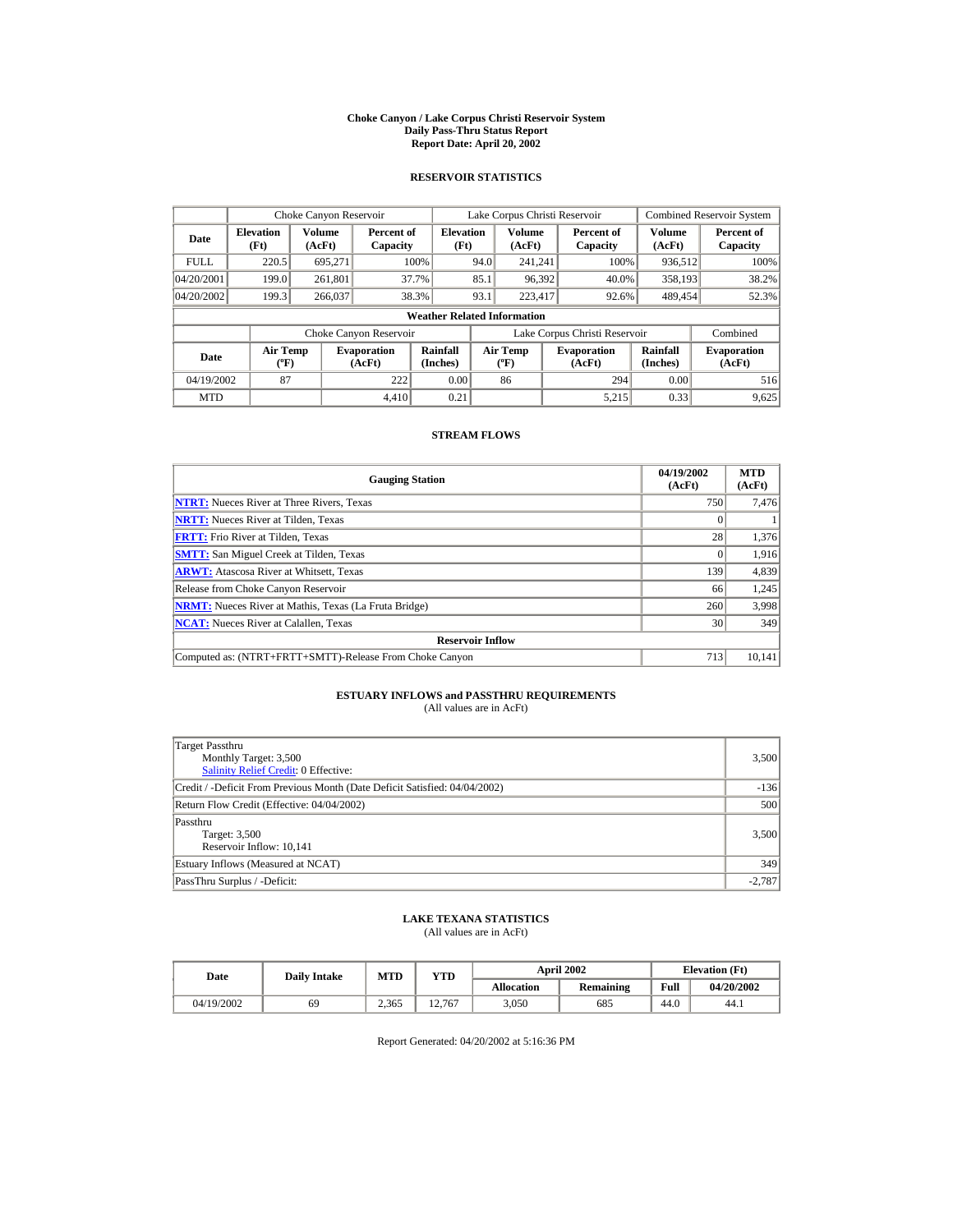#### **Choke Canyon / Lake Corpus Christi Reservoir System Daily Pass-Thru Status Report Report Date: April 21, 2002**

### **RESERVOIR STATISTICS**

|             | Choke Canyon Reservoir                      |                  |                              |                          | Lake Corpus Christi Reservoir |                                           |  |                               |                      | Combined Reservoir System    |  |  |
|-------------|---------------------------------------------|------------------|------------------------------|--------------------------|-------------------------------|-------------------------------------------|--|-------------------------------|----------------------|------------------------------|--|--|
| Date        | <b>Elevation</b><br>(Ft)                    | Volume<br>(AcFt) | Percent of<br>Capacity       | <b>Elevation</b><br>(Ft) |                               | Volume<br>(AcFt)                          |  | Percent of<br>Capacity        | Volume<br>(AcFt)     | Percent of<br>Capacity       |  |  |
| <b>FULL</b> | 220.5                                       | 695.271          |                              | 100%                     | 94.0                          | 241.241                                   |  | 100%                          | 936,512              | 100%                         |  |  |
| 04/21/2001  | 199.0                                       | 261,510          |                              | 37.6%                    | 85.1                          | 96,265                                    |  | 39.9%                         | 357,775              | 38.2%                        |  |  |
| 04/21/2002  | 199.2                                       | 265,743          |                              | 38.2%                    | 93.0                          | 222,857                                   |  | 92.4%                         | 488,600              | 52.2%                        |  |  |
|             | <b>Weather Related Information</b>          |                  |                              |                          |                               |                                           |  |                               |                      |                              |  |  |
|             |                                             |                  | Choke Canyon Reservoir       |                          |                               |                                           |  | Lake Corpus Christi Reservoir |                      | Combined                     |  |  |
| Date        | <b>Air Temp</b><br>$({}^{\circ}\mathrm{F})$ |                  | <b>Evaporation</b><br>(AcFt) | Rainfall<br>(Inches)     |                               | <b>Air Temp</b><br>$({}^{\circ}\text{F})$ |  | <b>Evaporation</b><br>(AcFt)  | Rainfall<br>(Inches) | <b>Evaporation</b><br>(AcFt) |  |  |
| 04/20/2002  | 91                                          |                  | 291                          | 0.00                     |                               | 88                                        |  | 326                           | 0.00                 | 617                          |  |  |
| <b>MTD</b>  |                                             |                  | 4.701                        | 0.21                     |                               |                                           |  | 5,541                         | 0.33                 | 10.242                       |  |  |

### **STREAM FLOWS**

| <b>Gauging Station</b>                                       | 04/20/2002<br>(AcFt) | <b>MTD</b><br>(AcFt) |
|--------------------------------------------------------------|----------------------|----------------------|
| <b>NTRT:</b> Nueces River at Three Rivers, Texas             | 230                  | 7,706                |
| <b>NRTT:</b> Nueces River at Tilden, Texas                   |                      |                      |
| <b>FRTT:</b> Frio River at Tilden, Texas                     | 24                   | 1.399                |
| <b>SMTT:</b> San Miguel Creek at Tilden, Texas               |                      | 1.916                |
| <b>ARWT:</b> Atascosa River at Whitsett, Texas               | 67                   | 4,906                |
| Release from Choke Canyon Reservoir                          | 66                   | 1,310                |
| <b>NRMT:</b> Nueces River at Mathis, Texas (La Fruta Bridge) | 141                  | 4,139                |
| <b>NCAT:</b> Nueces River at Calallen, Texas                 | 60                   | 408                  |
| <b>Reservoir Inflow</b>                                      |                      |                      |
| Computed as: (NTRT+FRTT+SMTT)-Release From Choke Canyon      | 189                  | 10,330               |

# **ESTUARY INFLOWS and PASSTHRU REQUIREMENTS**<br>(All values are in AcFt)

| Target Passthru<br>Monthly Target: 3,500<br><b>Salinity Relief Credit: 0 Effective:</b> | 3,500    |
|-----------------------------------------------------------------------------------------|----------|
| Credit / -Deficit From Previous Month (Date Deficit Satisfied: 04/04/2002)              | $-136$   |
| Return Flow Credit (Effective: 04/04/2002)                                              | 500      |
| Passthru<br>Target: 3,500<br>Reservoir Inflow: 10,330                                   | 3,500    |
| Estuary Inflows (Measured at NCAT)                                                      | 408      |
| PassThru Surplus / -Deficit:                                                            | $-2,728$ |

## **LAKE TEXANA STATISTICS**

(All values are in AcFt)

| Date       | <b>Daily Intake</b> | MTD   | <b>VTD</b>     |            | <b>April 2002</b> | <b>Elevation</b> (Ft) |            |
|------------|---------------------|-------|----------------|------------|-------------------|-----------------------|------------|
|            |                     |       |                | Allocation | Remaining         | Full                  | 04/21/2002 |
| 04/20/2002 |                     | 2.476 | 12077<br>12.87 | 3.050      | 574               | 44.0                  | 44.1       |

Report Generated: 04/21/2002 at 9:13:17 AM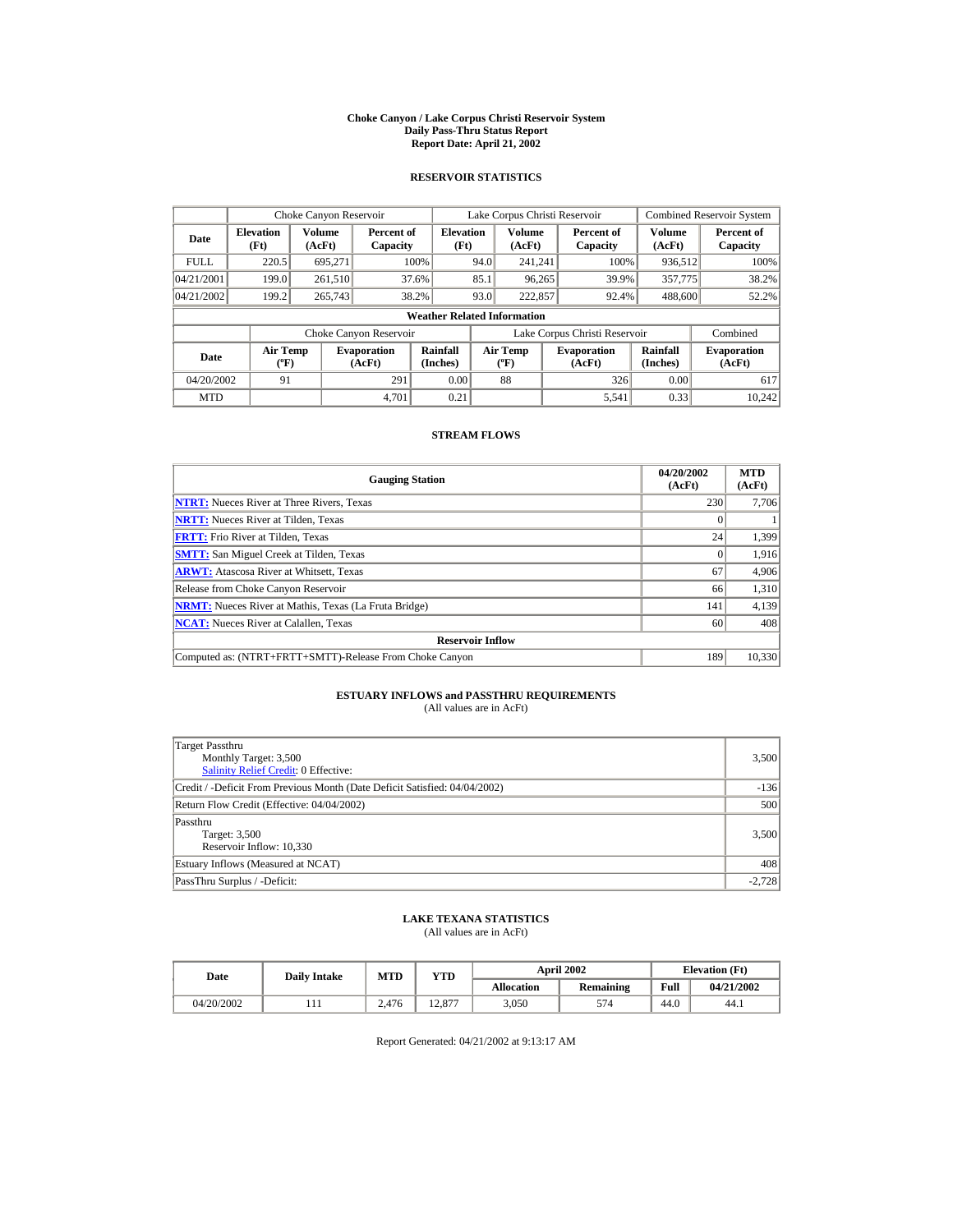#### **Choke Canyon / Lake Corpus Christi Reservoir System Daily Pass-Thru Status Report Report Date: April 22, 2002**

### **RESERVOIR STATISTICS**

|             | Choke Canyon Reservoir                      |                  |                              |                          | Lake Corpus Christi Reservoir |                                           |  |                               |                      | <b>Combined Reservoir System</b> |  |  |
|-------------|---------------------------------------------|------------------|------------------------------|--------------------------|-------------------------------|-------------------------------------------|--|-------------------------------|----------------------|----------------------------------|--|--|
| Date        | <b>Elevation</b><br>(Ft)                    | Volume<br>(AcFt) | Percent of<br>Capacity       | <b>Elevation</b><br>(Ft) |                               | Volume<br>(AcFt)                          |  | Percent of<br>Capacity        | Volume<br>(AcFt)     | Percent of<br>Capacity           |  |  |
| <b>FULL</b> | 220.5                                       | 695.271          |                              | 100%                     | 94.0                          | 241.241                                   |  | 100%                          | 936,512              | 100%                             |  |  |
| 04/22/2001  | 198.9                                       | 261,220          |                              | 37.6%                    | 85.0                          | 95,129                                    |  | 39.4%                         | 356,349              | 38.1%                            |  |  |
| 04/22/2002  | 199.2                                       | 265,597          |                              | 38.2%                    | 93.1                          | 223,417                                   |  | 92.6%                         | 489,014              | 52.2%                            |  |  |
|             | <b>Weather Related Information</b>          |                  |                              |                          |                               |                                           |  |                               |                      |                                  |  |  |
|             |                                             |                  | Choke Canyon Reservoir       |                          |                               |                                           |  | Lake Corpus Christi Reservoir |                      | Combined                         |  |  |
| Date        | <b>Air Temp</b><br>$({}^{\circ}\mathrm{F})$ |                  | <b>Evaporation</b><br>(AcFt) | Rainfall<br>(Inches)     |                               | <b>Air Temp</b><br>$({}^{\circ}\text{F})$ |  | <b>Evaporation</b><br>(AcFt)  | Rainfall<br>(Inches) | <b>Evaporation</b><br>(AcFt)     |  |  |
| 04/21/2002  | 92                                          |                  | 291                          | 0.00                     |                               | 89                                        |  | 348                           | 0.00                 | 639                              |  |  |
| <b>MTD</b>  |                                             |                  | 4.992                        | 0.21                     |                               |                                           |  | 5,889                         | 0.33                 | 10.881                           |  |  |

### **STREAM FLOWS**

| <b>Gauging Station</b>                                       | 04/21/2002<br>(AcFt) | <b>MTD</b><br>(AcFt) |
|--------------------------------------------------------------|----------------------|----------------------|
| <b>NTRT:</b> Nueces River at Three Rivers, Texas             | 159                  | 7,865                |
| <b>NRTT:</b> Nueces River at Tilden, Texas                   |                      |                      |
| <b>FRTT:</b> Frio River at Tilden, Texas                     | 20                   | 1,419                |
| <b>SMTT:</b> San Miguel Creek at Tilden, Texas               | $\Omega$             | 1,916                |
| <b>ARWT:</b> Atascosa River at Whitsett, Texas               | 40                   | 4,946                |
| Release from Choke Canyon Reservoir                          | 66                   | 1,376                |
| <b>NRMT:</b> Nueces River at Mathis, Texas (La Fruta Bridge) | 141                  | 4,280                |
| <b>NCAT:</b> Nueces River at Calallen, Texas                 | 16                   | 424                  |
| <b>Reservoir Inflow</b>                                      |                      |                      |
| Computed as: (NTRT+FRTT+SMTT)-Release From Choke Canyon      | 113                  | 10,443               |

# **ESTUARY INFLOWS and PASSTHRU REQUIREMENTS**<br>(All values are in AcFt)

| Target Passthru<br>Monthly Target: 3,500<br>Salinity Relief Credit: 0 Effective: | 3,500    |
|----------------------------------------------------------------------------------|----------|
| Credit / -Deficit From Previous Month (Date Deficit Satisfied: 04/04/2002)       | $-136$   |
| Return Flow Credit (Effective: 04/04/2002)                                       | 500      |
| Passthru<br>Target: 3,500<br>Reservoir Inflow: 10,443                            | 3,500    |
| Estuary Inflows (Measured at NCAT)                                               | 424      |
| PassThru Surplus / -Deficit:                                                     | $-2,712$ |

## **LAKE TEXANA STATISTICS**

(All values are in AcFt)

| Date       | <b>Daily Intake</b> | MTD   | $_{\rm VTD}$ |            | <b>April 2002</b> | <b>Elevation</b> (Ft) |            |
|------------|---------------------|-------|--------------|------------|-------------------|-----------------------|------------|
|            |                     |       |              | Allocation | Remaining         | Full                  | 04/22/2002 |
| 04/21/2002 | $\sim$              | 2.613 | 13.015       | 3.050      | 437               | 44.0                  | 44.1       |

Report Generated: 04/22/2002 at 8:08:36 AM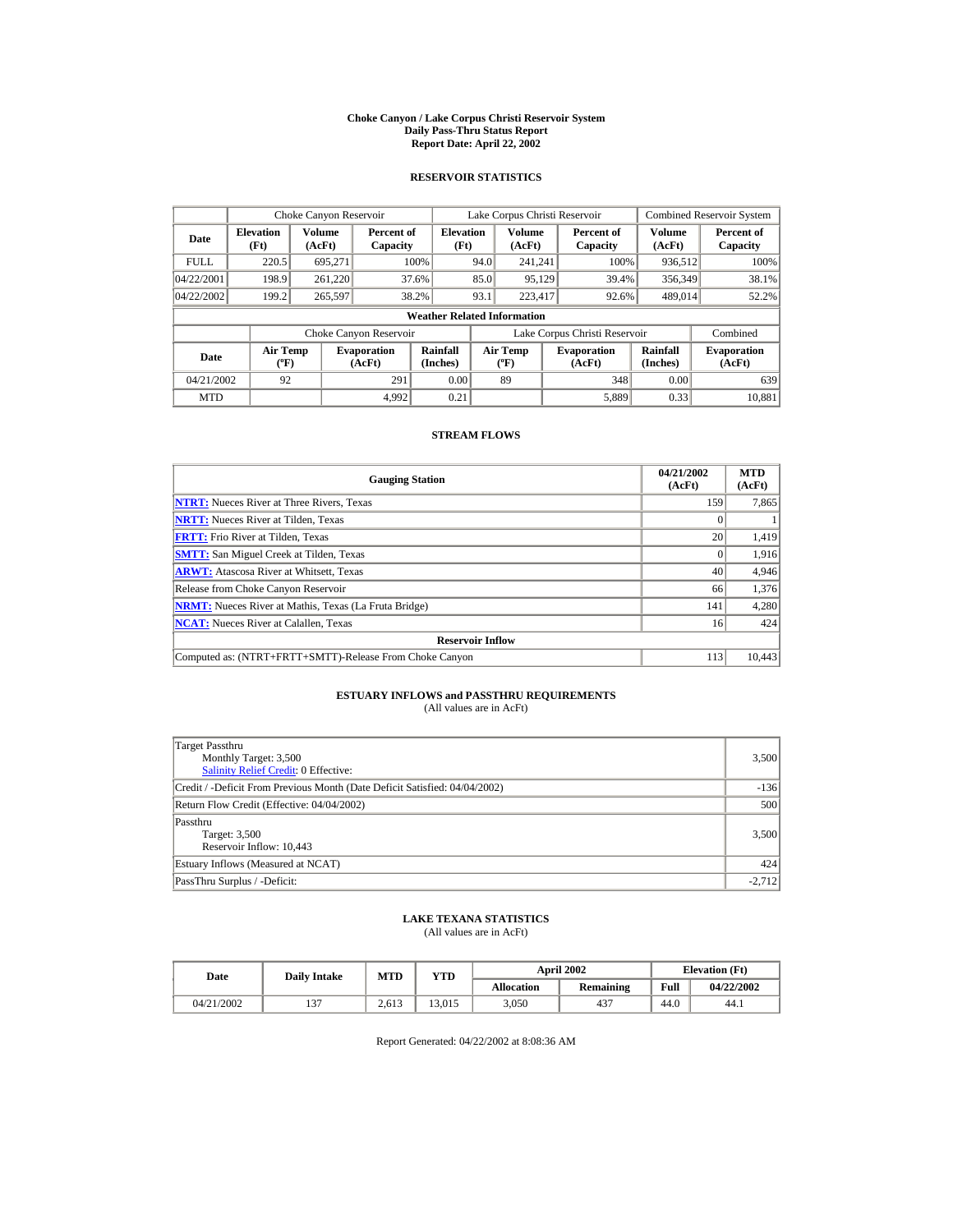#### **Choke Canyon / Lake Corpus Christi Reservoir System Daily Pass-Thru Status Report Report Date: April 23, 2002**

### **RESERVOIR STATISTICS**

|             | Choke Canyon Reservoir                      |                         |                              |                          | Lake Corpus Christi Reservoir |                                         |  |                               |                      | <b>Combined Reservoir System</b> |  |  |
|-------------|---------------------------------------------|-------------------------|------------------------------|--------------------------|-------------------------------|-----------------------------------------|--|-------------------------------|----------------------|----------------------------------|--|--|
| Date        | <b>Elevation</b><br>(Ft)                    | <b>Volume</b><br>(AcFt) | Percent of<br>Capacity       | <b>Elevation</b><br>(Ft) |                               | <b>Volume</b><br>(AcFt)                 |  | Percent of<br>Capacity        | Volume<br>(AcFt)     | Percent of<br>Capacity           |  |  |
| <b>FULL</b> | 220.5                                       | 695.271                 |                              | 100%                     | 94.0                          | 241.241                                 |  | 100%                          | 936,512              | 100%                             |  |  |
| 04/23/2001  | 198.9                                       | 260,785                 |                              | 37.5%                    | 85.1                          | 96,392                                  |  | 40.0%                         | 357,177              | 38.1%                            |  |  |
| 04/23/2002  | 199.2                                       | 265,303                 |                              | 38.2%                    | 93.0                          | 222,484                                 |  | 92.2%                         | 487,787              | 52.1%                            |  |  |
|             | <b>Weather Related Information</b>          |                         |                              |                          |                               |                                         |  |                               |                      |                                  |  |  |
|             |                                             |                         | Choke Canyon Reservoir       |                          |                               |                                         |  | Lake Corpus Christi Reservoir |                      | Combined                         |  |  |
| Date        | <b>Air Temp</b><br>$({}^{\circ}\mathrm{F})$ |                         | <b>Evaporation</b><br>(AcFt) | Rainfall<br>(Inches)     |                               | <b>Air Temp</b><br>$(^{\circ}\text{F})$ |  | <b>Evaporation</b><br>(AcFt)  | Rainfall<br>(Inches) | <b>Evaporation</b><br>(AcFt)     |  |  |
| 04/22/2002  | 91                                          |                         | 222                          | 0.00                     |                               | 85                                      |  | 261                           | 0.00                 | 483                              |  |  |
| <b>MTD</b>  |                                             |                         | 5.214                        | 0.21                     |                               |                                         |  | 6.150                         | 0.33                 | 11.364                           |  |  |

### **STREAM FLOWS**

| <b>Gauging Station</b>                                       | 04/22/2002<br>(AcFt) | <b>MTD</b><br>(AcFt) |  |  |  |  |
|--------------------------------------------------------------|----------------------|----------------------|--|--|--|--|
| <b>NTRT:</b> Nueces River at Three Rivers, Texas             | 117                  | 7,982                |  |  |  |  |
| <b>NRTT:</b> Nueces River at Tilden. Texas                   |                      |                      |  |  |  |  |
| <b>FRTT:</b> Frio River at Tilden, Texas                     |                      |                      |  |  |  |  |
| <b>SMTT:</b> San Miguel Creek at Tilden, Texas               |                      | 1,916                |  |  |  |  |
| <b>ARWT:</b> Atascosa River at Whitsett, Texas               | 28                   | 4,974                |  |  |  |  |
| Release from Choke Canyon Reservoir                          | 66                   | 1,441                |  |  |  |  |
| <b>NRMT:</b> Nueces River at Mathis, Texas (La Fruta Bridge) | 141                  | 4,421                |  |  |  |  |
| <b>NCAT:</b> Nueces River at Calallen, Texas                 |                      | 424                  |  |  |  |  |
| <b>Reservoir Inflow</b>                                      |                      |                      |  |  |  |  |
| Computed as: (NTRT+FRTT+SMTT)-Release From Choke Canyon      | 71                   | 10,515               |  |  |  |  |

# **ESTUARY INFLOWS and PASSTHRU REQUIREMENTS**<br>(All values are in AcFt)

| Target Passthru<br>Monthly Target: 3,500<br><b>Salinity Relief Credit: 0 Effective:</b> | 3,500    |
|-----------------------------------------------------------------------------------------|----------|
| Credit / -Deficit From Previous Month (Date Deficit Satisfied: 04/04/2002)              | $-136$   |
| Return Flow Credit (Effective: 04/04/2002)                                              | 500      |
| Passthru<br>Target: 3,500<br>Reservoir Inflow: 10,515                                   | 3,500    |
| Estuary Inflows (Measured at NCAT)                                                      | 424      |
| PassThru Surplus / -Deficit:                                                            | $-2,712$ |

## **LAKE TEXANA STATISTICS**

(All values are in AcFt)

| Date       | <b>Daily Intake</b> | MTD   | $_{\rm VTD}$           |            | <b>April 2002</b> | <b>Elevation</b> (Ft) |            |
|------------|---------------------|-------|------------------------|------------|-------------------|-----------------------|------------|
|            |                     |       |                        | Allocation | Remaining         | Full                  | 04/23/2002 |
| 04/22/2002 | $\sim$              | 2.750 | $\mathbf{1}$<br>13.151 | 3.050      | 300               | 44.0                  | 44.1       |

Report Generated: 04/23/2002 at 7:54:11 AM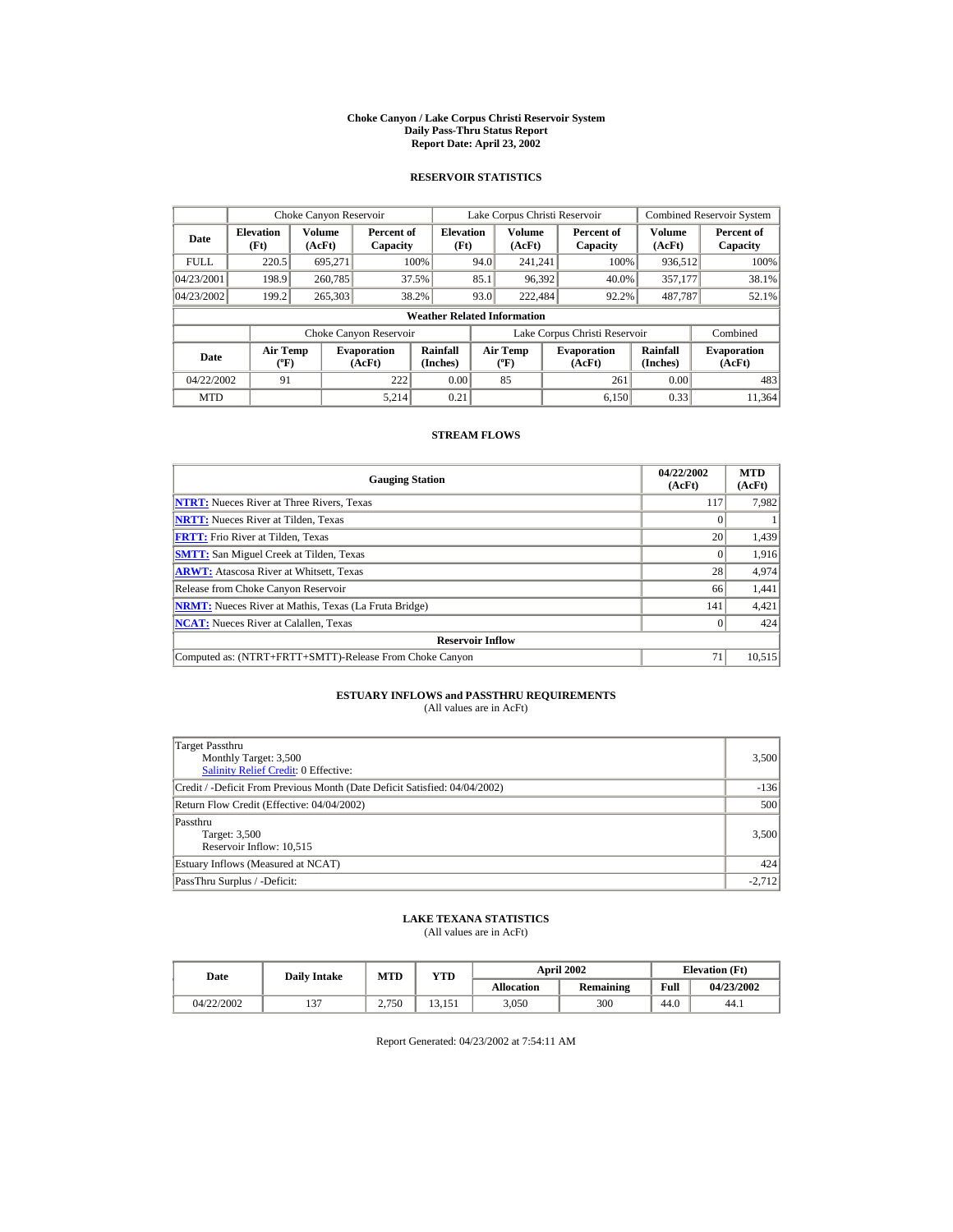#### **Choke Canyon / Lake Corpus Christi Reservoir System Daily Pass-Thru Status Report Report Date: April 24, 2002**

### **RESERVOIR STATISTICS**

|             | Choke Canyon Reservoir                      |                  |                              |                          | Lake Corpus Christi Reservoir |                                  |  |                               |                      | <b>Combined Reservoir System</b> |  |  |
|-------------|---------------------------------------------|------------------|------------------------------|--------------------------|-------------------------------|----------------------------------|--|-------------------------------|----------------------|----------------------------------|--|--|
| Date        | <b>Elevation</b><br>(Ft)                    | Volume<br>(AcFt) | Percent of<br>Capacity       | <b>Elevation</b><br>(Ft) |                               | Volume<br>(AcFt)                 |  | Percent of<br>Capacity        | Volume<br>(AcFt)     | Percent of<br>Capacity           |  |  |
| <b>FULL</b> | 220.5                                       | 695.271          |                              | 100%                     | 94.0                          | 241.241                          |  | 100%                          | 936,512              | 100%                             |  |  |
| 04/24/2001  | 198.9                                       | 261,220          |                              | 37.6%                    | 85.1                          | 95,885                           |  | 39.7%                         | 357,105              | 38.1%                            |  |  |
| 04/24/2002  | 199.2                                       | 265,157          |                              | 38.1%                    | 93.0                          | 222,484                          |  | 92.2%                         | 487.641              | 52.1%                            |  |  |
|             | <b>Weather Related Information</b>          |                  |                              |                          |                               |                                  |  |                               |                      |                                  |  |  |
|             |                                             |                  | Choke Canyon Reservoir       |                          |                               |                                  |  | Lake Corpus Christi Reservoir |                      | Combined                         |  |  |
| Date        | <b>Air Temp</b><br>$({}^{\circ}\mathrm{F})$ |                  | <b>Evaporation</b><br>(AcFt) | Rainfall<br>(Inches)     |                               | <b>Air Temp</b><br>$(^{\circ}F)$ |  | <b>Evaporation</b><br>(AcFt)  | Rainfall<br>(Inches) | <b>Evaporation</b><br>(AcFt)     |  |  |
| 04/23/2002  | 94                                          |                  | 307                          | 0.00                     |                               | 92                               |  | 369                           | 0.00                 | 676                              |  |  |
| <b>MTD</b>  |                                             |                  | 5,521                        | 0.21                     |                               |                                  |  | 6.519                         | 0.33                 | 12,040                           |  |  |

### **STREAM FLOWS**

| <b>Gauging Station</b>                                       | 04/23/2002<br>(AcFt) | <b>MTD</b><br>(AcFt) |
|--------------------------------------------------------------|----------------------|----------------------|
| <b>NTRT:</b> Nueces River at Three Rivers, Texas             | 97                   | 8,079                |
| <b>NRTT:</b> Nueces River at Tilden, Texas                   |                      |                      |
| <b>FRTT:</b> Frio River at Tilden, Texas                     | 28                   | 1,467                |
| <b>SMTT:</b> San Miguel Creek at Tilden, Texas               |                      | 1,916                |
| <b>ARWT:</b> Atascosa River at Whitsett, Texas               | 24                   | 4,997                |
| Release from Choke Canyon Reservoir                          | 66                   | 1,507                |
| <b>NRMT:</b> Nueces River at Mathis, Texas (La Fruta Bridge) | 141                  | 4,562                |
| <b>NCAT:</b> Nueces River at Calallen, Texas                 |                      | 424                  |
| <b>Reservoir Inflow</b>                                      |                      |                      |
| Computed as: (NTRT+FRTT+SMTT)-Release From Choke Canyon      | 60                   | 10,574               |

# **ESTUARY INFLOWS and PASSTHRU REQUIREMENTS**<br>(All values are in AcFt)

| Target Passthru<br>Monthly Target: 3,500<br><b>Salinity Relief Credit: 0 Effective:</b> | 3,500    |
|-----------------------------------------------------------------------------------------|----------|
| Credit / -Deficit From Previous Month (Date Deficit Satisfied: 04/04/2002)              | $-136$   |
| Return Flow Credit (Effective: 04/04/2002)                                              | 500      |
| Passthru<br>Target: 3,500<br>Reservoir Inflow: 10,574                                   | 3,500    |
| Estuary Inflows (Measured at NCAT)                                                      | 424      |
| PassThru Surplus / -Deficit:                                                            | $-2,712$ |

## **LAKE TEXANA STATISTICS**

(All values are in AcFt)

| Date       | <b>Daily Intake</b> | <b>MTD</b> | YTD    |                   | <b>April 2002</b> | <b>Elevation</b> (Ft) |            |
|------------|---------------------|------------|--------|-------------------|-------------------|-----------------------|------------|
|            |                     |            |        | <b>Allocation</b> | Remaining         | Full                  | 04/24/2002 |
| 04/23/2002 | 136                 | 2.886      | 13.287 | 3.050             | 164               | 44.0                  | 44.0       |

Report Generated: 04/24/2002 at 9:12:56 AM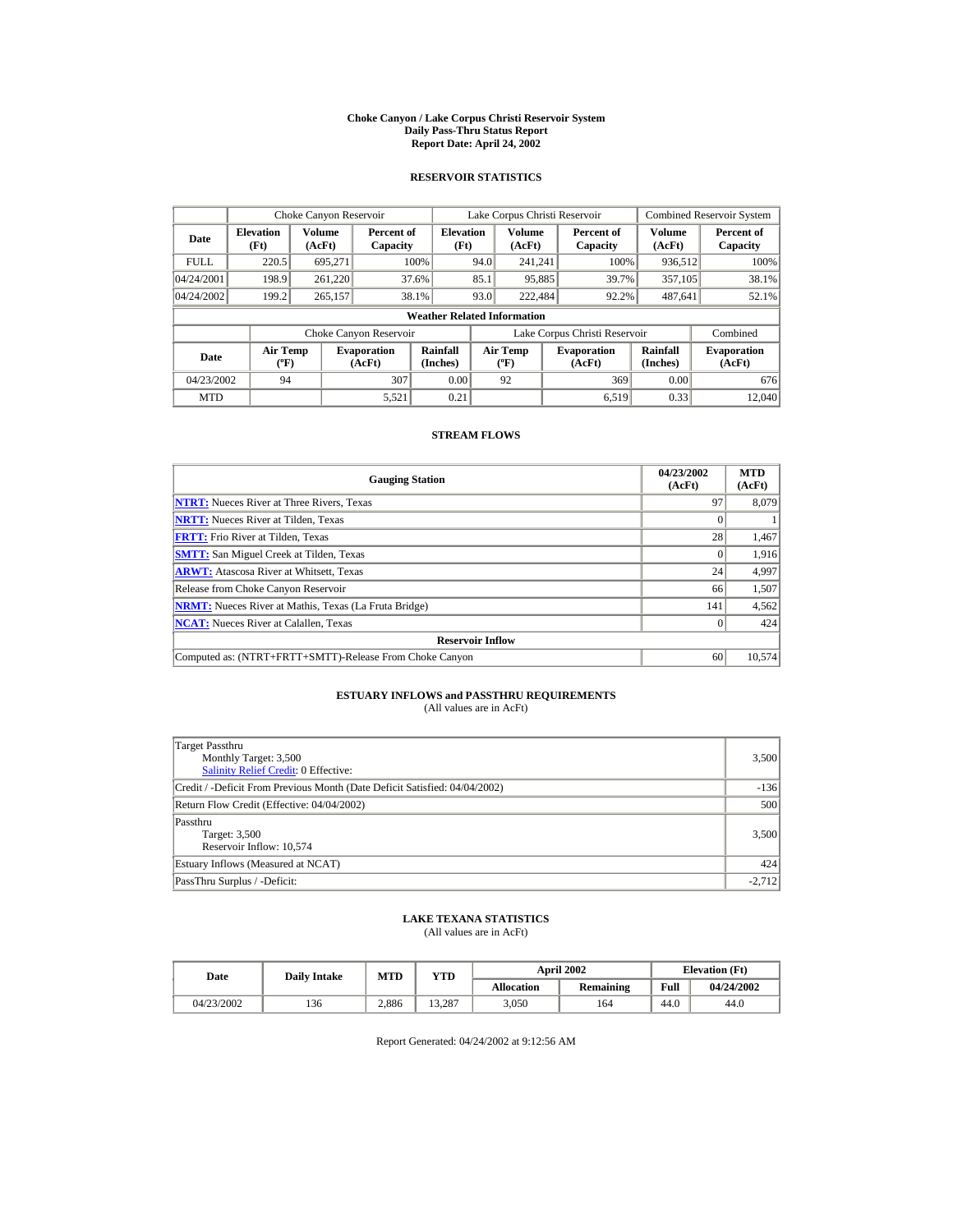#### **Choke Canyon / Lake Corpus Christi Reservoir System Daily Pass-Thru Status Report Report Date: April 25, 2002**

### **RESERVOIR STATISTICS**

|             | Choke Canyon Reservoir                      |                  |                              |                          | Lake Corpus Christi Reservoir |                                  |  |                               |                      | <b>Combined Reservoir System</b> |  |  |
|-------------|---------------------------------------------|------------------|------------------------------|--------------------------|-------------------------------|----------------------------------|--|-------------------------------|----------------------|----------------------------------|--|--|
| Date        | <b>Elevation</b><br>(Ft)                    | Volume<br>(AcFt) | Percent of<br>Capacity       | <b>Elevation</b><br>(Ft) |                               | Volume<br>(AcFt)                 |  | Percent of<br>Capacity        | Volume<br>(AcFt)     | Percent of<br>Capacity           |  |  |
| <b>FULL</b> | 220.5                                       | 695.271          |                              | 100%                     | 94.0                          | 241.241                          |  | 100%                          | 936,512              | 100%                             |  |  |
| 04/25/2001  | 198.9                                       | 260,930          |                              | 37.5%                    | 85.1                          | 95,633                           |  | 39.6%                         | 356,563              | 38.1%                            |  |  |
| 04/25/2002  | 199.2                                       | 265,010          |                              | 38.1%                    | 93.0                          | 222.112                          |  | 92.1%                         | 487.122              | 52.0%                            |  |  |
|             | <b>Weather Related Information</b>          |                  |                              |                          |                               |                                  |  |                               |                      |                                  |  |  |
|             |                                             |                  | Choke Canyon Reservoir       |                          |                               |                                  |  | Lake Corpus Christi Reservoir |                      | Combined                         |  |  |
| Date        | <b>Air Temp</b><br>$({}^{\circ}\mathrm{F})$ |                  | <b>Evaporation</b><br>(AcFt) | Rainfall<br>(Inches)     |                               | <b>Air Temp</b><br>$(^{\circ}F)$ |  | <b>Evaporation</b><br>(AcFt)  | Rainfall<br>(Inches) | <b>Evaporation</b><br>(AcFt)     |  |  |
| 04/24/2002  | 95                                          |                  | 290                          | 0.00                     |                               | 93                               |  | 336                           | 0.00                 | 626                              |  |  |
| <b>MTD</b>  |                                             |                  | 5,811                        | 0.21                     |                               |                                  |  | 6.855                         | 0.33                 | 12.666                           |  |  |

### **STREAM FLOWS**

| <b>Gauging Station</b>                                       | 04/24/2002<br>(AcFt) | <b>MTD</b><br>(AcFt) |
|--------------------------------------------------------------|----------------------|----------------------|
| <b>NTRT:</b> Nueces River at Three Rivers, Texas             | 89                   | 8,168                |
| <b>NRTT:</b> Nueces River at Tilden, Texas                   |                      |                      |
| <b>FRTT:</b> Frio River at Tilden, Texas                     | 38                   | 1,505                |
| <b>SMTT:</b> San Miguel Creek at Tilden, Texas               | $\theta$             | 1,916                |
| <b>ARWT:</b> Atascosa River at Whitsett, Texas               | 20                   | 5,017                |
| Release from Choke Canyon Reservoir                          | 66                   | 1,572                |
| <b>NRMT:</b> Nueces River at Mathis, Texas (La Fruta Bridge) | 187                  | 4,748                |
| <b>NCAT:</b> Nueces River at Calallen, Texas                 |                      | 424                  |
| <b>Reservoir Inflow</b>                                      |                      |                      |
| Computed as: (NTRT+FRTT+SMTT)-Release From Choke Canyon      | 62                   | 10,636               |

# **ESTUARY INFLOWS and PASSTHRU REQUIREMENTS**<br>(All values are in AcFt)

| Target Passthru<br>Monthly Target: 3,500<br><b>Salinity Relief Credit: 0 Effective:</b> | 3,500    |
|-----------------------------------------------------------------------------------------|----------|
| Credit / -Deficit From Previous Month (Date Deficit Satisfied: 04/04/2002)              | $-136$   |
| Return Flow Credit (Effective: 04/04/2002)                                              | 500      |
| Passthru<br>Target: 3,500<br>Reservoir Inflow: 10,636                                   | 3,500    |
| Estuary Inflows (Measured at NCAT)                                                      | 424      |
| PassThru Surplus / -Deficit:                                                            | $-2,712$ |

## **LAKE TEXANA STATISTICS**

(All values are in AcFt)

| Date       | <b>Daily Intake</b> | MTD   | VTD    |            | <b>April 2002</b> | <b>Elevation</b> (Ft) |            |
|------------|---------------------|-------|--------|------------|-------------------|-----------------------|------------|
|            |                     |       |        | Allocation | Remaining         | Full                  | 04/25/2002 |
| 04/24/2002 | 136                 | 3.022 | 13.424 | 3.050      | 28                | 44.0                  | 43.9       |

Report Generated: 04/25/2002 at 8:09:21 AM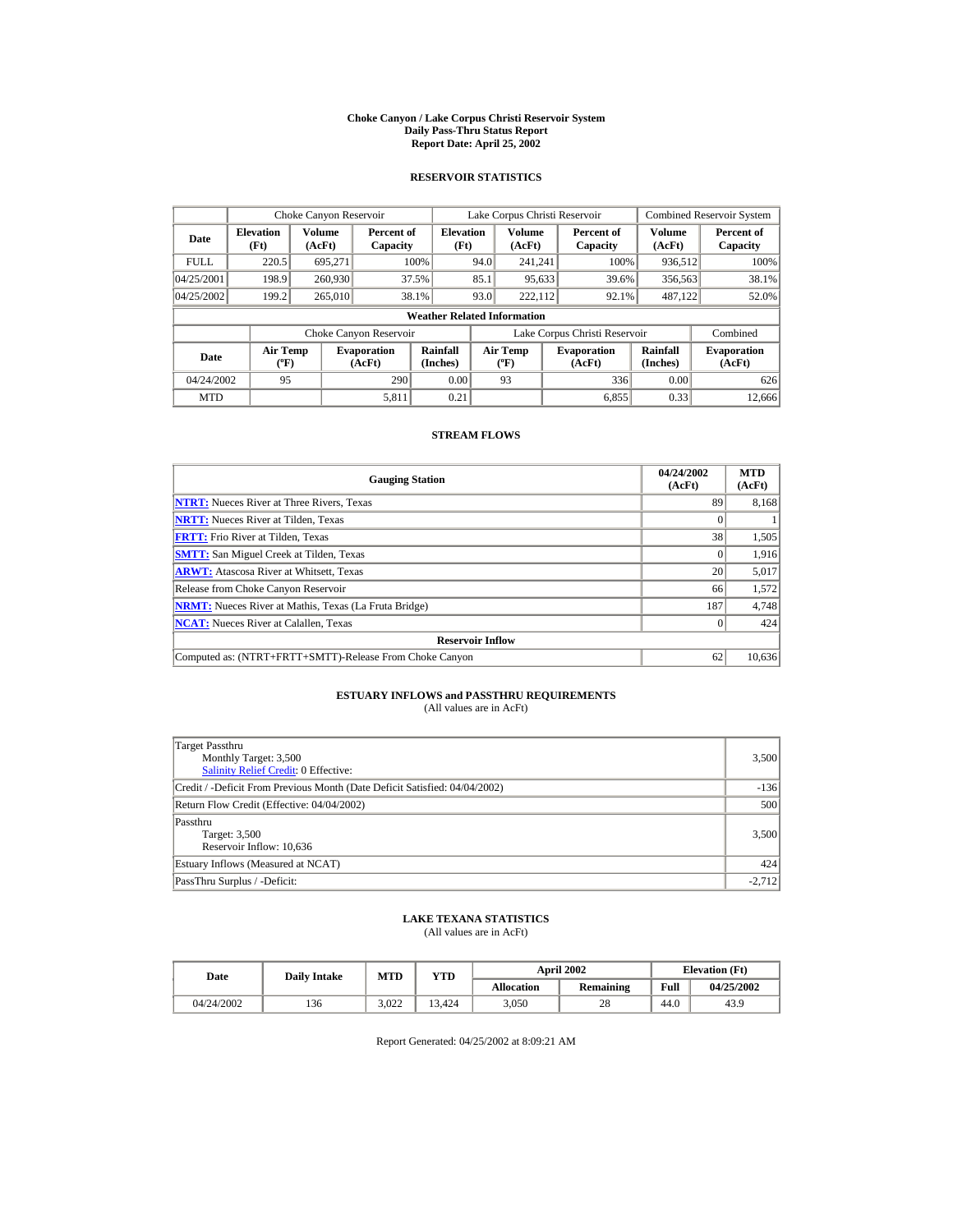#### **Choke Canyon / Lake Corpus Christi Reservoir System Daily Pass-Thru Status Report Report Date: April 26, 2002**

### **RESERVOIR STATISTICS**

|             | Choke Canyon Reservoir                      |                         |                              |                          | Lake Corpus Christi Reservoir |                                                  |  |                               |                         | <b>Combined Reservoir System</b> |  |  |
|-------------|---------------------------------------------|-------------------------|------------------------------|--------------------------|-------------------------------|--------------------------------------------------|--|-------------------------------|-------------------------|----------------------------------|--|--|
| Date        | <b>Elevation</b><br>(Ft)                    | <b>Volume</b><br>(AcFt) | Percent of<br>Capacity       | <b>Elevation</b><br>(Ft) |                               | <b>Volume</b><br>(AcFt)                          |  | Percent of<br>Capacity        | <b>Volume</b><br>(AcFt) | Percent of<br>Capacity           |  |  |
| <b>FULL</b> | 220.5                                       | 695.271                 |                              | 100%                     | 94.0                          | 241.241                                          |  | 100%                          | 936,512                 | 100%                             |  |  |
| 04/26/2001  | 198.9                                       | 260,495                 |                              | 37.5%                    | 85.0                          | 95,255                                           |  | 39.5%                         | 355,750                 | 38.0%                            |  |  |
| 04/26/2002  | 199.2                                       | 264,717                 |                              | 38.1%                    | 93.0                          | 221,553                                          |  | 91.8%                         | 486,270                 | 51.9%                            |  |  |
|             | <b>Weather Related Information</b>          |                         |                              |                          |                               |                                                  |  |                               |                         |                                  |  |  |
|             |                                             |                         | Choke Canyon Reservoir       |                          |                               |                                                  |  | Lake Corpus Christi Reservoir |                         | Combined                         |  |  |
| Date        | <b>Air Temp</b><br>$({}^{\circ}\mathrm{F})$ |                         | <b>Evaporation</b><br>(AcFt) | Rainfall<br>(Inches)     |                               | <b>Air Temp</b><br>$({}^{\mathrm{o}}\mathrm{F})$ |  | <b>Evaporation</b><br>(AcFt)  | Rainfall<br>(Inches)    | <b>Evaporation</b><br>(AcFt)     |  |  |
| 04/25/2002  | 89                                          |                         | 247                          | 0.00                     |                               | 89                                               |  | 336                           | 0.00                    | 583                              |  |  |
| <b>MTD</b>  |                                             |                         | 6.058                        | 0.21                     |                               |                                                  |  | 7.191                         | 0.33                    | 13.249                           |  |  |

### **STREAM FLOWS**

| <b>Gauging Station</b>                                       | 04/25/2002<br>(AcFt) | <b>MTD</b><br>(AcFt) |
|--------------------------------------------------------------|----------------------|----------------------|
| <b>NTRT:</b> Nueces River at Three Rivers, Texas             | 83                   | 8,252                |
| <b>NRTT:</b> Nueces River at Tilden, Texas                   |                      |                      |
| <b>FRTT:</b> Frio River at Tilden, Texas                     | 32                   | 1,536                |
| <b>SMTT:</b> San Miguel Creek at Tilden, Texas               |                      | 1,916                |
| <b>ARWT:</b> Atascosa River at Whitsett, Texas               | 16                   | 5,033                |
| Release from Choke Canyon Reservoir                          | 66                   | 1,638                |
| <b>NRMT:</b> Nueces River at Mathis, Texas (La Fruta Bridge) | 345                  | 5,094                |
| <b>NCAT:</b> Nueces River at Calallen, Texas                 |                      | 424                  |
| <b>Reservoir Inflow</b>                                      |                      |                      |
| Computed as: (NTRT+FRTT+SMTT)-Release From Choke Canyon      | 50                   | 10,686               |

# **ESTUARY INFLOWS and PASSTHRU REQUIREMENTS**<br>(All values are in AcFt)

| Target Passthru<br>Monthly Target: 3,500<br>Salinity Relief Credit: 0 Effective: | 3,500    |
|----------------------------------------------------------------------------------|----------|
| Credit / -Deficit From Previous Month (Date Deficit Satisfied: 04/04/2002)       | $-136$   |
| Return Flow Credit (Effective: 04/04/2002)                                       | 500      |
| Passthru<br>Target: 3,500<br>Reservoir Inflow: 10,686                            | 3,500    |
| Estuary Inflows (Measured at NCAT)                                               | 424      |
| PassThru Surplus / -Deficit:                                                     | $-2.712$ |

### **LAKE TEXANA STATISTICS**

(All values are in AcFt)

| Date       | <b>Daily Intake</b> | <b>MTD</b> | YTD    |                   | <b>April 2002</b> | <b>Elevation</b> (Ft) |            |
|------------|---------------------|------------|--------|-------------------|-------------------|-----------------------|------------|
|            |                     |            |        | <b>Allocation</b> | Remaining         | Full                  | 04/26/2002 |
| 04/25/2002 | 136                 | 3.158      | 13.560 | 3.050             | $-108$            | 44.0                  | 43.9       |

Report Generated: 04/26/2002 at 8:26:11 AM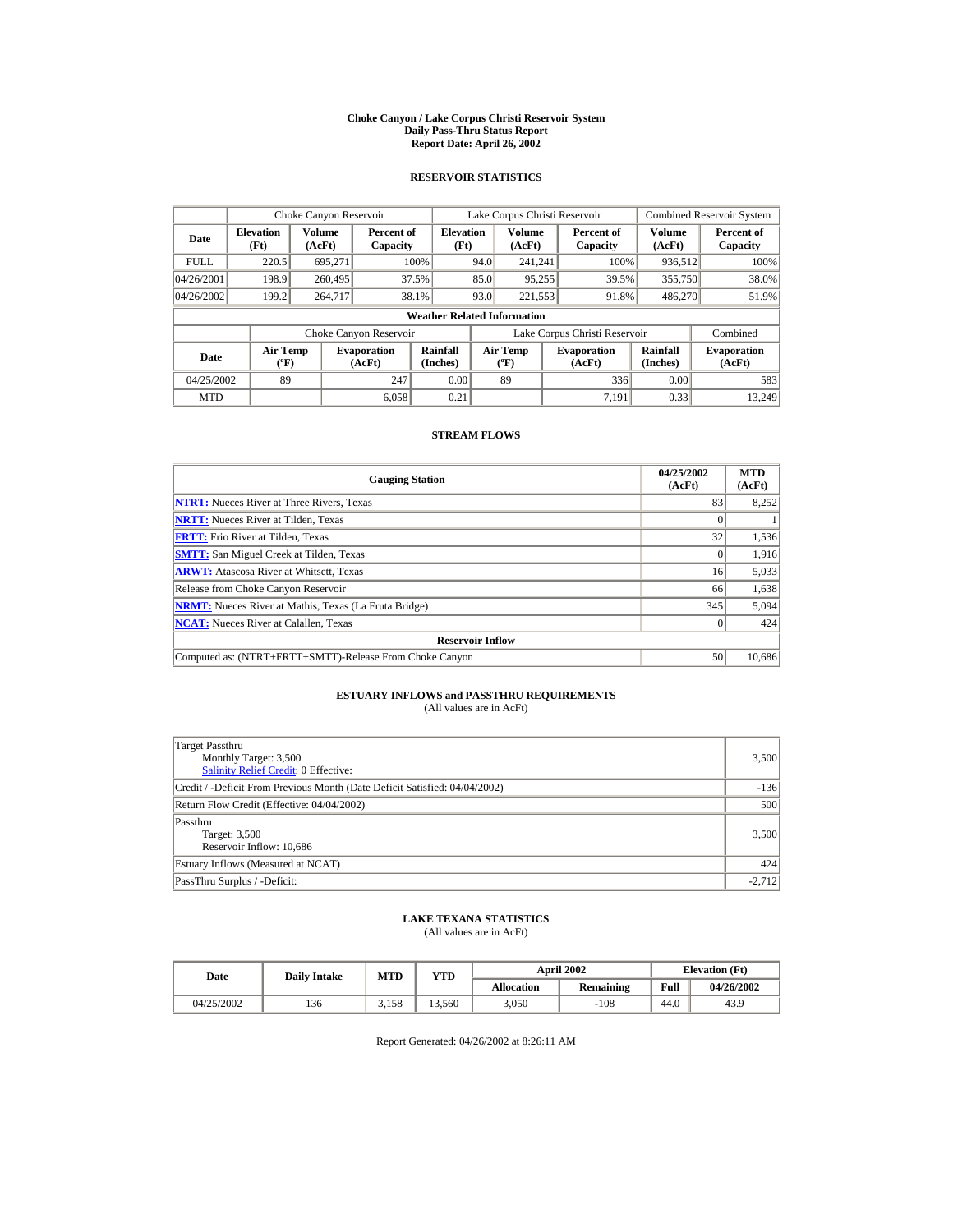#### **Choke Canyon / Lake Corpus Christi Reservoir System Daily Pass-Thru Status Report Report Date: April 27, 2002**

### **RESERVOIR STATISTICS**

|             | Choke Canyon Reservoir                      |                  |                              |                          | Lake Corpus Christi Reservoir                    |                         |  |                               |                         | <b>Combined Reservoir System</b> |  |  |
|-------------|---------------------------------------------|------------------|------------------------------|--------------------------|--------------------------------------------------|-------------------------|--|-------------------------------|-------------------------|----------------------------------|--|--|
| Date        | <b>Elevation</b><br>(Ft)                    | Volume<br>(AcFt) | Percent of<br>Capacity       | <b>Elevation</b><br>(Ft) |                                                  | <b>Volume</b><br>(AcFt) |  | Percent of<br>Capacity        | <b>Volume</b><br>(AcFt) | Percent of<br>Capacity           |  |  |
| <b>FULL</b> | 220.5                                       | 695.271          |                              | 100%                     | 94.0                                             | 241.241                 |  | 100%                          | 936,512                 | 100%                             |  |  |
| 04/27/2001  | 198.9                                       | 260,495          |                              | 37.5%                    | 85.0                                             | 95,003                  |  | 39.4%                         | 355,498                 | 38.0%                            |  |  |
| 04/27/2002  | 199.2                                       | 264,425          |                              | 38.0%                    | 92.9                                             | 219.881                 |  | 91.1%                         | 484,306                 | 51.7%                            |  |  |
|             | <b>Weather Related Information</b>          |                  |                              |                          |                                                  |                         |  |                               |                         |                                  |  |  |
|             |                                             |                  | Choke Canyon Reservoir       |                          |                                                  |                         |  | Lake Corpus Christi Reservoir |                         | Combined                         |  |  |
| Date        | <b>Air Temp</b><br>$({}^{\circ}\mathrm{F})$ |                  | <b>Evaporation</b><br>(AcFt) | Rainfall<br>(Inches)     | <b>Air Temp</b><br>$({}^{\mathrm{o}}\mathrm{F})$ |                         |  | <b>Evaporation</b><br>(AcFt)  | Rainfall<br>(Inches)    | <b>Evaporation</b><br>(AcFt)     |  |  |
| 04/26/2002  | 90                                          |                  | 298                          | 0.00                     |                                                  | 88                      |  | 324                           | 0.00                    | 622                              |  |  |
| <b>MTD</b>  |                                             |                  | 6.356                        | 0.21                     |                                                  |                         |  | 7.515                         | 0.33                    | 13,871                           |  |  |

### **STREAM FLOWS**

| <b>Gauging Station</b>                                       | 04/26/2002<br>(AcFt) | <b>MTD</b><br>(AcFt) |
|--------------------------------------------------------------|----------------------|----------------------|
| <b>NTRT:</b> Nueces River at Three Rivers, Texas             | 77                   | 8,329                |
| <b>NRTT:</b> Nueces River at Tilden, Texas                   |                      |                      |
| <b>FRTT:</b> Frio River at Tilden, Texas                     | 26                   | 1,562                |
| <b>SMTT:</b> San Miguel Creek at Tilden, Texas               | $\Omega$             | 1,916                |
| <b>ARWT:</b> Atascosa River at Whitsett, Texas               | 14                   | 5,048                |
| Release from Choke Canyon Reservoir                          | 66                   | 1,703                |
| <b>NRMT:</b> Nueces River at Mathis, Texas (La Fruta Bridge) | 463                  | 5,556                |
| <b>NCAT:</b> Nueces River at Calallen, Texas                 | 48                   | 472                  |
| <b>Reservoir Inflow</b>                                      |                      |                      |
| Computed as: (NTRT+FRTT+SMTT)-Release From Choke Canyon      | 38                   | 10,723               |

# **ESTUARY INFLOWS and PASSTHRU REQUIREMENTS**<br>(All values are in AcFt)

| Target Passthru<br>Monthly Target: 3,500<br>Salinity Relief Credit: 0 Effective: | 3,500    |
|----------------------------------------------------------------------------------|----------|
| Credit / -Deficit From Previous Month (Date Deficit Satisfied: 04/04/2002)       | $-136$   |
| Return Flow Credit (Effective: 04/04/2002)                                       | 500      |
| Passthru<br>Target: 3,500<br>Reservoir Inflow: 10,723                            | 3,500    |
| Estuary Inflows (Measured at NCAT)                                               | 472      |
| PassThru Surplus / -Deficit:                                                     | $-2,664$ |

## **LAKE TEXANA STATISTICS**

(All values are in AcFt)

| Date       | <b>Daily Intake</b> | <b>MTD</b> | YTD    |                   | <b>April 2002</b> | <b>Elevation</b> (Ft) |            |
|------------|---------------------|------------|--------|-------------------|-------------------|-----------------------|------------|
|            |                     |            |        | <b>Allocation</b> | Remaining         | Full                  | 04/27/2002 |
| 04/26/2002 | 138                 | 3.296      | 13,697 | 3.050             | $-246$            | 44.0                  | 43.8       |

Report Generated: 04/27/2002 at 8:10:00 AM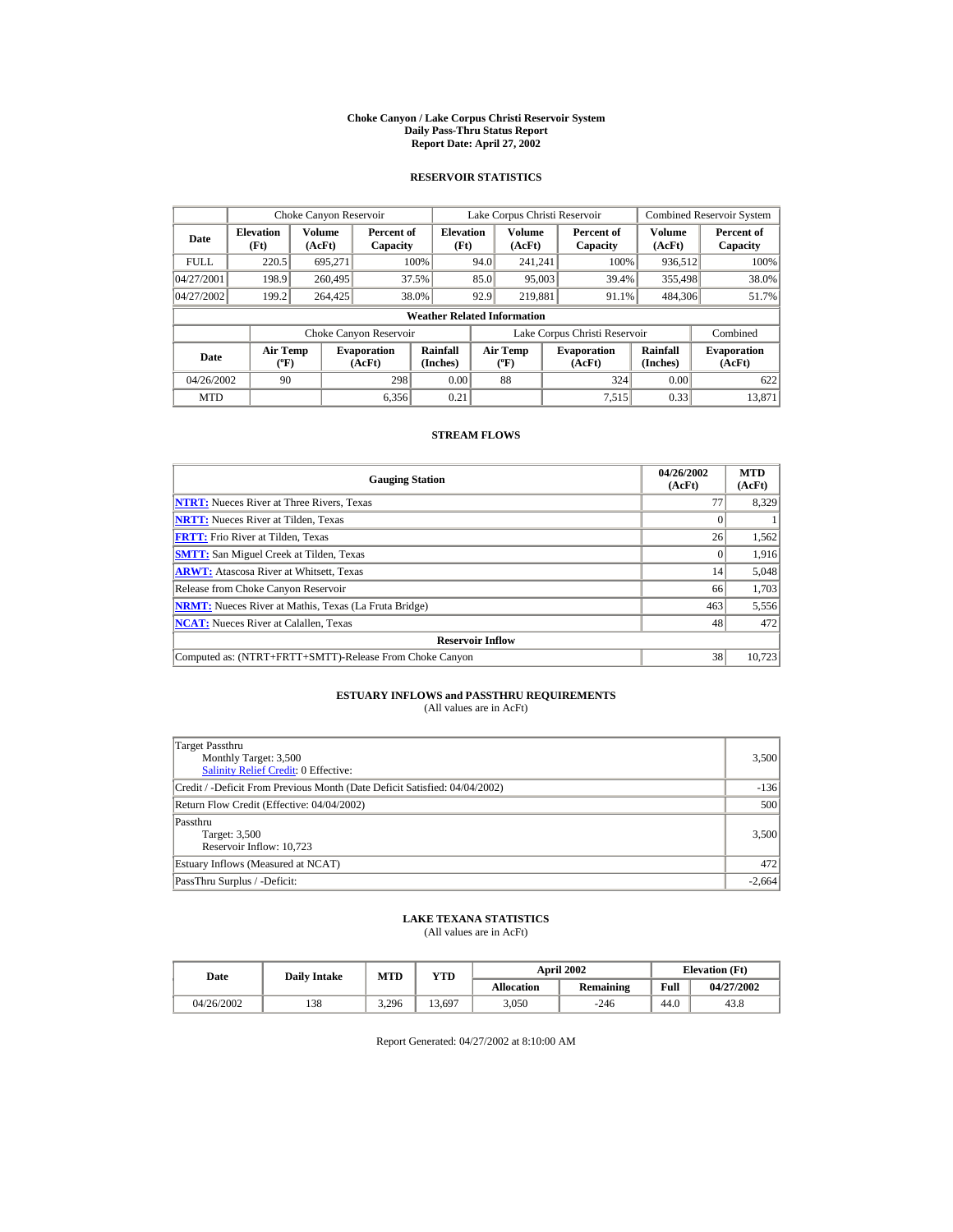#### **Choke Canyon / Lake Corpus Christi Reservoir System Daily Pass-Thru Status Report Report Date: April 28, 2002**

### **RESERVOIR STATISTICS**

|             | Choke Canyon Reservoir                      |                  |                              |                          | Lake Corpus Christi Reservoir |                                  |  |                               |                      | <b>Combined Reservoir System</b> |  |  |
|-------------|---------------------------------------------|------------------|------------------------------|--------------------------|-------------------------------|----------------------------------|--|-------------------------------|----------------------|----------------------------------|--|--|
| Date        | <b>Elevation</b><br>(Ft)                    | Volume<br>(AcFt) | Percent of<br>Capacity       | <b>Elevation</b><br>(Ft) |                               | Volume<br>(AcFt)                 |  | Percent of<br>Capacity        | Volume<br>(AcFt)     | Percent of<br>Capacity           |  |  |
| <b>FULL</b> | 220.5                                       | 695.271          |                              | 100%                     | 94.0                          | 241.241                          |  | 100%                          | 936,512              | 100%                             |  |  |
| 04/28/2001  | 198.9                                       | 260,640          |                              | 37.5%                    | 85.0                          | 94,627                           |  | 39.2%                         | 355,267              | 37.9%                            |  |  |
| 04/28/2002  | 199.1                                       | 264.132          |                              | 38.0%                    | 92.8                          | 218,954                          |  | 90.8%                         | 483,086              | 51.6%                            |  |  |
|             | <b>Weather Related Information</b>          |                  |                              |                          |                               |                                  |  |                               |                      |                                  |  |  |
|             |                                             |                  | Choke Canyon Reservoir       |                          |                               |                                  |  | Lake Corpus Christi Reservoir |                      | Combined                         |  |  |
| Date        | <b>Air Temp</b><br>$({}^{\circ}\mathrm{F})$ |                  | <b>Evaporation</b><br>(AcFt) | Rainfall<br>(Inches)     |                               | <b>Air Temp</b><br>$(^{\circ}F)$ |  | <b>Evaporation</b><br>(AcFt)  | Rainfall<br>(Inches) | <b>Evaporation</b><br>(AcFt)     |  |  |
| 04/27/2002  | 98                                          |                  | 324                          | 0.00                     |                               | 95                               |  | 410                           | 0.00                 | 734                              |  |  |
| <b>MTD</b>  |                                             |                  | 6.680                        | 0.21                     |                               |                                  |  | 7.925                         | 0.33                 | 14.605                           |  |  |

### **STREAM FLOWS**

| <b>Gauging Station</b>                                       | 04/27/2002<br>(AcFt) | <b>MTD</b><br>(AcFt) |
|--------------------------------------------------------------|----------------------|----------------------|
| <b>NTRT:</b> Nueces River at Three Rivers, Texas             | 73                   | 8,403                |
| <b>NRTT:</b> Nueces River at Tilden, Texas                   |                      |                      |
| <b>FRTT:</b> Frio River at Tilden. Texas                     | 20                   | 1,582                |
| <b>SMTT:</b> San Miguel Creek at Tilden, Texas               |                      | 1,916                |
| <b>ARWT:</b> Atascosa River at Whitsett, Texas               | 13                   | 5,060                |
| Release from Choke Canyon Reservoir                          | 66                   | 1,769                |
| <b>NRMT:</b> Nueces River at Mathis, Texas (La Fruta Bridge) | 457                  | 6,013                |
| <b>NCAT:</b> Nueces River at Calallen, Texas                 | 175                  | 646                  |
| <b>Reservoir Inflow</b>                                      |                      |                      |
| Computed as: (NTRT+FRTT+SMTT)-Release From Choke Canyon      | 28                   | 10,751               |

# **ESTUARY INFLOWS and PASSTHRU REQUIREMENTS**<br>(All values are in AcFt)

| Target Passthru<br>Monthly Target: 3,500                                   | 3,500    |
|----------------------------------------------------------------------------|----------|
| <b>Salinity Relief Credit: 0 Effective:</b>                                |          |
| Credit / -Deficit From Previous Month (Date Deficit Satisfied: 04/04/2002) | $-136$   |
| Return Flow Credit (Effective: 04/04/2002)                                 | 500      |
| Passthru<br>Target: 3,500<br>Reservoir Inflow: 10,751                      | 3,500    |
| Estuary Inflows (Measured at NCAT)                                         | 646      |
| PassThru Surplus / -Deficit:                                               | $-2.490$ |

### **LAKE TEXANA STATISTICS**

(All values are in AcFt)

| Date       | <b>Daily Intake</b> | <b>MTD</b> | YTD    |                   | <b>April 2002</b> |      | <b>Elevation</b> (Ft) |
|------------|---------------------|------------|--------|-------------------|-------------------|------|-----------------------|
|            |                     |            |        | <b>Allocation</b> | Remaining         | Full | 04/28/2002            |
| 04/27/2002 | $\sim$              | 3.433      | 13.834 | 3.050             | $-383$            | 44.0 | 43.8                  |

Report Generated: 04/28/2002 at 8:43:23 AM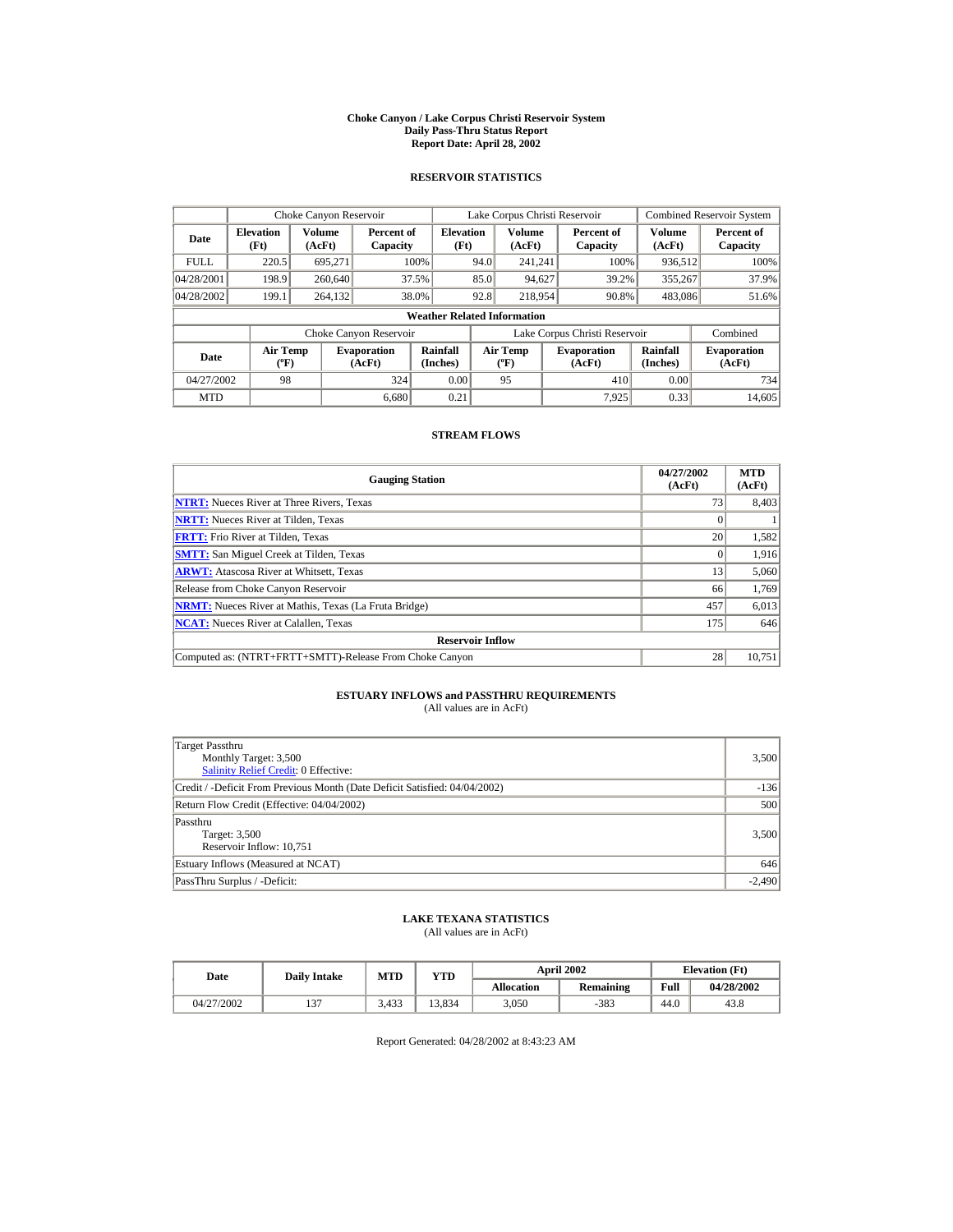#### **Choke Canyon / Lake Corpus Christi Reservoir System Daily Pass-Thru Status Report Report Date: April 29, 2002**

### **RESERVOIR STATISTICS**

|             | Choke Canyon Reservoir                      |                  |                              |                          | Lake Corpus Christi Reservoir |                                                  |  |                               |                         | <b>Combined Reservoir System</b> |  |  |
|-------------|---------------------------------------------|------------------|------------------------------|--------------------------|-------------------------------|--------------------------------------------------|--|-------------------------------|-------------------------|----------------------------------|--|--|
| Date        | <b>Elevation</b><br>(Ft)                    | Volume<br>(AcFt) | Percent of<br>Capacity       | <b>Elevation</b><br>(Ft) |                               | <b>Volume</b><br>(AcFt)                          |  | Percent of<br>Capacity        | <b>Volume</b><br>(AcFt) | Percent of<br>Capacity           |  |  |
| <b>FULL</b> | 220.5                                       | 695.271          |                              | 100%                     | 94.0                          | 241.241                                          |  | 100%                          | 936,512                 | 100%                             |  |  |
| 04/29/2001  | 198.9                                       | 260,495          |                              | 37.5%                    | 85.0                          | 94,377                                           |  | 39.1%                         | 354,872                 | 37.9%                            |  |  |
| 04/29/2002  | 199.1                                       | 263,840          |                              | 37.9%                    | 92.8                          | 218,954                                          |  | 90.8%                         | 482,794                 | 51.6%                            |  |  |
|             | <b>Weather Related Information</b>          |                  |                              |                          |                               |                                                  |  |                               |                         |                                  |  |  |
|             |                                             |                  | Choke Canyon Reservoir       |                          |                               |                                                  |  | Lake Corpus Christi Reservoir |                         | Combined                         |  |  |
| Date        | <b>Air Temp</b><br>$({}^{\circ}\mathrm{F})$ |                  | <b>Evaporation</b><br>(AcFt) | Rainfall<br>(Inches)     |                               | <b>Air Temp</b><br>$({}^{\mathrm{o}}\mathrm{F})$ |  | <b>Evaporation</b><br>(AcFt)  | Rainfall<br>(Inches)    | <b>Evaporation</b><br>(AcFt)     |  |  |
| 04/28/2002  | 97                                          |                  | 323                          | 0.00                     |                               | 94                                               |  | 399                           | 0.00                    | 722                              |  |  |
| <b>MTD</b>  |                                             |                  | 7.003                        | 0.21                     |                               |                                                  |  | 8.324                         | 0.33                    | 15.327                           |  |  |

### **STREAM FLOWS**

| <b>Gauging Station</b>                                       | 04/28/2002<br>(AcFt) | <b>MTD</b><br>(AcFt) |
|--------------------------------------------------------------|----------------------|----------------------|
| <b>NTRT:</b> Nueces River at Three Rivers, Texas             | 7 <sup>1</sup>       | 8,474                |
| <b>NRTT:</b> Nueces River at Tilden. Texas                   |                      |                      |
| <b>FRTT:</b> Frio River at Tilden, Texas                     | 19                   | 1,601                |
| <b>SMTT:</b> San Miguel Creek at Tilden, Texas               |                      | 1,916                |
| <b>ARWT:</b> Atascosa River at Whitsett, Texas               | 12                   | 5,072                |
| Release from Choke Canyon Reservoir                          | 66                   | 1,834                |
| <b>NRMT:</b> Nueces River at Mathis, Texas (La Fruta Bridge) | 514                  | 6,527                |
| <b>NCAT:</b> Nueces River at Calallen, Texas                 | 202                  | 849                  |
| <b>Reservoir Inflow</b>                                      |                      |                      |
| Computed as: (NTRT+FRTT+SMTT)-Release From Choke Canyon      | 25                   | 10,776               |

# **ESTUARY INFLOWS and PASSTHRU REQUIREMENTS**<br>(All values are in AcFt)

| Target Passthru<br>Monthly Target: 3,500<br><b>Salinity Relief Credit: 0 Effective:</b> | 3,500    |
|-----------------------------------------------------------------------------------------|----------|
| Credit / -Deficit From Previous Month (Date Deficit Satisfied: 04/04/2002)              | $-136$   |
| Return Flow Credit (Effective: 04/04/2002)                                              | 500      |
| Passthru<br>Target: 3,500<br>Reservoir Inflow: 10,776                                   | 3,500    |
| Estuary Inflows (Measured at NCAT)                                                      | 849      |
| PassThru Surplus / -Deficit:                                                            | $-2,287$ |

## **LAKE TEXANA STATISTICS**

(All values are in AcFt)

| Date       | <b>Daily Intake</b> | MTD   | YTD    |                   | <b>April 2002</b> | <b>Elevation</b> (Ft) |            |
|------------|---------------------|-------|--------|-------------------|-------------------|-----------------------|------------|
|            |                     |       |        | <b>Allocation</b> | <b>Remaining</b>  | Full                  | 04/29/2002 |
| 04/28/2002 | $\sim$              | 3.569 | 13.971 | 3.050             | $-519$            | 44.0                  | 43.8       |

Report Generated: 04/29/2002 at 8:18:41 AM